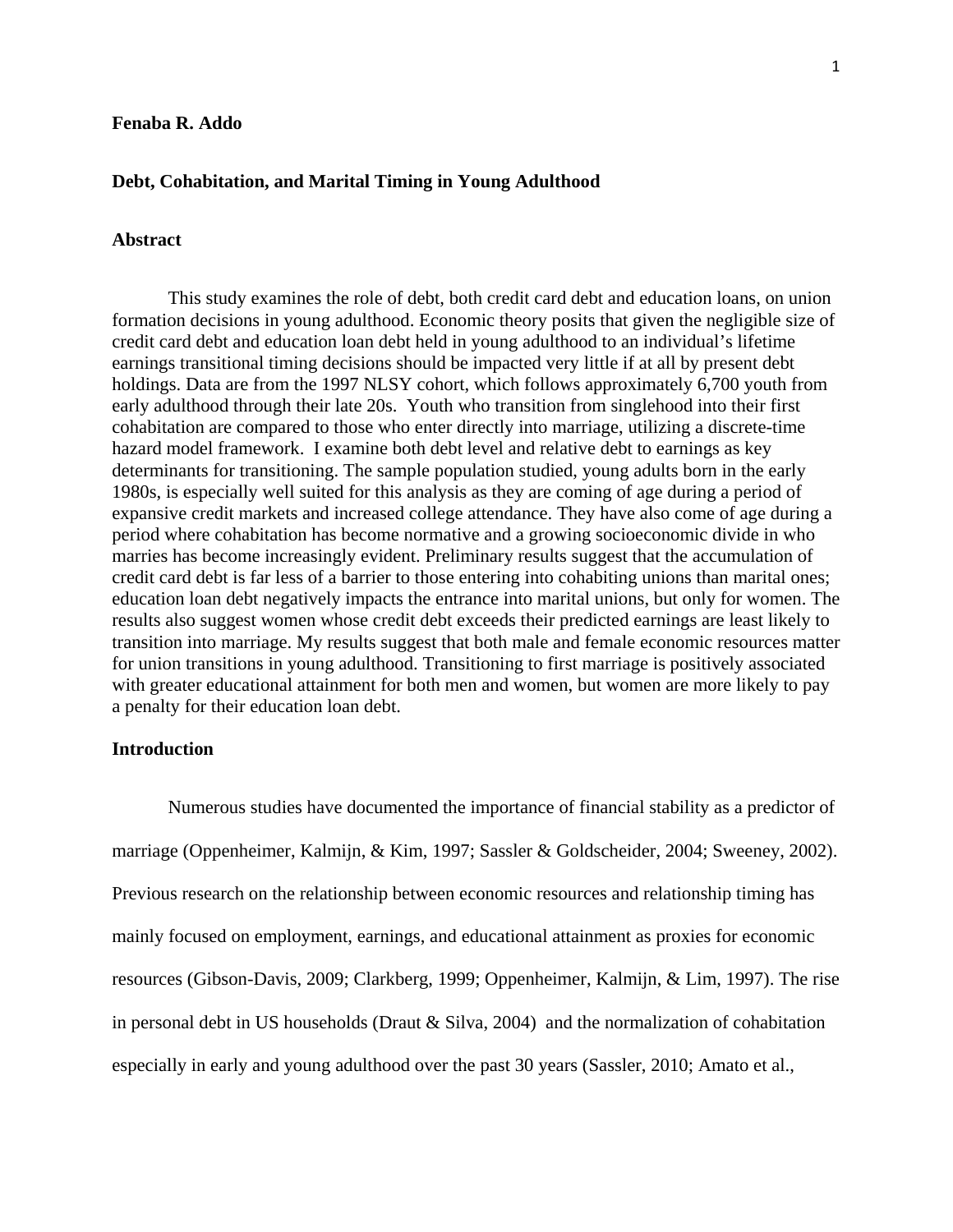2008), however, requires revisiting this relationship in light of these changing relationship and financial landscapes*.*

This paper examines the impact of debt holdings on transitioning to first union, cohabitation and marriage, in emerging adulthood with a particular focus on two differing types of credit obligations, unsecured debt (e.g. credit cards, bank loans) and education loans. For young adults, credit card debt is held in the highest percentages among young adults while education loan debt comprises the largest share of total debt held (Rothstein & Rouse, 2011). Most young adults lack financial resources upon reaching the age of majority, but require them in order to progress to what were once considered conventional markers of adulthood, such as long-term careers, marriage, and homeownership (Furstenberg et al., 2004; Rindfuss, 1991). The utilization of credit markets in young adulthood is not only necessary, but expected. Based on extant research that suggest the economic and financial requirements for cohabitation and marriage may not necessarily be congruent (Arnett, 2004; Sassler & McNally, 2004; Clarkberg, 1999), and markers of "good fortune" are what's now needed to procure a transition to marriage (Sassler & Goldschieder, 2004), combined with the lengthening of the transition to adulthood period (Furstenberg et al., 2004), the increase in debt amount held by young adults, and expressed difficulties recent youth adult cohorts have had with transiting to full economic and financial independence (Arnett, 2004), it is important to study how debt holdings impact both the type of first union and timing to first union formation in young adulthood.

This paper contributes to the marital timing and economic resources literature by examining a new mechanism of measuring current and future financial status and stability, personal debt. Economic theory on life cycle consumption and savings behavior posits that early adulthood is the period in which individuals would be most likely to borrow heavily relative to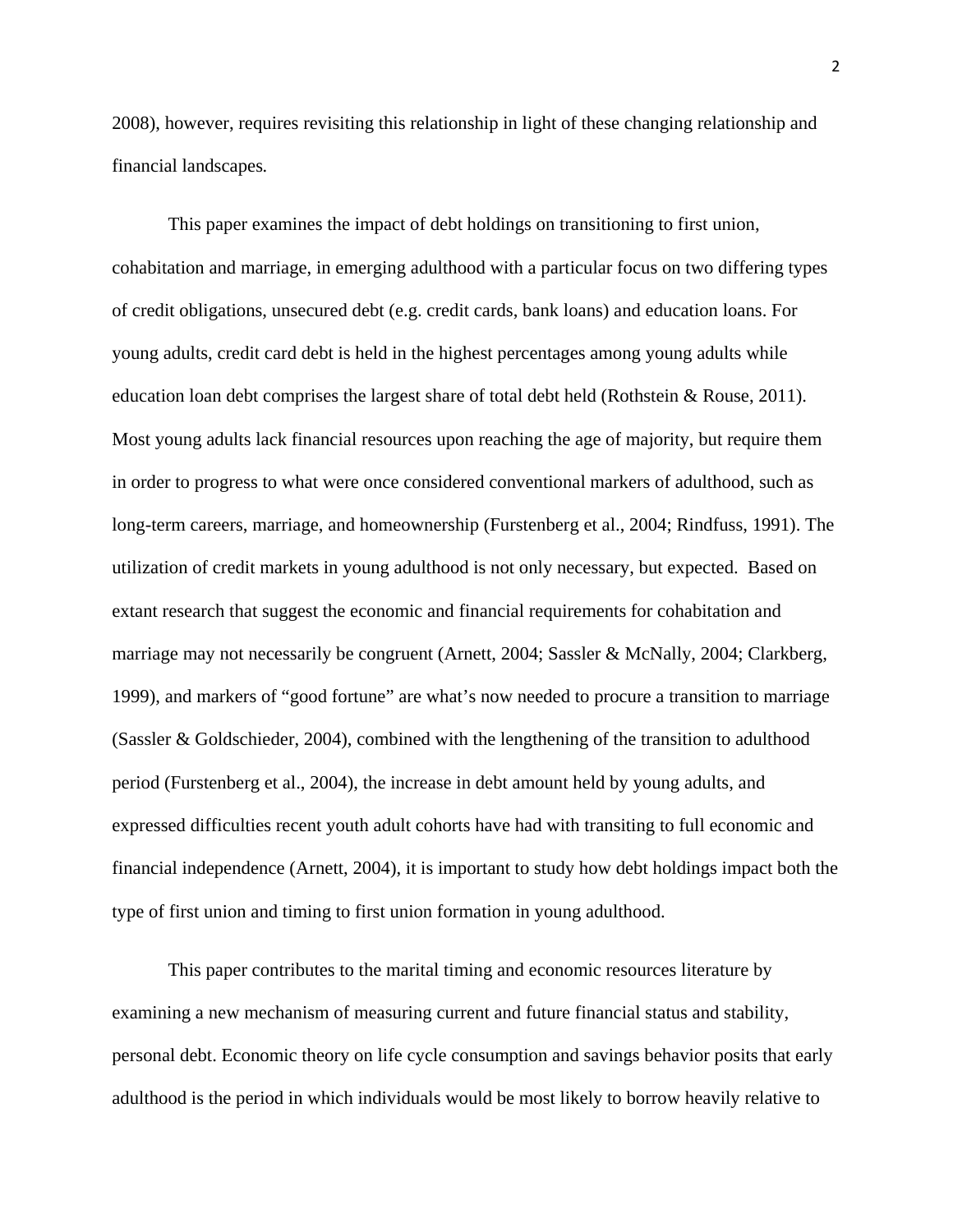their predicted lifetime earnings, amassing a large debt load to be paid down in later life stages (Baek & Hong, 2004; Ando & Modigliani, 1963). This consumption smoothing behavior is aided by the existence of credit markets. It is for this reason that access to and acquisition of credit obligations should spike post-adolescence. Coincidentally, young adulthood is also the period in the life course when most individuals first have independent contact with credit markets and assume the role of a debtor (Chiteji, 2007; Shim, et. al, 2009). It is surprising that the literature on initial access to and utilization of credit markets by young adults is so scarce. These early financial behaviors, practices, and beliefs about credit and debt may have economic consequences that reverberate throughout other stages in the life course (Baek & Hong, 2004). No study to my knowledge<sup>[1](#page-2-0)</sup> has explored the role that debt plays as a factor on transitioning to coresidential relationships, especially at early points in the life course. Understanding the influence of debt on behavior in young adulthood is important not only because it is highly correlated with other economic resources required to assess an individual's financial health, but also, because debt behaviors to tend to vary over the life course (Baek & Hong, 2004), and acquiring large debt loads has consequences that impact future savings and borrowing decisions. The inability to borrow can preclude one from acquiring wealth and making future financial investments (Athreya, 2001). Additionally, recent work highlights the growing socio-economic divide of marriage in the U.S., with economically disadvantaged populations more likely to delay marriage, cohabit, and experience marital disruption and relationship churning (Goldstein & Kenney, 2001; Cherlin, 2004; Gibson, Edin, & McLanahan, 2005; Qian, 1998).Debt holdings

<span id="page-2-0"></span><sup>&</sup>lt;sup>1</sup> The Chiteji (2007) working paper included marriage but was excluded from the published article; the analysis also focused on an older age cohort, 25-34. And, Dew & Price (2010) examined consumer debt on transitioning to marriage amongst currently cohabiting couples.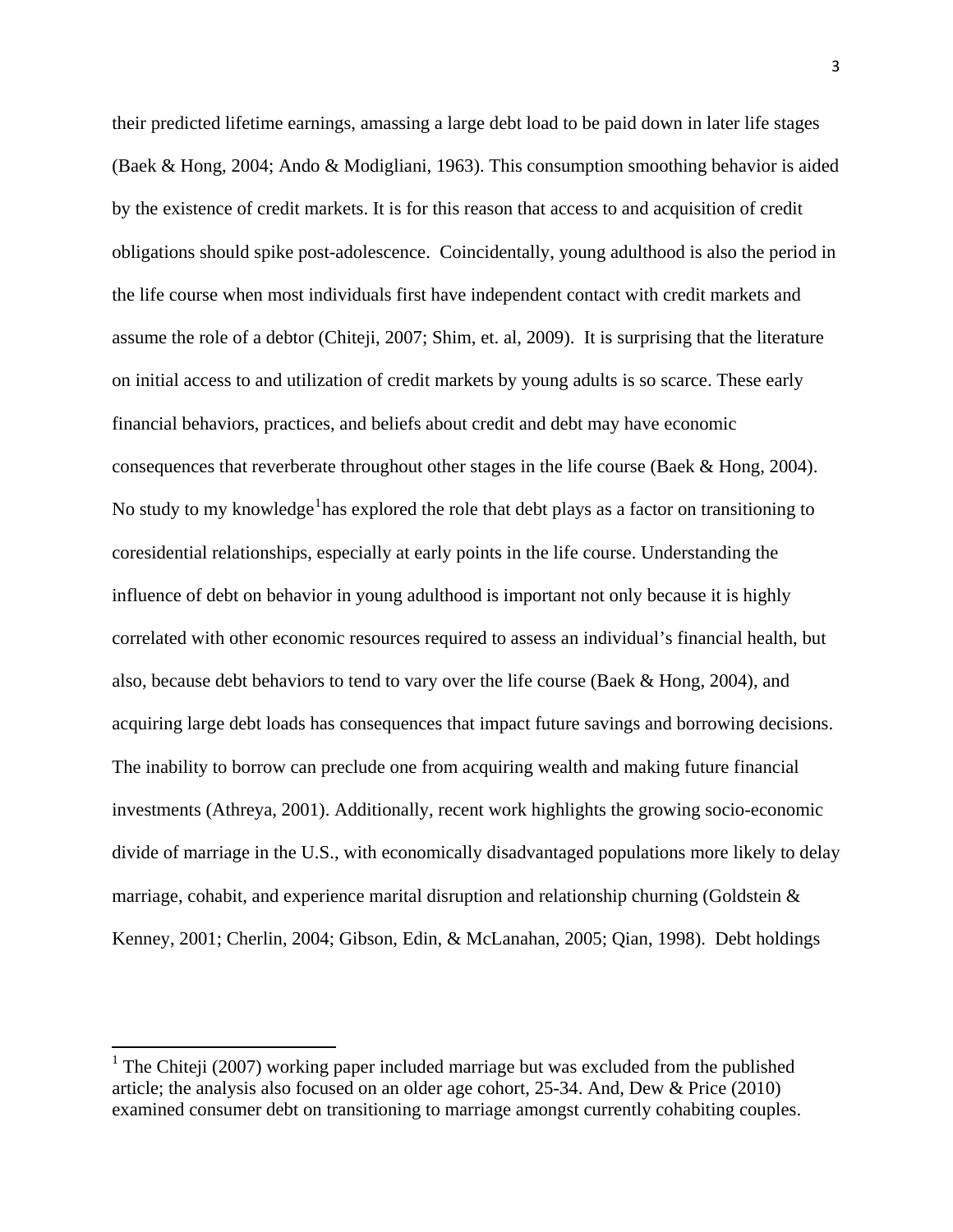may have disproportionate impacts on relationship transitions depending on a young adult's relative economic position (Dwyer, McCloud, & Hodson, 2011).

In this study I follow approximately 6,700 youth from the 1997 cohort of the National Longitudinal Study from early adulthood through their late twenties, and compare youth who transition from singlehood into their first cohabitation to those who transition to first marriage using a discrete-time, hazard model framework. I examine both debt level and relative debt to income as key determinants for transitioning along with measures of educational status and labor force attachment. The sample population studied, young adults born in the early 1980s, is especially well suited for this analysis as they come of age during the late 1990s and early 2000s, a period of expansive credit markets, increased college attendance, and readily available credit. They are also aging into a demographic shift in which the normalization of cohabitation coexists with the growing socio-economic divide of marriage.

## **Economic resources and union formation**

The importance of economic resources on union formation and marital timing is welldocumented in the literature. Economic theories on marital formation tend to be based on gender specialization and comparative advantages in either household or labor market production (Becker, 1981; Oppenheimer, 1997). Given that men have had a comparative advantage in the labor market and women in the household, scholars theorized that male economic resources mattered more for union formation and women with a comparative advantage in the labor market would be least likely to marry (Goldscheider & Waite, 1986; Becker, 1981). Both the proxies used for economic resources and the findings have been pretty consistent across the literature. Men's educational attainment is positively associated with marriage (Clarkberg, 1999;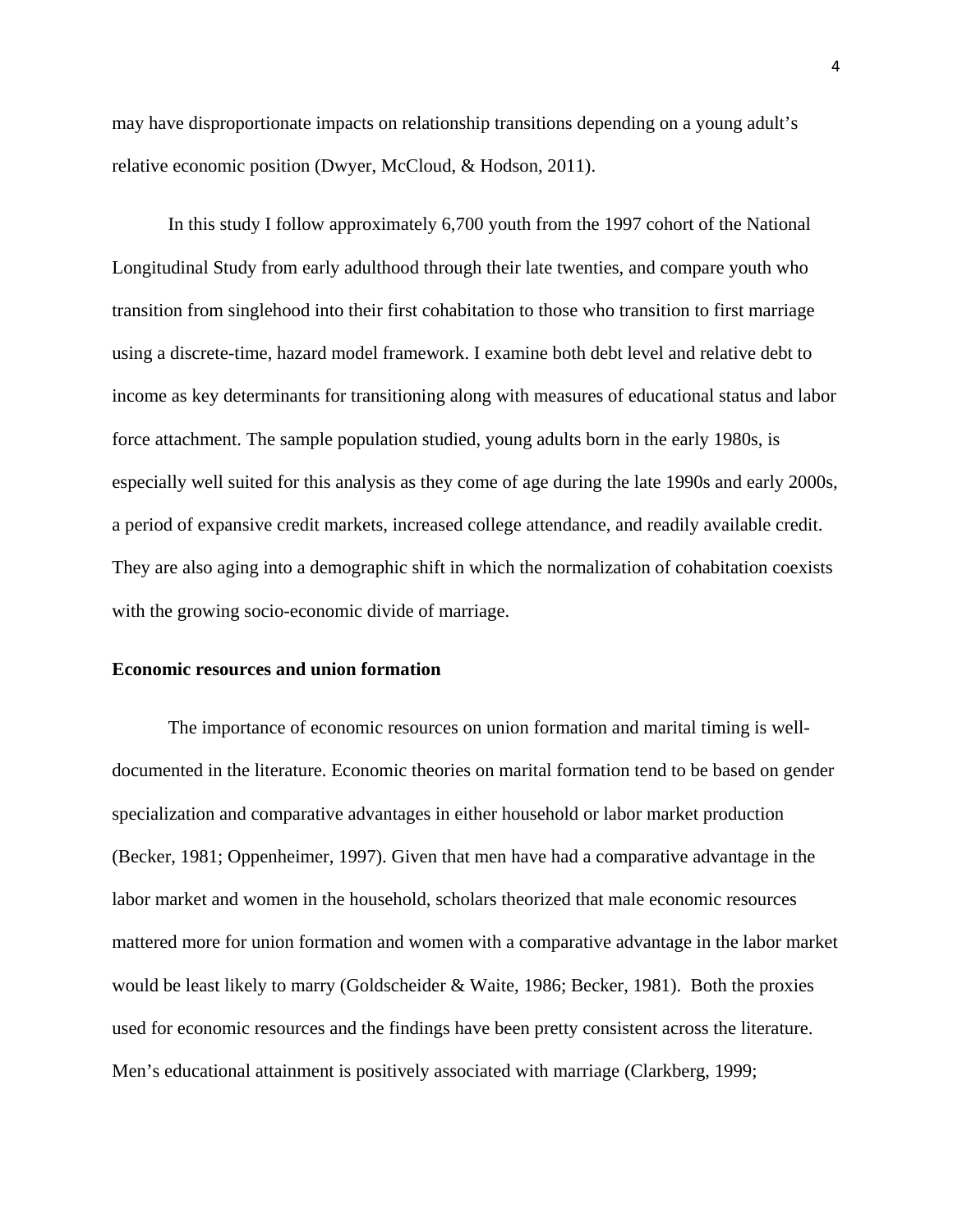Oppenheimer, et al., 1997; Sassler & Goldscheider, 2004; Sweeney, 2002; Xie et. al, 2003; Goldscheider & Waite, 1986; Qian & Preston, 1993; Goldstein & Kenney, 2001), as is their current earnings (Clarkberg, 1999, Mare & Winship, 1991; Macdonald & Rindfuss, 1981; Sweeney, 2002), employment status (Oppenheimer et al. 1997; Sassler & Goldscheider, 2004; , work experience (Clarkberg, 1999; Oppenheimer et al, 1997), even their earnings potential (Xie et al., 2003). The relationship for women, however, has not been as stable. Recent evidence suggest that no longer do only men's resources matter, but both male and female economic resources are important for marital formation in more recent cohorts (Sweeney, 2002). And contrary to theory, empirical studies on micro-level data consistently found that women's earnings were not negatively associated with union formation, and better educated women and women with full-time employment prospects were more likely to transition to marriage (Sassler & Schoen, 1999; Sassler & Goldscheider, 2004; Qian & Preston, 1993; Lichter et al, 1992; Goldscheider & Waite, 1986).

While the theory of marital formation addressed the question of whose economic resources mattered for marriage, it could not explain when a marriage would take place, or the rising age at first marriage in the U.S. Early studies showed that men enrolled in post-secondary programs were less likely to marry early (Hogan, 1978), but that accumulated schooling and high educational attainment increased the probability of marriage (Thornton, Axinn, & Teachman, 1995).Over the last three decades the median age at first marriage rose for American women from 23.9 in 1990 to 26.1 by 2010 and from 26.1 to 27.5 for men over the same period (U.S. Census Bureau, 2011). Young adults are increasingly choosing to delay marriage, and those who do marry young, tend to be concentrated, on average, within highly selective groups (e.g. disadvantaged background, religious conservatives, low educational attainment, see Uecker &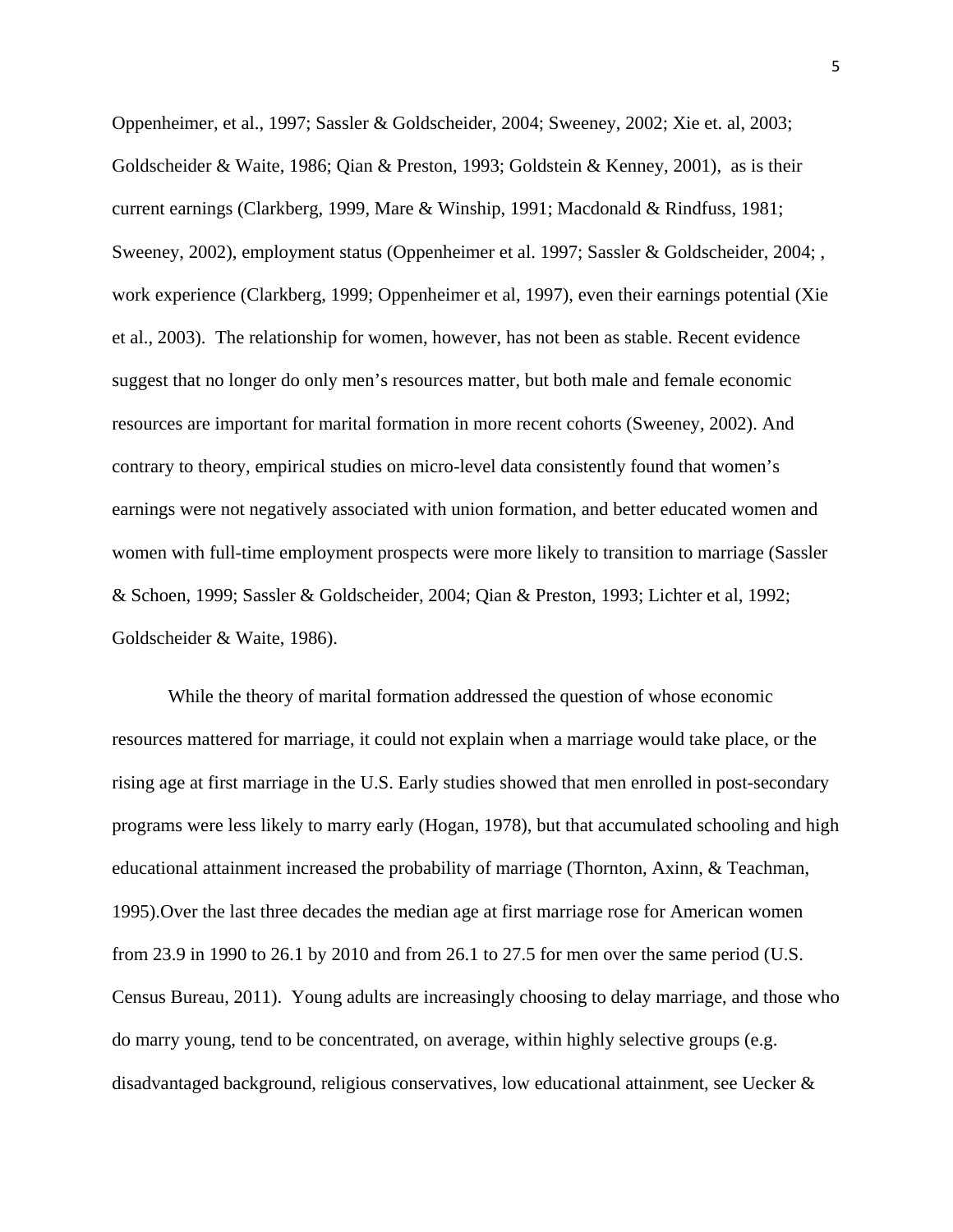Stokes, 2008). Rather than marrying and building income and wealth together, young adults, especially those with secondary degrees are choosing to delay marriage until they are financially established, or rather achieved the degree, the career, and high wages, for example (Cherlin, 2009).

Oppenheimer (1998) argued that trends in marital union behavior, in particular, those divided among socio-economic lines could better be explained by job search models and with theories on assortative mating; young adults would wait until their economic situation is more stable in order to marry. Therefore, one should following young men's labor force attachments to understand marital timing behavior (Oppenheimer, et al., 1997). Empirical tests using career stability trajectories as a proxy for economic stability reinforced these hypotheses, finding men whose careers were the most stable were more likely to marry (Oppenheimer, et al., 1997). Lowskilled men have had an especially difficult time finding and maintaining employment with both jobs and wages in low-skill sectors remaining stagnant and declining relative to high skilled employment (Juhn, Murphy, & Pierce, 1993), they are also the least likely to marry (Sassler & Miller, 2010).

In general young adults tend to express similar sentiments with regards to perceptions of readiness for marriage (Gerson, 2007; Sassler & Schoen, 1999; Clarkberg, Stolzberg, & Waite, 1995). These include the desire to be financially established and economically stable by securing a career first, some savings, and decreasing their outstanding debt (Cherlin, 2009; Manning, Longmore, & Giordano, 2007; Arnett, 2004). Transitions into marriage and cohabitation, however, have not occurred uniformly across the population. Young adults with college degrees, from households with more resources such as having older parents and parents with advanced degrees, tend to be more likely to successfully transition to marriage, both single to marriage and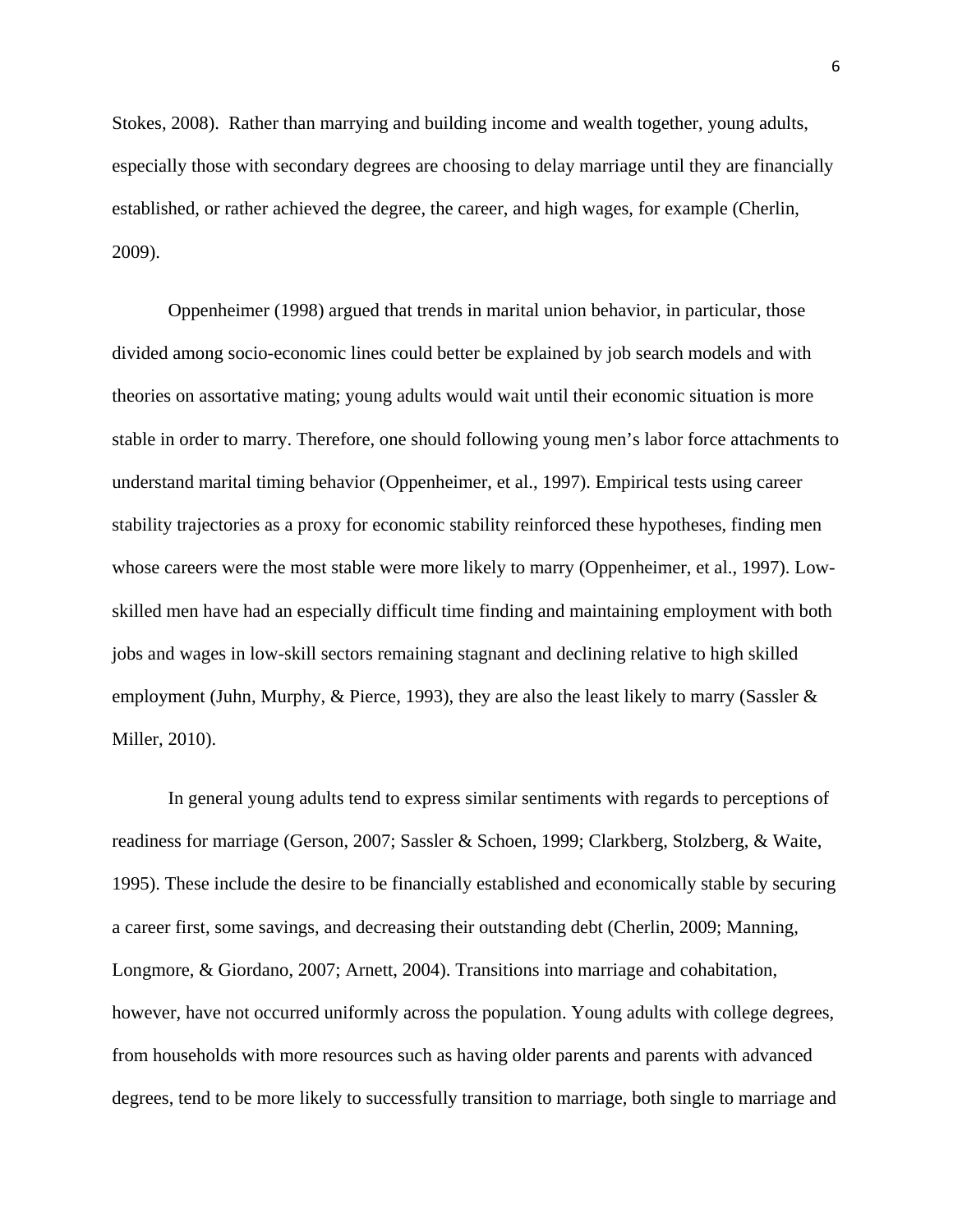cohabitation to marriage (McLanahan & Percheski, 2008; Schwartz & Mare, 2005; McLanahan, 2004; Axinn & Thornton, 1992). College graduates and young adults from high income households are also less likely to cohabit, more likely to delay fertility and view cohabitation as a precursor to marriage (Sassler & Miller, 2010). Given that individuals tends to sort in the marriage market based on similar characteristics, such age, race, and education, coupled with the increasing important of female economic resources, the socio-economic divide of the marriage market is even wider (Schwartz & Mare, 2005; Qian, 1998; Qian & Preston, 1993; South, 1991).

Scholars have also argued that changes in marital patterns are also partially attributable to the normalization of cohabitation (Oppenheimer, 1997). A growing proportion of young adults are opting to live with a significant other prior to or without marrying during their early adulthood years (Sassler, 2010; Amato et al., 2008). Between 1995 and 2002, the percentage of women aged 19 to 24 who reported being currently in a cohabiting relationship grew from 30 to 43% and 3% for 25 to 29 year olds (Kennedy & Bumpass, 2008). Recent estimates from the National Longitudinal Study of Adolescent Health indicate that the majority of women (59%) could expect to cohabit by age 24 (Sassler & Joyner, 2011). First cohabitation experiences amongst young adults are often short-lived, with a small chance of transitioning into marriage (Lichter, Qian, & Mellott, 2006; Brown, 2000).

Similar proxies for economic resources used to predict marital formation and marital timing have also been used to examine transitions into cohabitation. Studies based on data from the 1970s, 1980s, and early 1990s found education either uncorrelated or negatively associated with transitions into cohabitation (Thornton, Axinn, & Teachman, 1995; Clarkberg, 1999), and labor market earnings and earnings potential were either not significant or positively associated with cohabitation for both men and women (Xie et al., 2003; Clarkberg 1999). These finding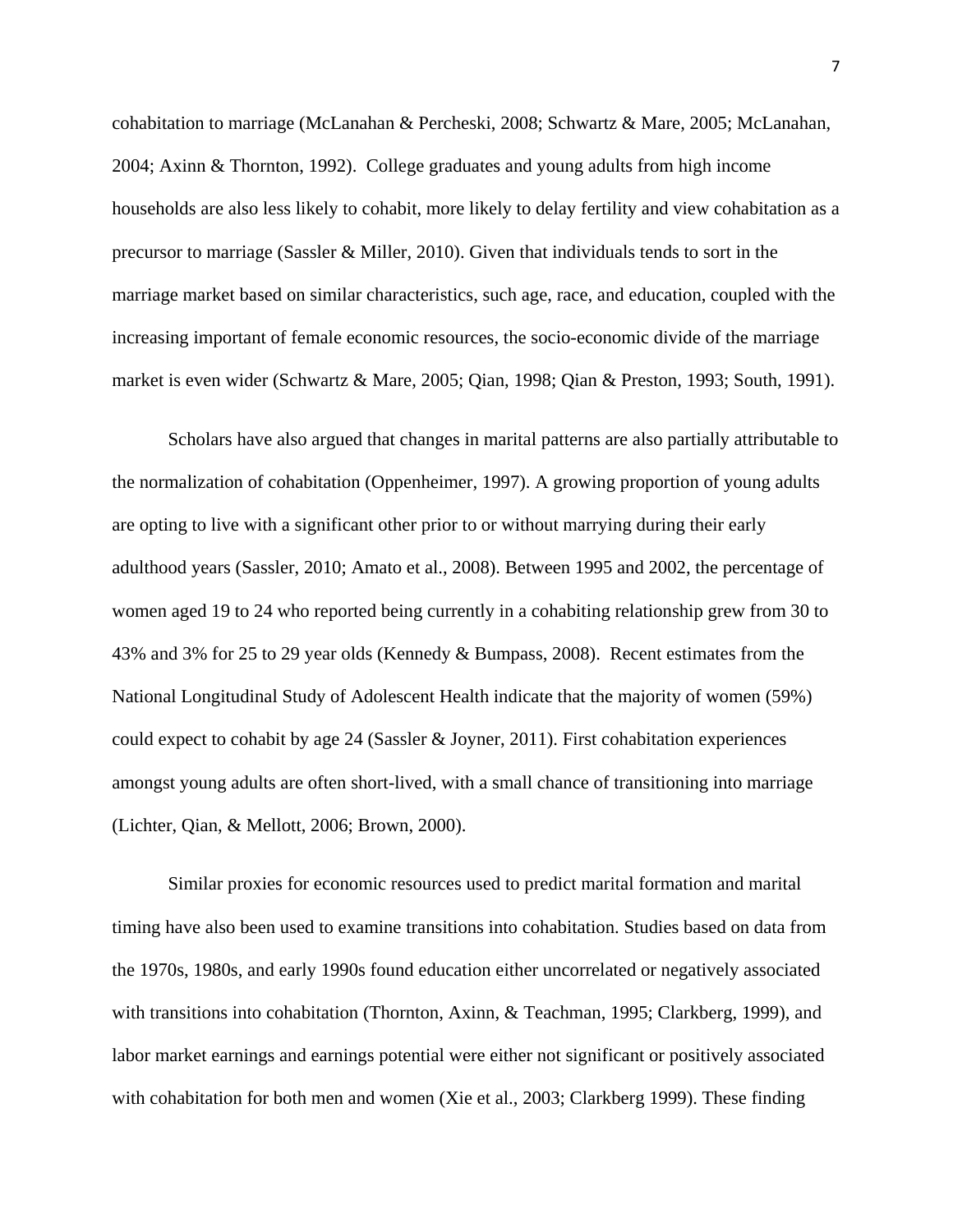suggest that the economic underpinnings for cohabitation were different for the formation of a cohabitation versus marriage, and were impacting not only when individuals would enter one, but also who (Sassler & Goldscheider, 2004; Clarkberg, 1999).

The same socio-economic divisions that are present in marriage also exist within cohabitation. Not only are young adults with college degrees more likely to successfully transition to marriage, if they cohabit, those unions are more likely to be precursors to marriage, with a higher probability of transitioning rather than dissolving (Lichter, Qian, & Mellott, 2006). College graduates and young adults from high income households are also less likely to cohabit, more likely to delay fertility and view cohabitation as a precursor to marriage (Sassler & Miller, 2010).

Cohabitation can be viewed as an economically attractive living arrangement since couples often benefit from the advantages of a shared living space, such as economies of scale without bearing the legal and social costs of marriage. Interviews with cohabiting individuals and couples in major urban areas find that respondents view the arrangement as more economical than maintaining two separate residences (Sassler, 2004), and close to a third of adults cited finances as a main factor in the decision to live together (Taylor, 2010). Research on resource allocation finds that while a majority of couples pool their income and hold joint bank accounts (Heimdal & Houseknecht, 2003; Treas, 1999), married couples pool income and manage resources jointly, whereas cohabiters are more likely to have independent money management systems and split resources (Brines & Joyner, 1999). For example, cohabiters are more likely to maintain separate bank accounts, which have been shown to be negatively associated with relationship quality (Addo & Sassler, 2010).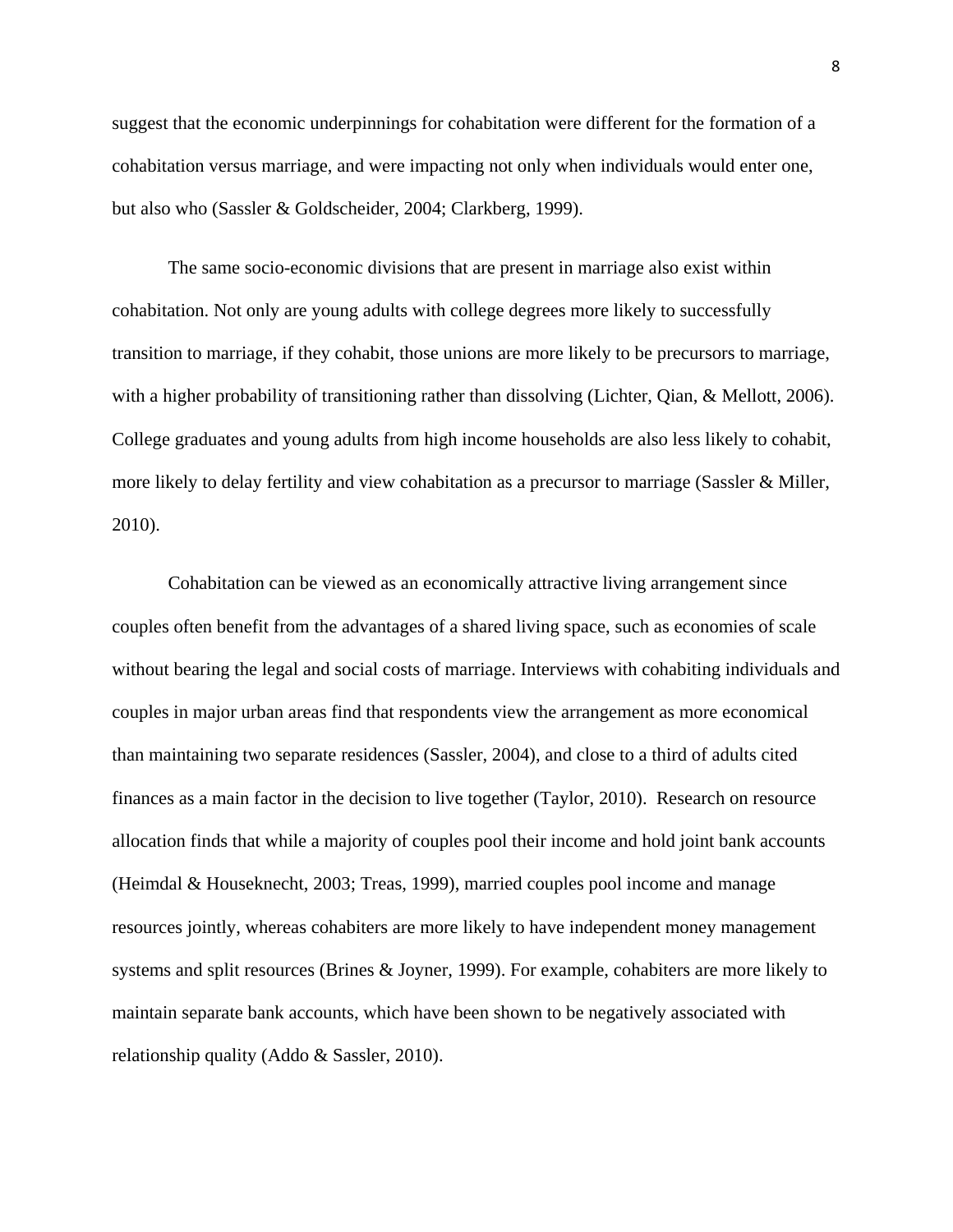Scholars argue that the lack of "enforceable trust" that comes with a formal commitment keeps cohabiters from acquiring the social status and societal benefits (especially for men, for whom historical labor market economic resources mattered more) of marriage (Cherlin, 1991; 2004). This distinction, formal versus informal recognition, can affect the criteria (e.g. financial and economic support) individuals assign to entering a cohabiting versus marital arrangement (Smock, Manning, & Porter, 2004) and the relative importance of selecting a cohabiting partner versus a marital partner. Additionally, the benefits of shared living do not appear to accrue equally to men and women. Despite the rise of cohabitation, the marriage premium continues to persist for men (Cohen, 2002). This distinction between marriage and cohabitation may prevent cohabiters from investing in relationship-specific capital, such as having children, but can also serve to shape the decision to enter into shared living without marriage. Not to mention, both qualitative and quantitative studies have shown that a majority of pregnancies in cohabitation are unintended (Finer & Henshaw, 2006; Sassler, Miller, & Favinger, 2009).

#### **Changing Financial Landscapes in Young Adulthood**

The recent Great Recession increased interest in understanding the effect of credit markets on individual decision-making. Prior to the great recession, most Americans experienced almost thirty years of unprecedented availability and access to both unsecured and secured credit markets (Dynan & Kohn, 2007; Lyons, 2003; Athreya, 2001). Many individuals, in particular those with little to no assets, such as the low-income, minorities, and young, who would have previously been shut out of these markets or found little benefit in participating (Weller, 2010; Mann, 2009), obtained credit as companies diversified their risks across households and offered more attractive products to increase their market share (Mann, 2009; Watkins, 2000). These improvements in financial innovation aided in increasing the debt of households who may have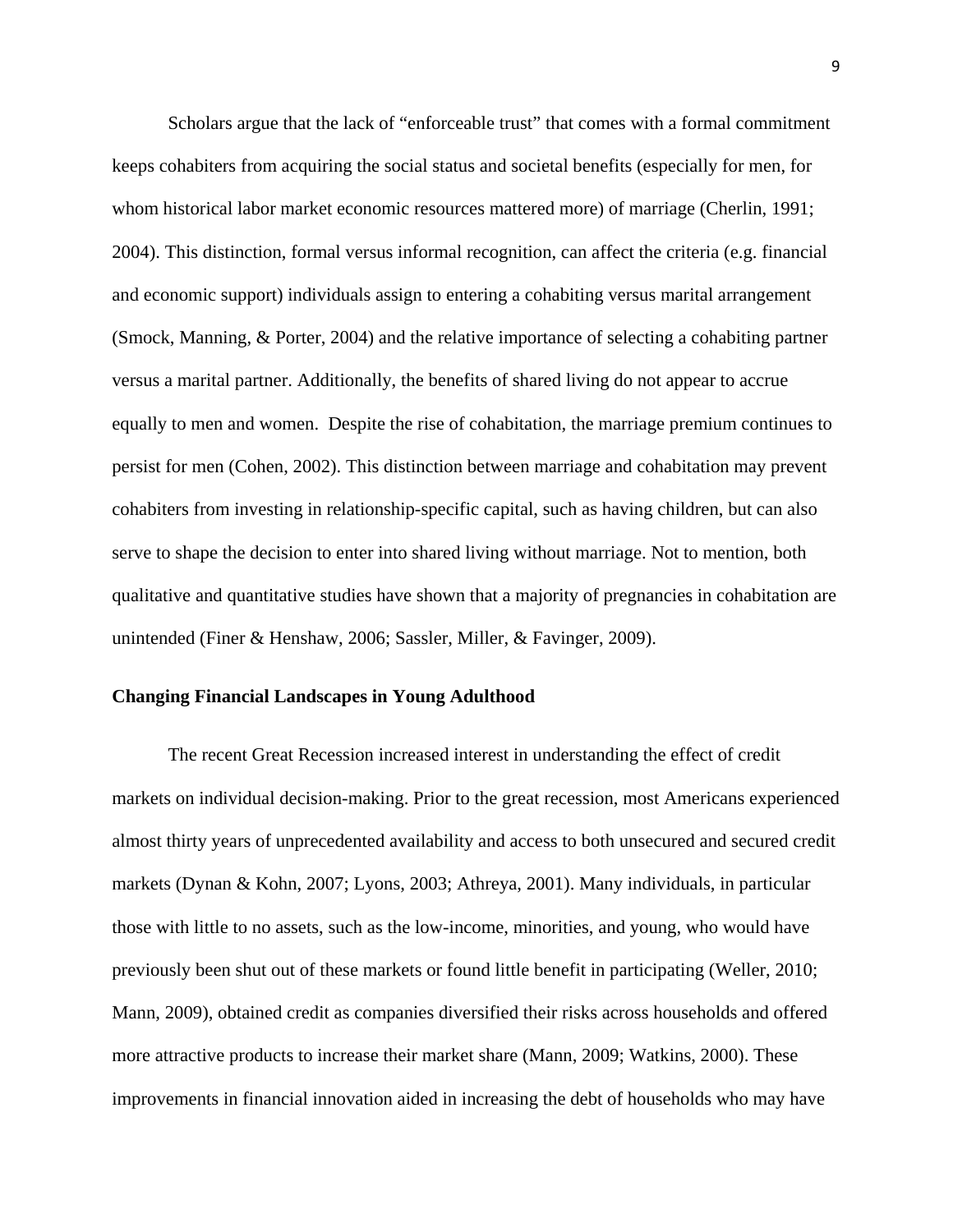already had access and increasing the population of those able to gain access (Dynan, 2009). Not only did access to credit improve, general attitudes towards holding debt became more favorable (Dwyer, McCloud, & Hodson, 2011; Chien & Devaney, 2001) and average debt holdings increased as households borrowed against the future to finance present consumption (Sun & Xiao, 2007; Bird, Hagstrom, & Wild, 1999).

Since the late 1980s, consumer policy advocates have increasingly become concerned with the degree of debt young adults manage to acquire in a very short period (Lyons, 2008; Manning, 2000). Alarm grew over the amount companies allowed these young, inexperienced consumers to borrow with little to no recourse for their ability to repay (Manning, 2000) especially when combined with the severe financial consequences with defaulting on these loans (Athreya, Tam & Young, 2009). Between 1992 to 2001 average credit debt holdings of 18 to 24 year olds increased 104% rising from \$1,461 to \$2,985. It increased 55% for 25 to 34 year olds over the same period, compared to 38% for all households (Draut & Silva, 2004). The increase from 1983 to 2001 was even greater, a staggering 252% for 25 to 34 years olds (Chiteji, 2007). Increases in debt holdings, however, are not just limited to the consumer debt market.

With more young adults entering college, taking longer to finish, and increasing college tuition costs (Fitzpatrick & Turner, 2007; Bound, Lovenheim, & Turner, 2007), the population of young adults with education loan debt has increased. Recent estimates suggest that close to sixtysix percent of undergraduates received some form of financial aid in 2007-2008 (NCES, 2010). Thirty-eight percent of this aid was received in the form of loans, averaging \$7,100. Postsecondary schooling would be an unattainable goal for many without receiving some form of financial aid or grant assistance (Fitzpatrick & Turner, 2007; Carneiro & Heckman, 2002; Kane, 1996; Keane & Wolpin, 2001). And, while there are several funding options (e.g. pell grants,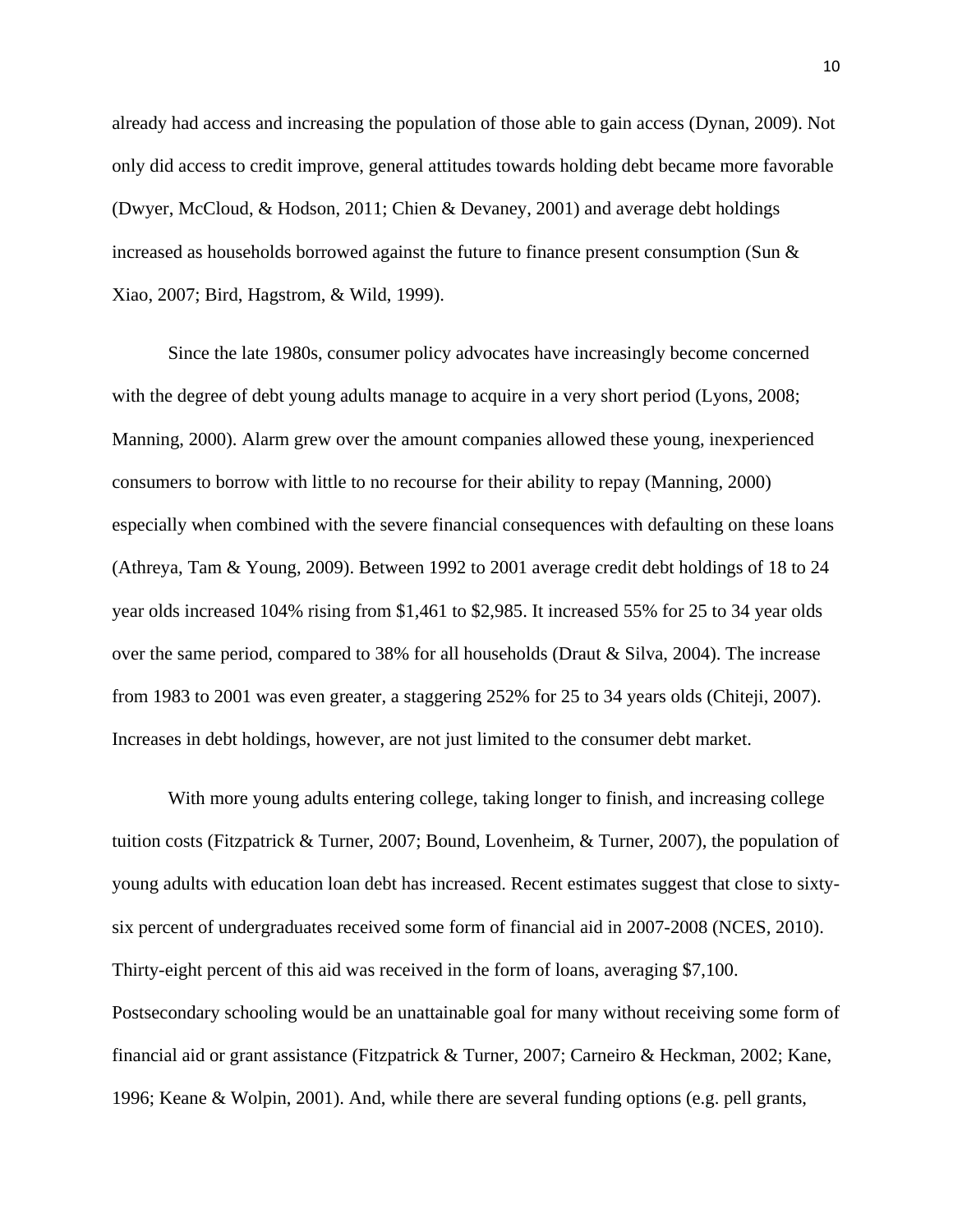student loans) available for low-income students and tax incentives programs (e.g. tuition tax credits, 529 plans) for those coming from middle to higher income households to assist with paying for college, the majority are loan based, having replaced the dominance of grant aid offered throughout the middle to late twentieth century (Fitzpatrick & Turner, 2007). According to the National Center for Education Statistics, thirty-four percent of undergraduates held federal loans in 2007 (averaging \$5,000; \$3,400 subsidized and \$3,200 un subsidized), compared with twenty-seven percent who received Pell grants (\$2,600). The average college graduate left school with approximately \$23,000 worth of debt in college loans in 2008, whereas in 1996 the average debt was \$17,000, a 35% increase (Hinze-Pifer & Fry, 2010). This replacement of grant assistance with financial aid in the form of student loans means more young adults entering their adult years with debt, a significant amount of debt, which can take years to pay down. Increases in outstanding student loan debt not only increased in size, but also over a relatively short time period.

 Several scholars have been quick to highlight that in spite of all the tuition assistance, college enrollment is still an expensive undertaking for most individuals. Additional fees such as room and board, books, and health insurance can add up. And both qualitative research and survey data of young college students indicate that a majority relies on credit cards to supplement costs (Lyons, 2008; Draut & Silva, 2004; Dynarski, 2002). As of 2008, only two percent of undergraduates had no credit history, and half held at least four credit cards (Sallie Mae, 2009). And one in four students report using credit cards to finance their education (Draut & Silva, 2004). Recent work on the continued college enrollment decision has also shown that students rank high financial difficulties related to college costs associated with staying enrolled (Stinebrickner & Stinebrickner, 2008). Consumer debt coupled with educational loans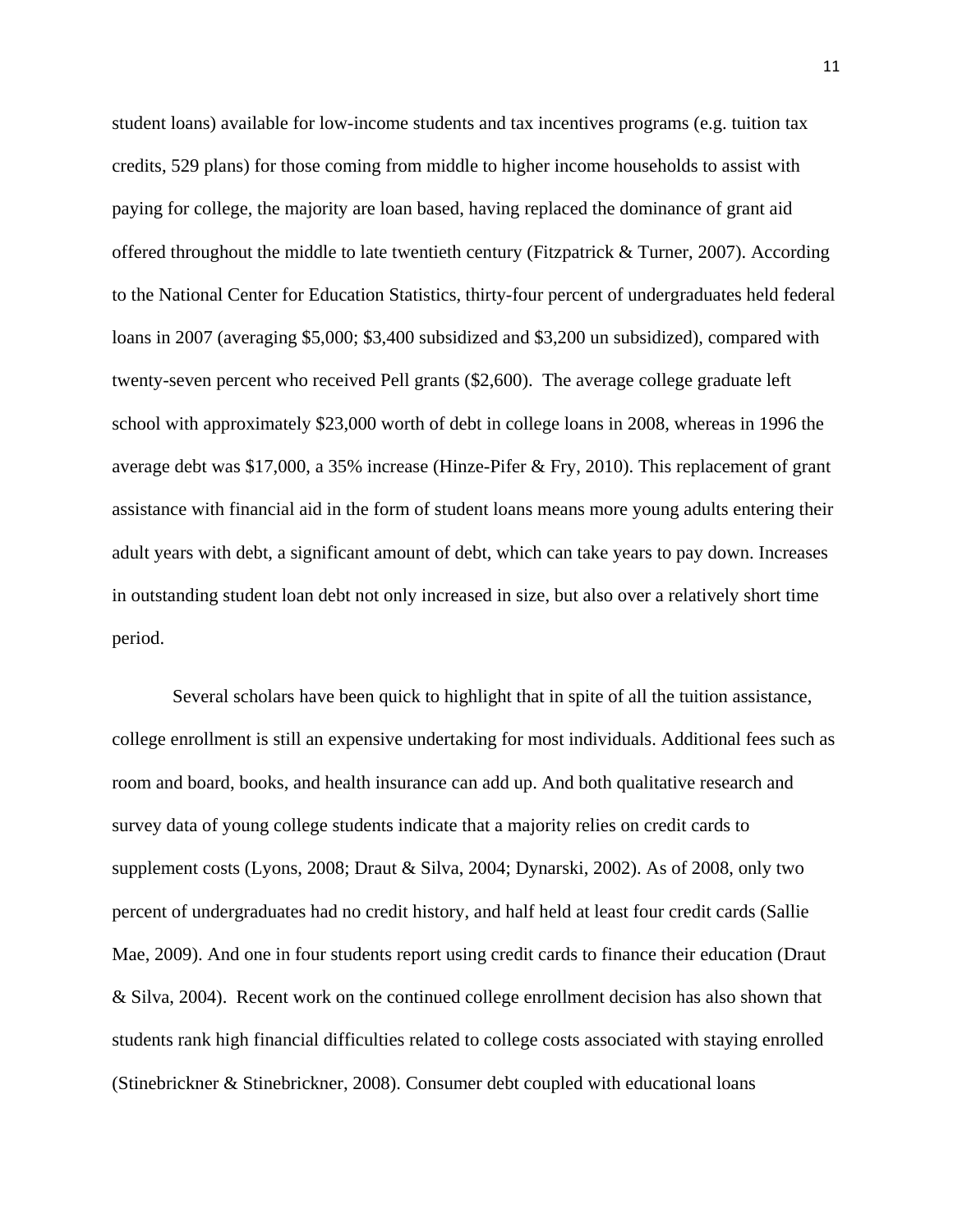accumulated while in school appear to be setting many young adults up for a life in debt with the potential to impact subsequent phases of the life course such as labor market earnings, homeownership, and potentially family formation, the focus of this study (Minicozzi, 2006; Haurin, Hendershott, & Wachter, 2007; Baek & Hong, 2004).

Previous research on the impact of early debt acquisition on later life outcomes, such as career choice, focused on specialized markets. Research on medical school debt and doctors choice of field specialty found that those finishing with larger debt loads choose specialized fields to a greater degree, i.e. fields with higher earnings potential (Rosenblatt & Andrilla, 2005; Colquitt, Zeh, Killian, & Cultrice, 1996). More recently, Minicozzi (2005) expanded her analysis to all college graduates and examined the labor market outcomes of education loan debt. The author estimated the effect of educational loan debt on wages post-degree and finds that in the short-term, college graduates with large student loan debt have a higher probability of accepting job offers with a higher starting salaries but minimal wage growth potential over a five-year period. Minicozzi argues that these results indicate the desire of young adults to rapidly pay off large student loan debt by accepting an attractive job with a high starting salary with minimal wage growth, and foregoing more lucrative career options with greater income potential over time. Rothstein and Rouse (2011) exploit an exogenous change in a university's financial aid policy on major selection, job choice after graduation, and subsequent alumni giving for a sample of college graduates. Their results from their quasi-experiment design suggest that large student debt loads increases the probability of selecting higher paying majors and careers, while also decreasing the likelihood of alumni gifting. The authors emphasize that their results provide evidence that it is the existence of these credit constraints that alters decision-making, as opposed to individuals being debt averse and wanting to pay off debt quickly. Although these two studies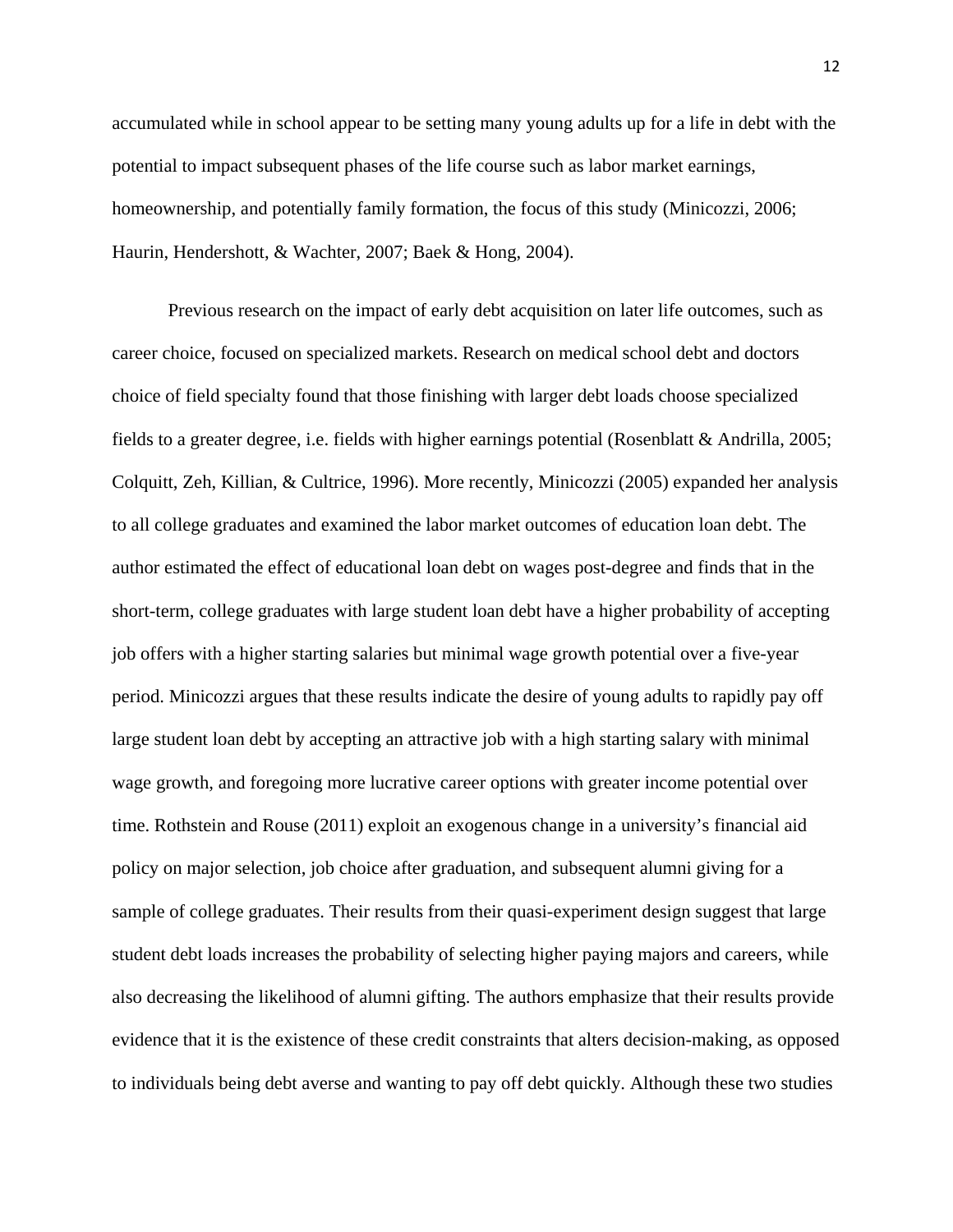draw different conclusions as to the potential mechanisms effecting the student's decisions, both indicate that large education loan debt can impact an individual's future, which is counter to economic theory that predicts it to have negligible effects.

More closely related to the current study is a 2006 review by Chiteji that uses panel data to examine debt on demographic transitions, transitioning to parenthood, marriage and homeownership for 25 to 34 year olds. The results indicate that measures of debt-- noncollateralized debt and mortgage debt-- do not significantly impact the transition to parenthood, marriage, or homeownership. All the point estimates are negative, indicating an inverse relationship between positive debt holdings and transitioning to these adulthood indicators; however, they never reach conventional levels of significance. Existing research on debt behavior in young adulthood, both credit card debt and education loans, focus largely on college students and college graduates. All of the descriptive studies on credit card use examine college student behavior with the exception of the Chiteji study, and the empirical studies centered on college graduates of four-year institutions, and that study does not examine cohabitation.Not all young adults attend college, however, and many who do start do not complete (57% of student who started a 4-year degree in 2001 completed in six years, 27.5% of 2-year students completed their associates in 150% of the time, NCES). Additionally, access and utilization of credit markets is not limited to the post-secondary school attending population (only 39.6% of 18-24 year olds enrolled in degree-granting institutions in 2008, NCES) leaving a proportion of the young adult population understudied. It is therefore important to examine the unenrolled population in addition to the college-goers and the graduates as they too are accessing credit markets and making decisions related to relationship.

#### *Debt as an economic resource in young adulthood*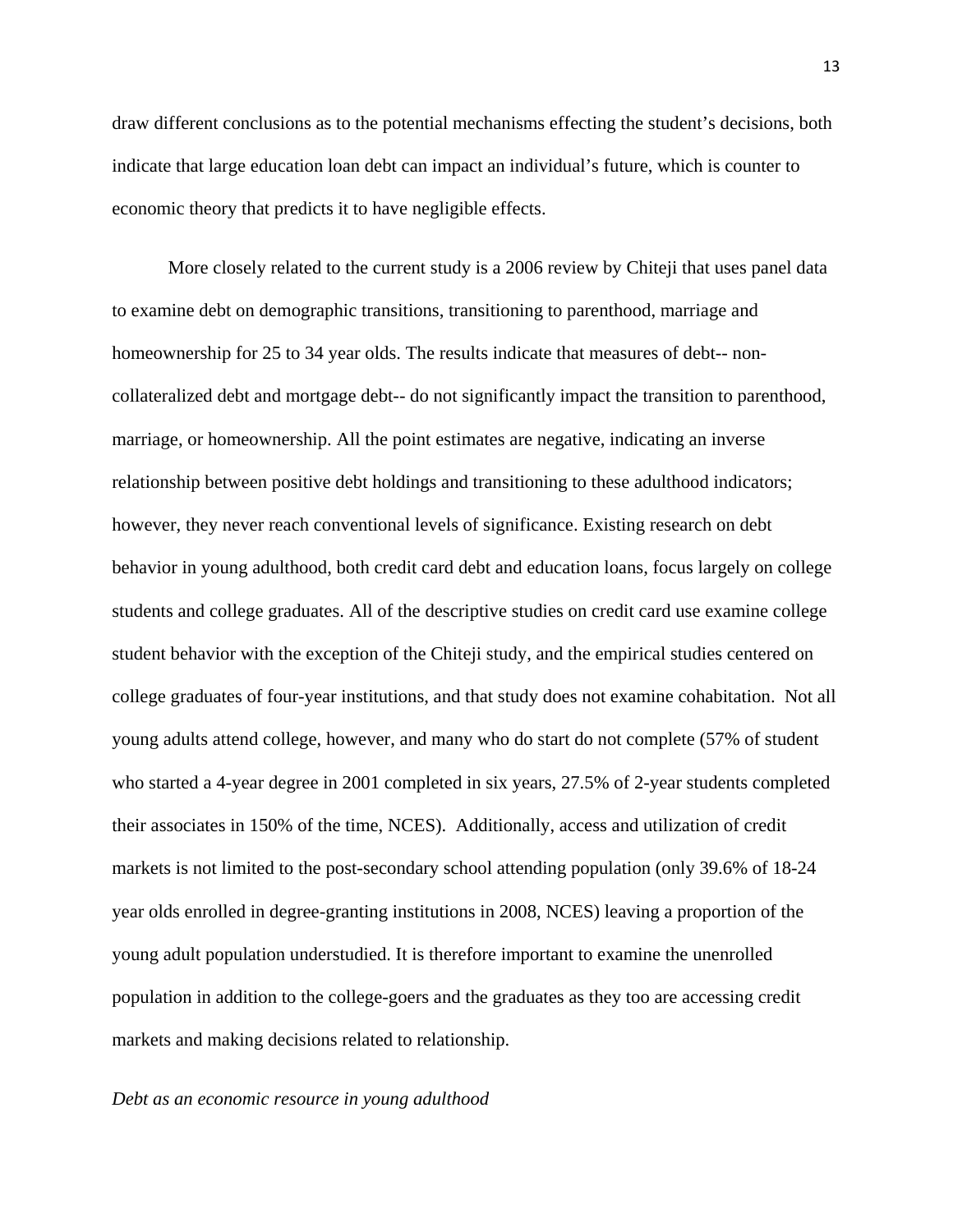In the consumer finance and financial planning literature outstanding debt amounts and financial ratios, such as debt to income, are used to assess an individual's financial well-being. Relative debt measures are indications of an individual's insolvency, or the lack of readily available and accessible financial funds. Coincidentally, many of the financial wellbeing measures do not take into account life-course stage and risk tolerance despite empirical evidence indicating that consumption, debt, and savings behavior is not constant over the life course (Greninger et al, 1996; Baek & Hong, 2004; Poterba & Samwick, 2001). Similar to other objective status measures such as income, total assets, and educational attainment, debt holdings like credit card debt and education loans can be used as an objective representation (financial indicator) of both present and future economic stability or as a signal of one or the other (Rutherford & Fox, 2010). Therefore, while debt values can independently assess an individual's financial state, they also work in tandem with other financial measures to provide an overall assessment of financial health.

There is a lot of variance in the type of debt that a person could assume. Credit card debt is not the same as debt acquired for investment purposes, such as educational investment or to purchase a house. $2$  Access to credit card debt and bank loans are usually based on past employment and household income measures. Credit debt oftentimes carries large penalties in the form of high interest rates for a consumer who cannot or is unwilling to pay the full balance within a predetermined allotted period and repayment periods are often short (Baek & Hong, 2004). Credit card debt is also absolvable in the event of financial insolvency (e.g. bankruptcy)

<span id="page-13-0"></span> $2 \text{ In the current analysis, the focus is on non-housing debt for two reasons, home ownership is }$ essentially non-existent given the age group of the sample analyzed and the few homeowners who do exists have either transitioned to the first coresidential relationship or were assisted financially by family and friends to make the purchase.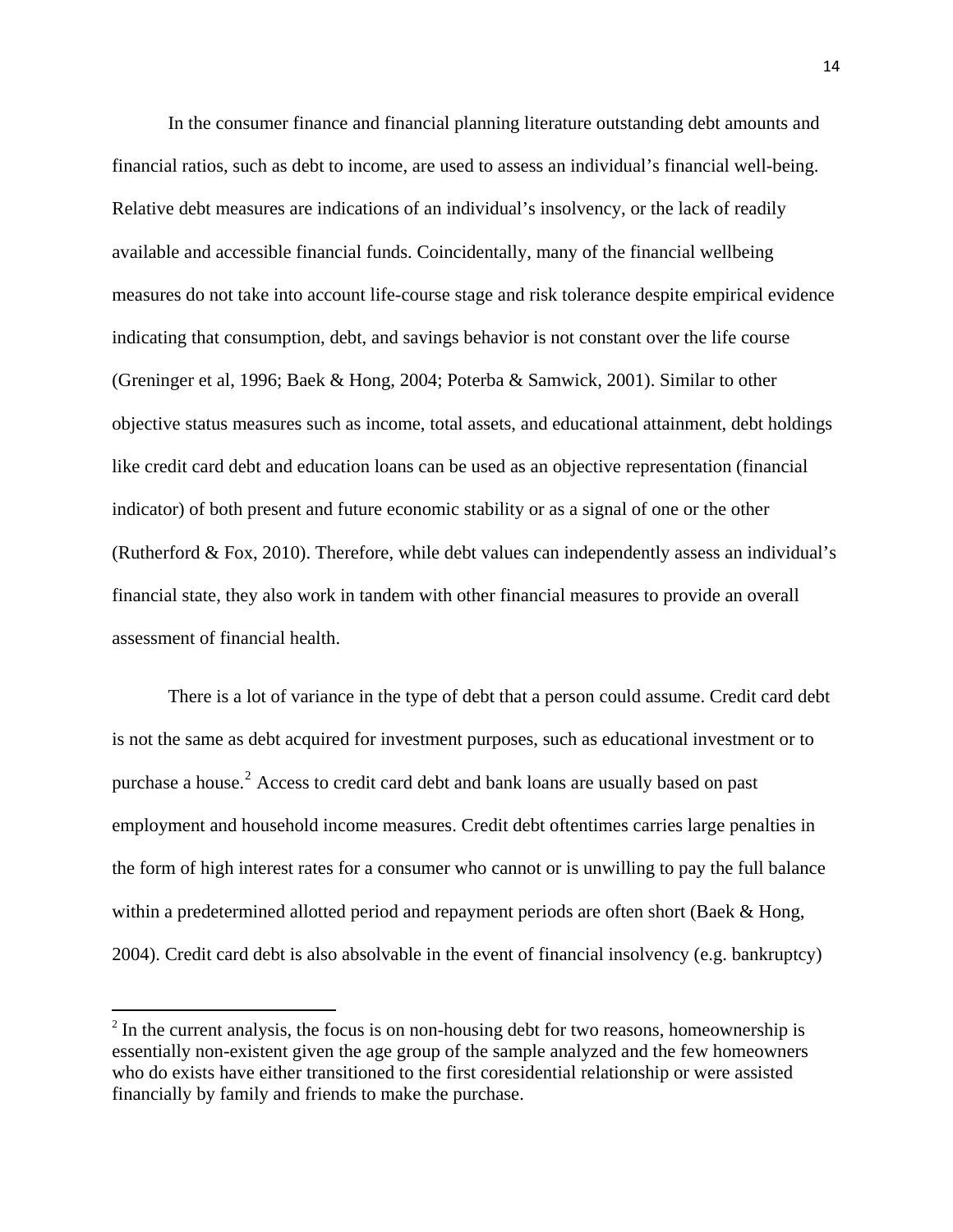in most states<sup>[3](#page-14-0)</sup>. Education loans are inherently restricted to the secondary and post-secondary school attending population. Receipt can vary depending on the source (public versus private, subsidized versus unsubsidized), for example, federal loans are means-tested, and repayment is relegated until after school completion or school leaving. And unlike credit card debt and uncollateralized debts, education loans are deferrable but not absolvable in the event of financial uncertainty or insolvency.

Additionally, in the U.S. there exist federal and local policies that can influence individual behavior towards debt. There tax incentives to holding certain types of debts, for example, interest payments on education loans (and mortgages) are tax-deductible. And empirical evidence suggests that tax structure does influence individual portfolio behavior and incentivize individuals to hold one debt over another (Poterba, 2001). For married couples who reside in community property states<sup>[4](#page-14-1)</sup> in the event of a divorce all debts incurred within the marriage, independent of the person who incurred the debt, becomes the responsibility of both individuals. If individuals are concerned about the amount of debt brought into the marriage by a potential mate, believe divorce is high probability event, or fear having to pay their partner's financial mistakes, this could also weigh in the cohabitation versus marital timing decision Stevenson (2007). Given that women fare financially worst post- divorce (Duncan & Hoffman, 1985), gender differences in union choice given debt levels should also result. Credit debt is easily accessible and average holdings are low compared with education loans; however, there are strong incentives to pay off faster. Whereas with education loans the total levels are high and

<span id="page-14-0"></span><sup>&</sup>lt;sup>3</sup> Under U.S. Federal Chapter 7 Personal Bankruptcy Law

<span id="page-14-1"></span><sup>4</sup> Arizona, California, Idaho, Louisiana, Nevada, New Mexico, Texas, Washington and Wisconsin, and Alaska\* (opt-in state-spouses can agree to be jointly responsible for all debts)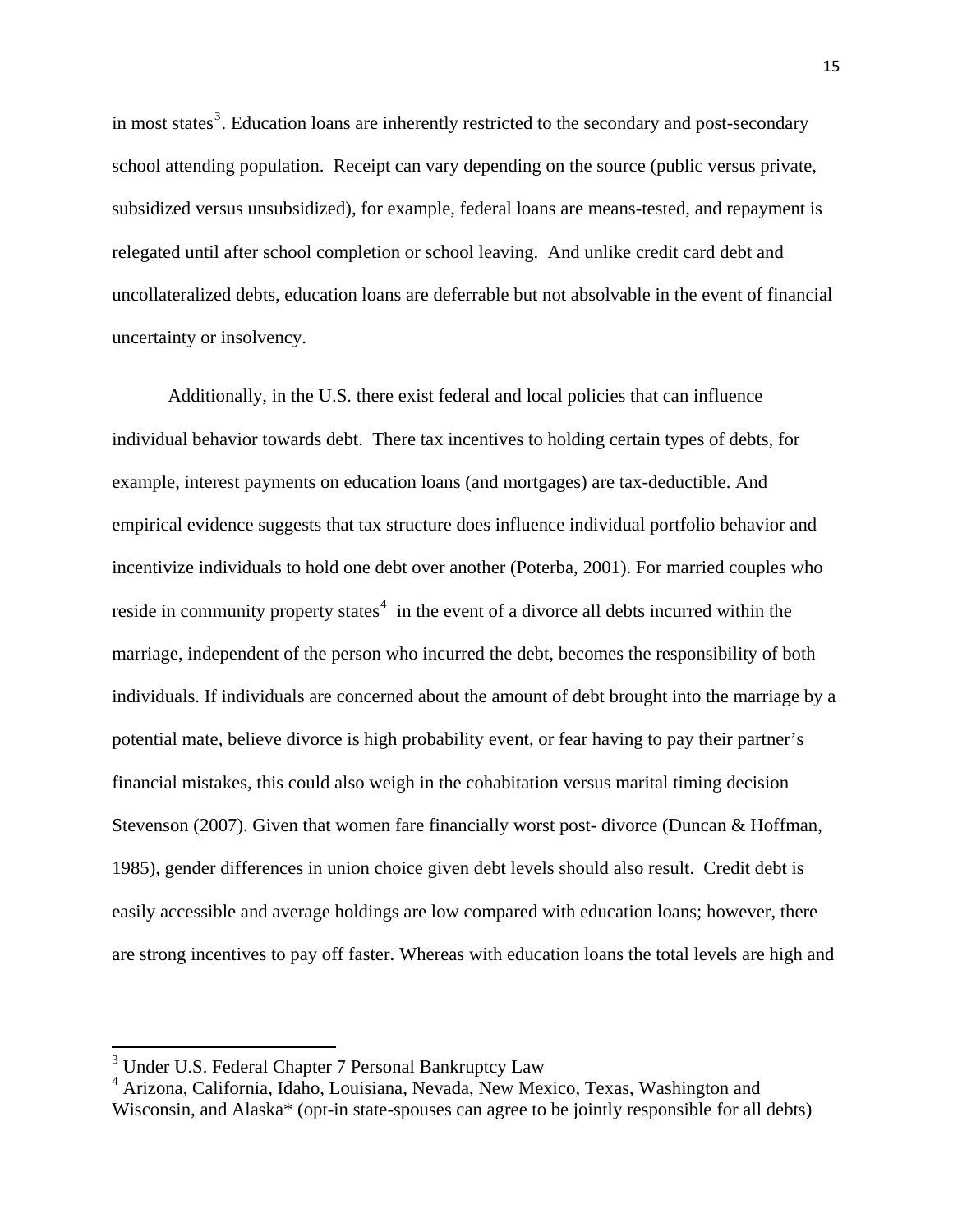incentives are low to pay off quickly. Based on these differences, it is hypothesized that the two credit obligations will operate differing outcomes in the transition to first union decision.

There are at least two ways in which debt could directly impact union formation through individual decision-making. The first way is if an individual is constrained and cannot access credit to borrow (Cox & Jappelli, 1993). The second way is if the amount of debt held provides signals about an individual's financial wellbeing to the individual and to others which impacts their perceived readiness for cohabitation versus marriage. The latter is the mechanism tested in this study. Scholars believe that young adulthood should be a period in which individuals should access credit markets to income smooth and use debt to essentially establish themselves for the future. It may be difficult to achieve other markers of adulthood without having secured independent financial means or established a record of financial stability. For example, a youth may get a job to pay down high-interest credit debt, but the job interferes with schooling. And if financial aid is not sufficient, individuals may use credit cards to help finance other areas in their life, such as paying bills or rent, or even to help extended family (Draut & Silvia, 2004). Accumulating debt can also be a hindrance to building one's savings (Bryant, 1990).

The ability to establish one's economic and financial independence is often cited as one of the key criteria for a successful transition (Arnett, 2004). Individual debt holdings can serve as a proxy for perceived financial readiness, providing a signal which market to enter, cohabitation versus marriage, and when. A significant debt load may act as a signal of financial unpreparedness and instability, making an individual an unattractive mate in the marriage market, but not in the cohabitation market. Youth holding a significant debt may fare better in the cohabitation market, for which entry is cheaper, and therefore choose to cohabit instead of marrying. Outstanding credit/banking debt is a sign of accessible current financial resources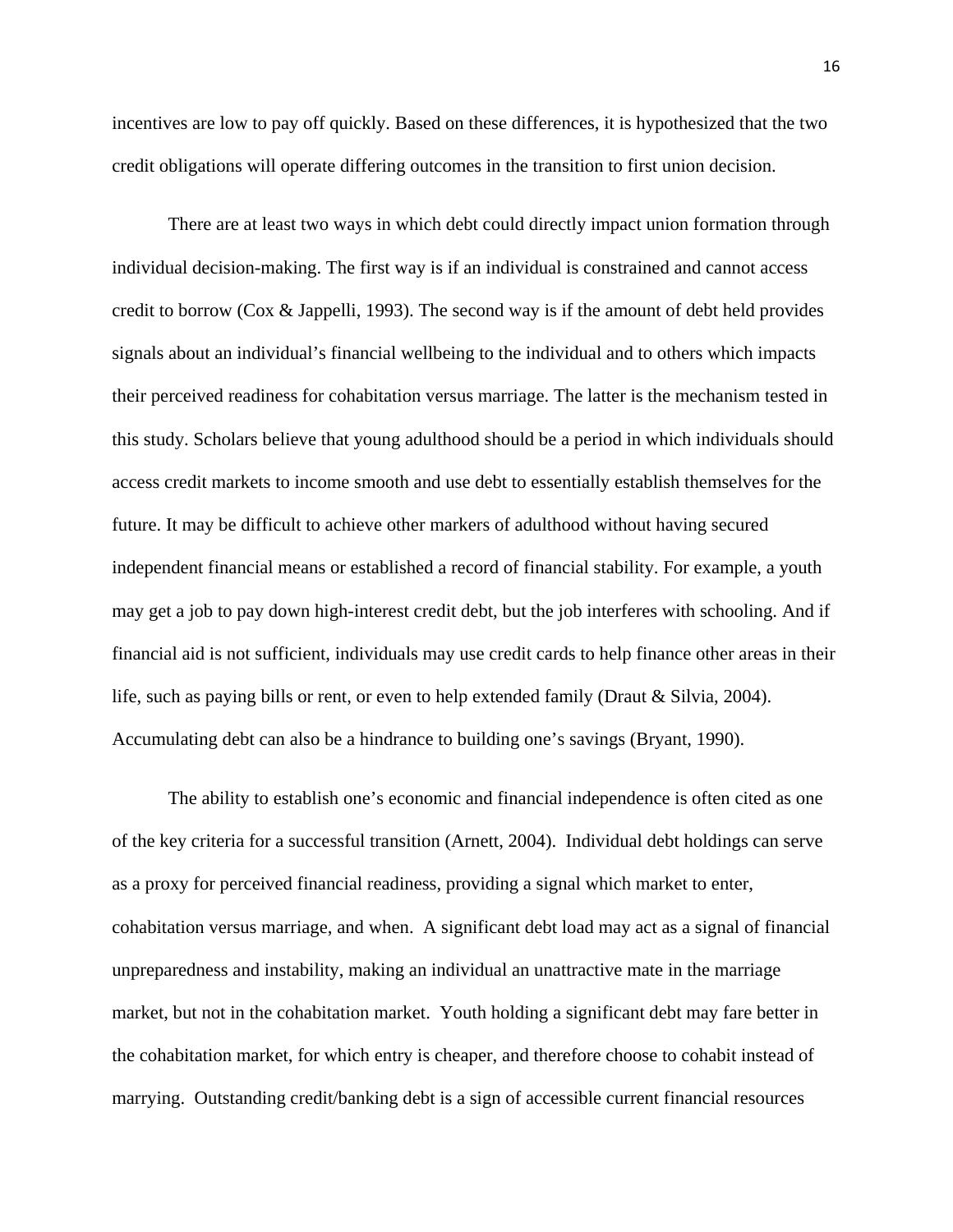(potentially financial independence) but is unattractive in the marriage market. Thus, making the youth low quality (unattractive) for the marriage market, but attractive for cohabitation for which financial (underpinnings) requirements are lower. Credit debt reduces the price of cohabitation indirectly by increasing the price of marriage. Education loans are considered an investment debt on what may be considered an appreciating asset. Youth holding non-zero education debt are potentially attractive partners in the marriage market given their expected future earnings potential (economic potential), however, they are also more like to delay marriage prioritizing career and financial stability (establishment) over marriage (Fry, 2010). Additionally, the structure of post-secondary enrollment (e.g. dormitory living, delayed or difficulties with fulltime employment) may act as an indirect deterrent to union formation in early and young adulthood. Education loan debt indirectly deters cohabitation and marriage in young adulthood.

Attitudes related to the socio-economic preparedness for marriage and the rise of cohabitation can also influence the willingness to accept the risk-sharing burden of future labor income risk. Therefore, it is hypothesized that the formation of a union occurs in the presence of non-zero debt holdings if there has been a consensus to share assets for marriage or not share assets for cohabitation (Schmidt, 2008). When the young adult enters the market with a debt load, they either find a partner who is willing to take on the current debt burden or not. Marriages will be more likely when an individual has found a partner willing to assume their current debt relative to their future labor earnings risk. Clarkberg, Stolzenberg, & Waite (1995) argue and find evidence in support of the idea that positive attitudes towards making money, especially by men, would decrease the likelihood of transitioning into marriage given the pooling of resources associated with marriage coupled with the fact that men tended to outearn women in the labor force. Extending these assumptions to debt holdings, individuals will be more willing to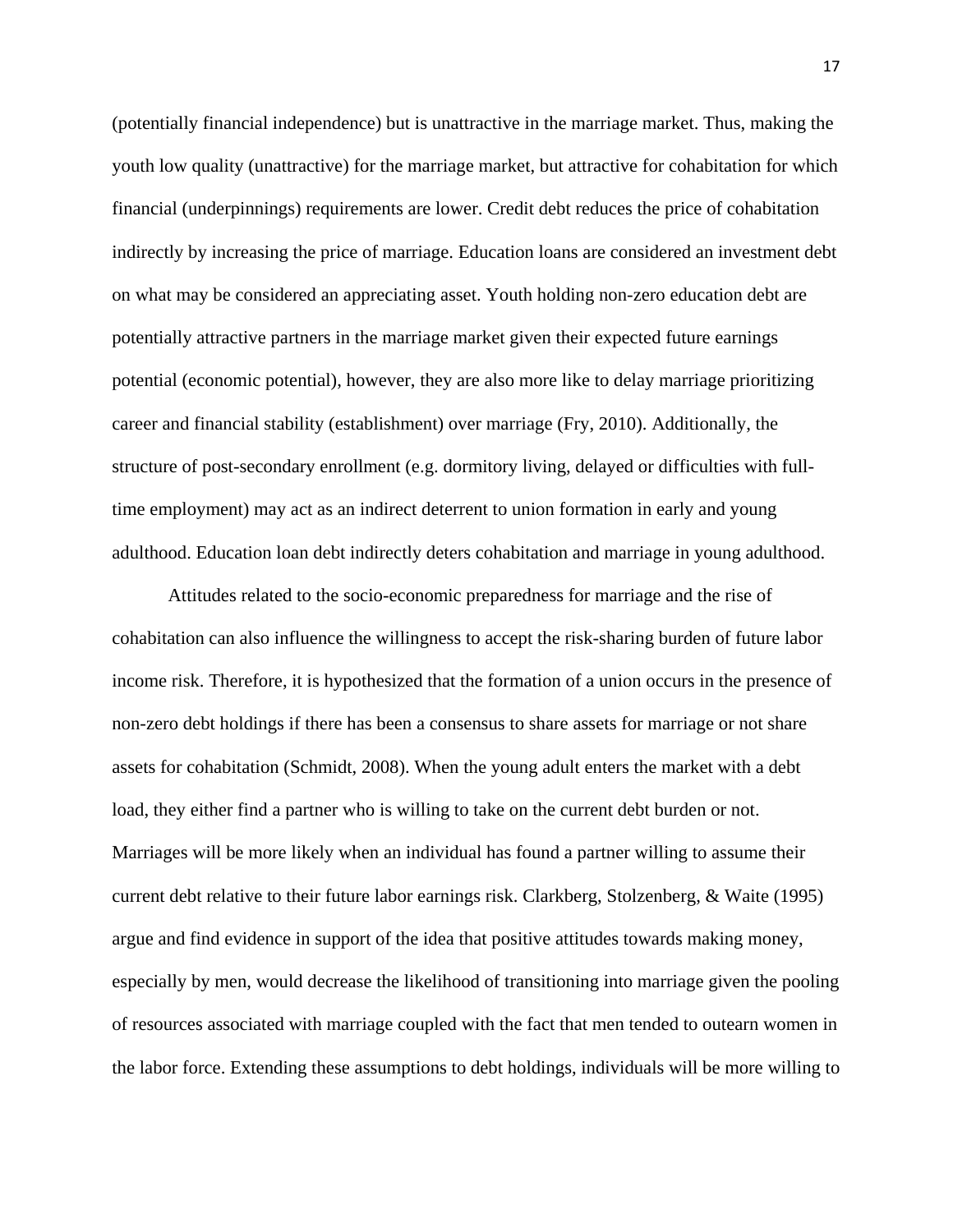enter marriage, or risk-share, in the presence of education loans where the expected future return on the debt holders is positive and large. Credit card debt, alternatively, is a signal of current instability and present financial independence, but not an indicator of future financial stability or success. Individuals are less willing to share a negative financial asset.

#### **The Current Study**

To summarize, the current study draws from two literatures, the role of economic resources on union formation and the impact of debt on later life transitions. The main research question of interest is whether holding outstanding credit debt and education loan debt impacts the probability of transitioning to first coresidential union and the type of union selected. The analysis examines these relationship within the context of the educational and economic markers that have previously been shown to effect union formation and relationship timing decisions.

Conceptually, young adults may or may not hold debt. The type and amount of debt held matters for a youth's attractiveness (quality) in the respective relationship market. It is assumed that young men and women begin adulthood looking to enter the relationship market and find suitable partners. In young adulthood, debt represents both current and future economic resources, i.e. financial stability. Young adults are rational decision-makers; they borrow debt today, based on expected future income, to meet current consumption and educational needs. The type and amount of debt (the current economic state) is observable, as is whether the youth forms a union; we are, however, not able to observe an individual's and others perception of their financial readiness.

For the purposes of this analysis, cohabitation and marriage are modeled as competing choices. An individual not only chooses to enter a union but must also decide the type of union, cohabitation or a marriage, versus remaining single. Their ability to transition to a union will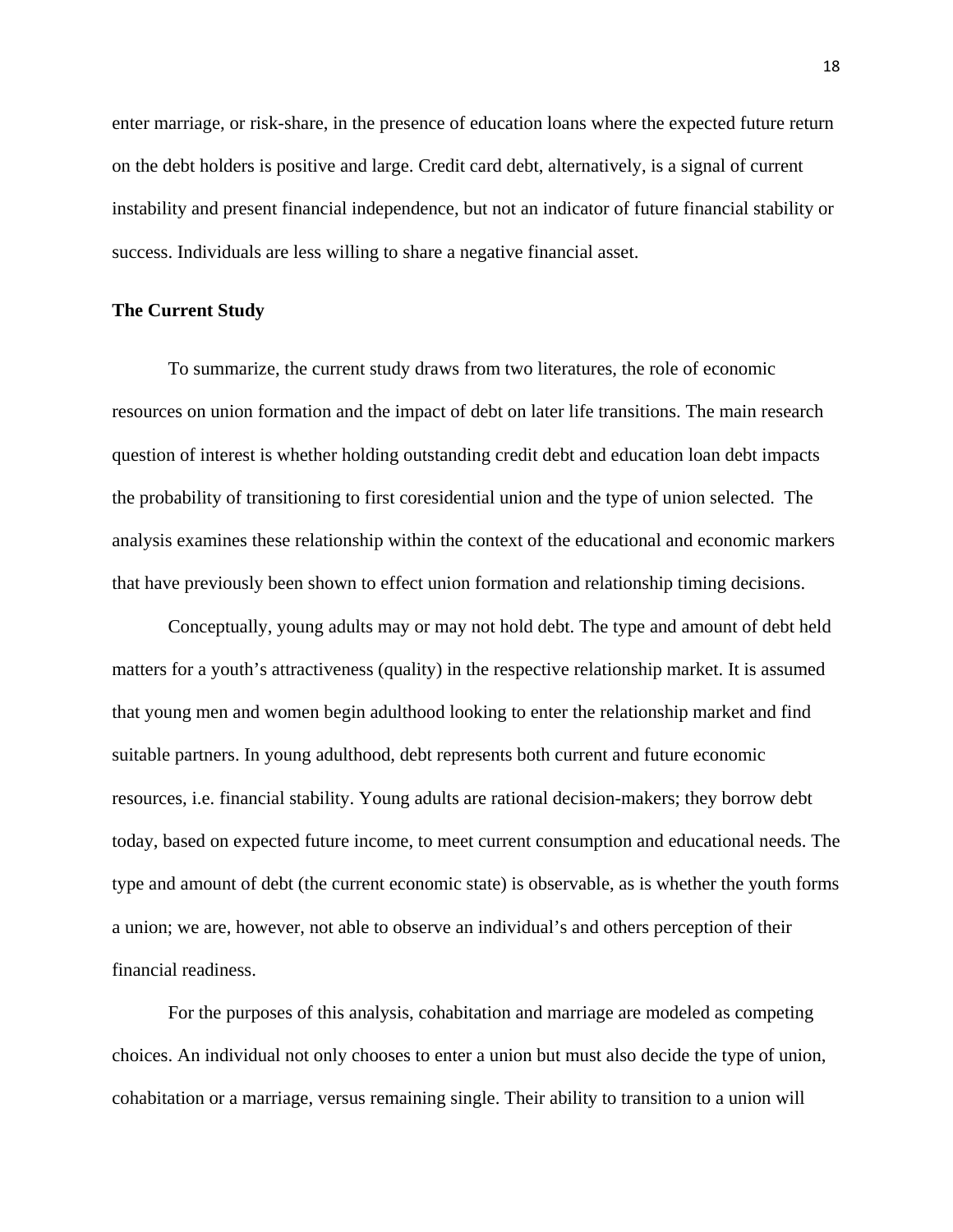depend on the relationship between an individual's perceived financial readiness and her debt holdings, observable and unobservable characteristics, where financial readiness is potentially a function of the two debt parameters, credit/bank loan and education loan debt, a vector of observed education and labor market characteristics, additional characteristics such as family background and demographics and unobservable factors. Given the negligible size of credit debt and education loan debt held in young adulthood to an individual's lifetime earnings, economic theory of consumption and savings hypothesizes that transitional timing decisions should be impacted very little if at all by present debt holdings (Rothstein & Rouse, 2011; Ando & Modigliani, 1963).

It is hypothesized that (1) the probability of forming a union in young adulthood will increase with credit debt and decrease with education loan debt. (2) The probability of cohabitation (relative to staying single) is expected to increase with credit debt and decrease with education loan debt. (3) The probability of marriage (relative to staying single) decreases with credit debt and increases with education loan debt.

#### **Method**

#### **Sample and Data**

The National Longitudinal Study of Youth 1997 (NLSY97) is an annual study following a representative sample of youth living in the U.S. who were 12 to 16 years old as of December 31, 1996. The original cohort is comprised of two subsamples, the baseline sample and a supplemental oversample of Black and Hispanic youth also born during the same years. After eleven rounds of data collection, 83% of the original youth were interviewed as of the most recently released wave (2009). The NLSY97 extensively questions youth on their labor market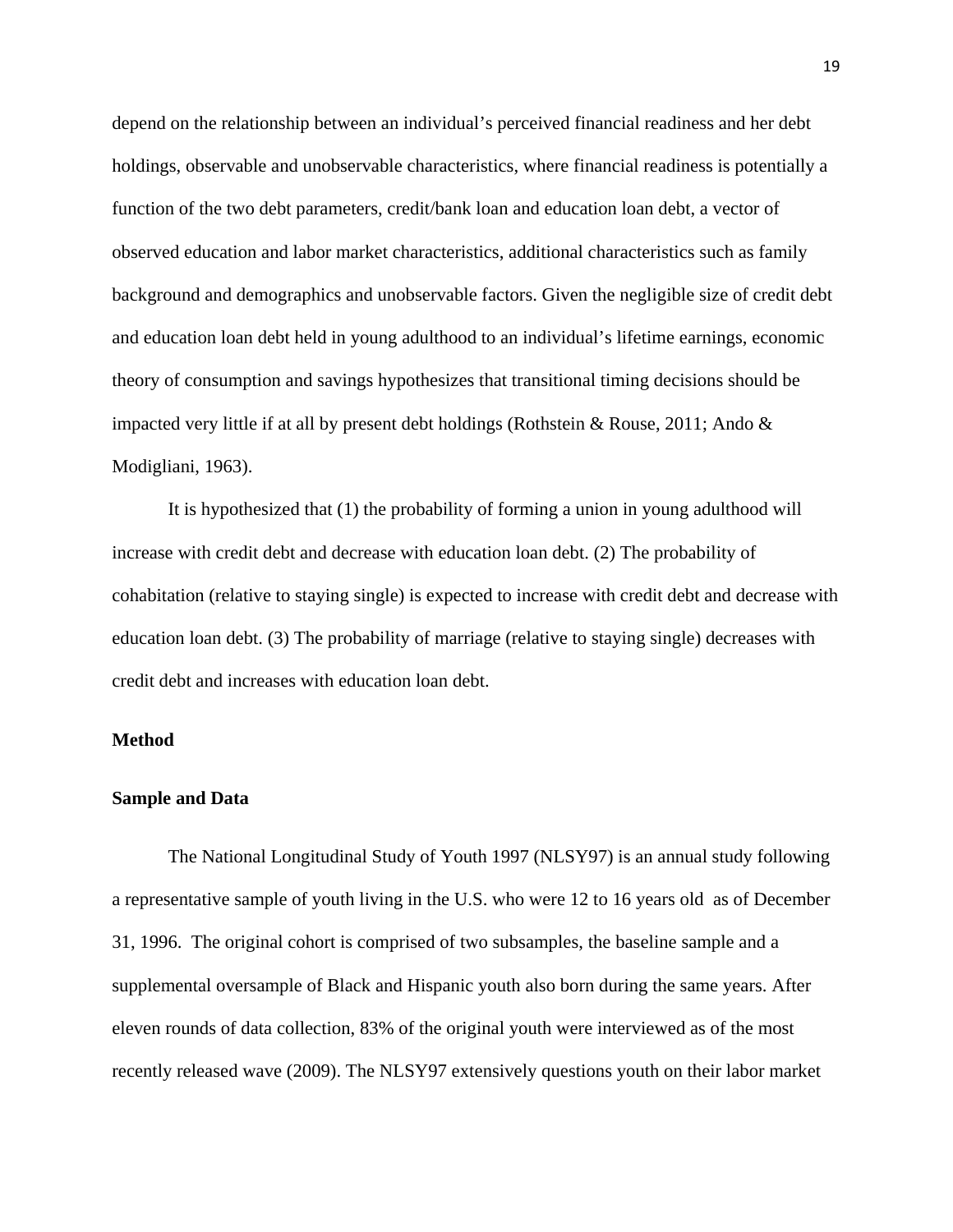experiences, educational, familial, and relationship backgrounds. The survey also ascertains information on wages, income, and educational debt every survey year. The survey year after their eighteenth birthday,  $5$ , youth are first asked asset and debt-related questions, and upon reaching their twentieth and twenty-fifth birthdays respondents were asked to complete an assets module containing extensive questioning of all financial and non-financial asset holdings, assets values, and outstanding debts. My sample follows youth starting in the first survey wave after completing the age twenty assets module through the most recent survey year. The panel nature of the data allows me to follow the youth from one to eight years after the age twenty assessment interview.

Two sample restrictions were imposed on the data. As previously mentioned, any youth who already transitioned to a first cohabitation or first marriage prior to the age 20 asset module are not included in the analysis. Imposing this restriction excludes 1,132 women and 614 men from the final analysis. It also increases the average age of first cohabitation from 20.89 to 22.65 and first marriage from 22.49 to 23.61 for women, and from 21.93 to 23.02 and first marriage from 23.42 to 23.96 for men. Including youth with previous coresidential experience would increase the difficulty of separating out whether the age 20 debt (financial resources) state is independent from their previous relationship experience. And secondly, any youth missing complete union history and who did not complete two consecutive interviews during the study period, i.e. missed two years, and experienced a union transition were also removed. Multiple imputation is applied to maintain maximum sample size for those missing information on independent variables. The final sample follows 3,025 women and 3,744 men, who contributed 14,681 and 19,373 person-years, respectively to the analysis.

<span id="page-19-0"></span><sup>&</sup>lt;sup>5</sup> Youth who are classified in the survey as independent (are married) prior to their  $18<sup>th</sup>$  birthday are also eligible for the assets section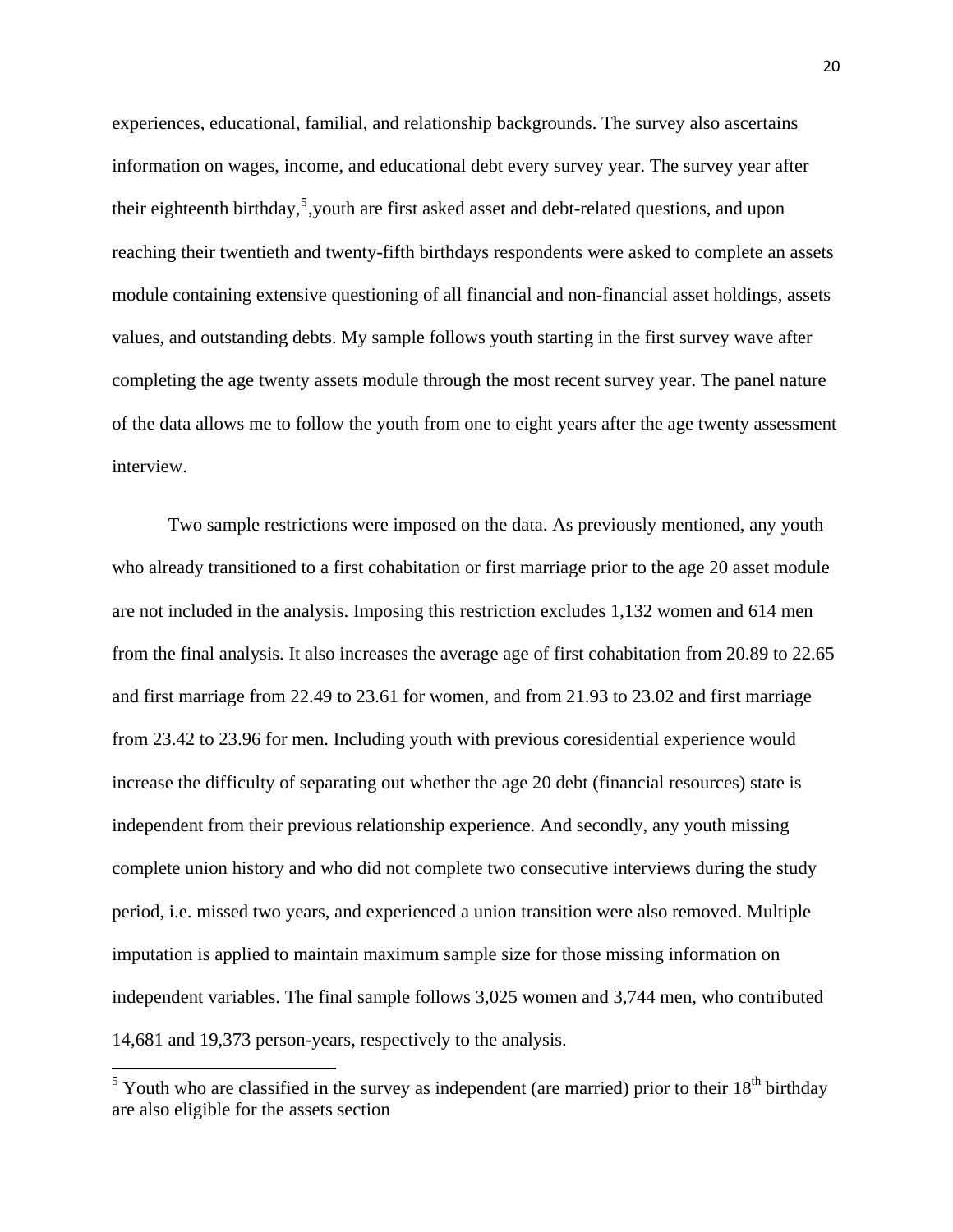#### **Cohabitation and Marriage**

The main dependent variables are the union transitions include transitioning from a single state into first cohabitation or first marriage. Cohabitation is defined in the NLSY97 as a sexual relationship in which an individual resides with a person of the opposite sex with a minimum stay of at least one month, and respondents are asked to each survey round their current marital status and to provide dates, month and year, of first cohabitation and first marriage.

#### **Debt Measures**

For the credit debt holdings at age twenty, the variable is coded based on responses to the following question: "Do [you/you or your spouse/partner] have any other debts that you CURRENTLY OWE MONEY ON that we have not already talked about? (Examples include store bills, credit cards, loans obtained through a bank or credit union, margin loans through a stock broker, and other installment loans. Include credit cards only if the respondent carries a balance." If the youth responds in the affirmative, they were then asked to provide total or estimated amounts. The median value is assigned to those youth, who choose to only enter in a range, (i.e., \$0-\$1000, assigned a value of \$500). The outstanding debt values do not include debt from any mortgages or vehicle loans. Information on educational loans was asked every survey year (by semester) for youth currently enrolled in any type of secondary or advanced degree program after high school.

 The education loan variable is created using a summated yearly figure of all the currently outstanding loans taken out for educational study. Youth are asked to provide values on all outstanding government subsidized loans and private loans. The focus of this study is government and private loans. The education loan debt variable is generated from the question: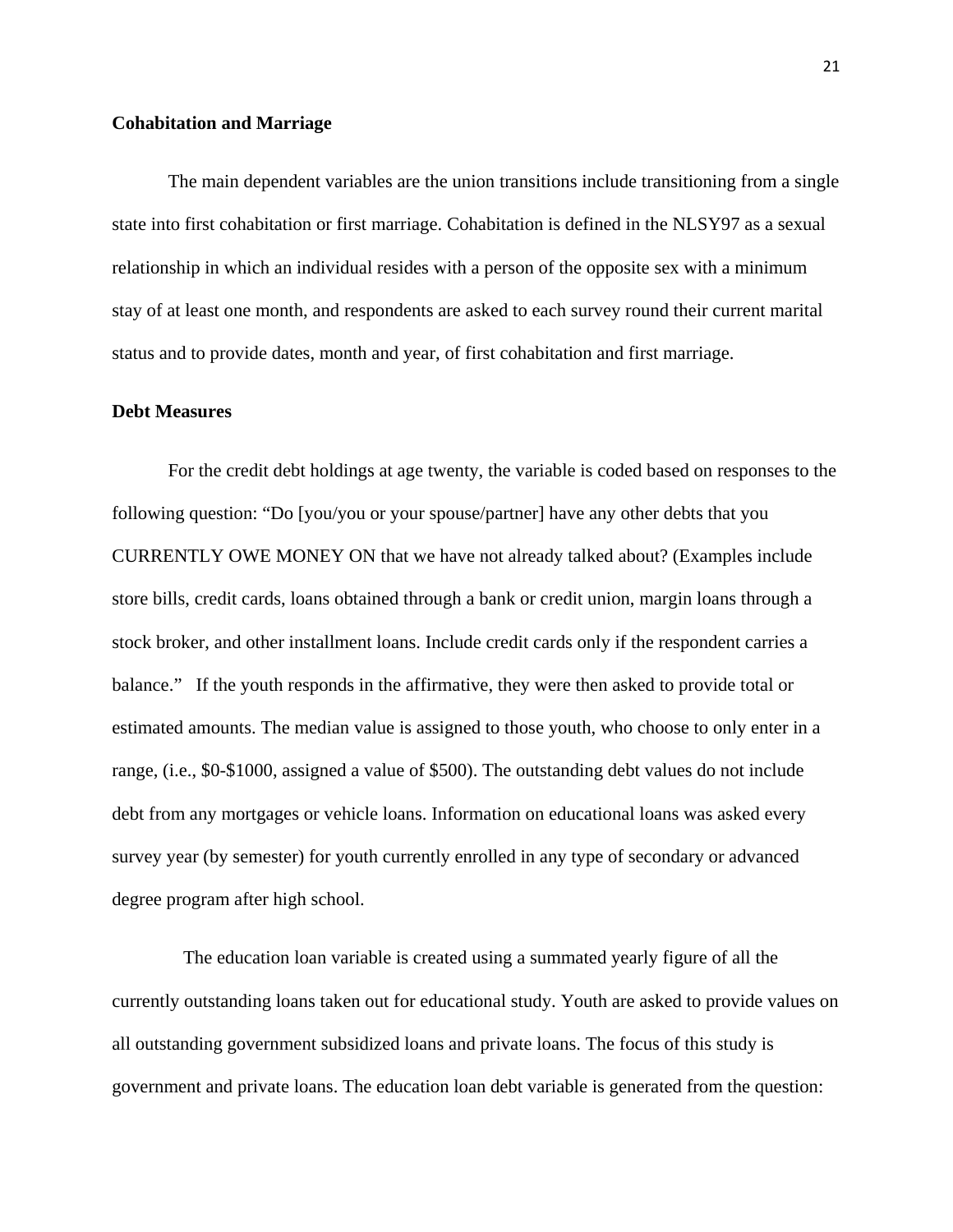"Other than assistance you received from relatives and friends, how much did you borrow in government subsidized loans or other types of loans while you attended this school/institution?" and "How much is still owed on (this/these) loan(s)?" Similar to the credit debt variable, the outstanding education loans value is computed at the time of the age 20 and age 25 assets module, and remains constant over the study period. Due a large concentration of zeros for both debt measures, the variables are logged in all analyses.

## **Education and Labor Market Characteristics**

The youth's current educational attainment is categorized into less than a high school degree, high school degree, some college, and bachelors or more. Current enrollment status is disaggregated between two and four-year programs, with unenrolled as the reference group. Due to small cell size, any young adults who report still being enrolled in K-12 are grouped with the unenrolled and those enrolled in professional degree or post-secondary programs with the four-year group. Labor market controls include a measure of the youth's logged annual earnings<sup>[6](#page-21-0)</sup>. This is a predicted earnings measure estimated from the young adults hourly wage earnings if they worked full-time year round. Covariates used in the estimation equation include age and highest grade completed and their quadratics, a measure of overall aptitude using the results from the asvab<sup>[7](#page-21-1)</sup> test, race, and current health status. The measure was predicted using all available waves of the young adult pre and post transition. Predicted earnings are estimated separately for

<span id="page-21-0"></span> $6$  Previous studies argue that using a permanent income measure is incorrect on a young sample, and instead predicted earnings is better given the high volatility of earnings income during this stage of the life course (Haurin, Hendershott, & Wachter,1996; Whittington & Peters, 1996) .

<span id="page-21-1"></span><sup>&</sup>lt;sup>7</sup> Armed Forces Vocational Aptitude Battery; respondents completed the assessment of arithmetic reasoning, mathematics knowledge, paragraph comprehension, and word knowledge in 1997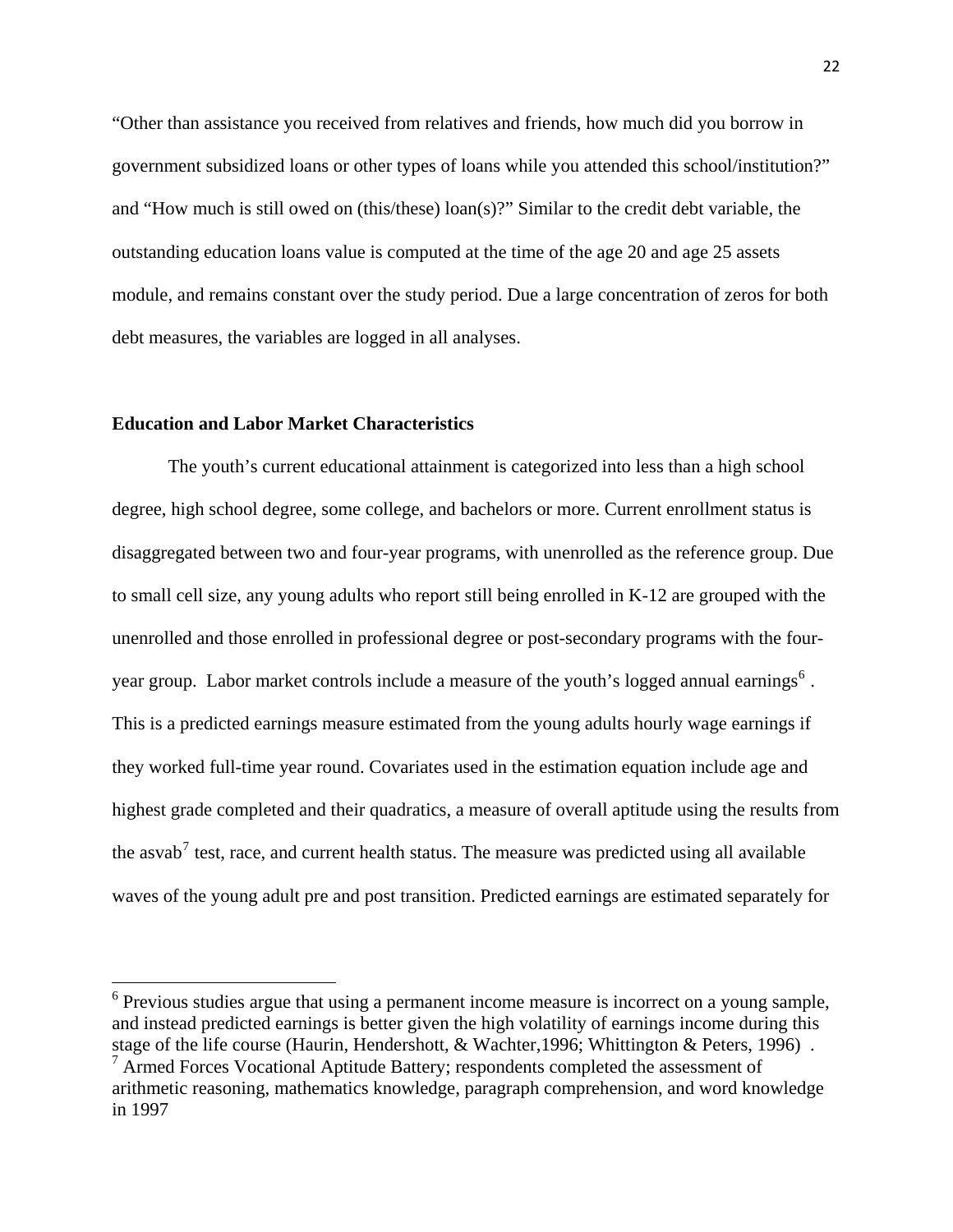males and females.<sup>[8](#page-22-0)</sup> Additionally, measures of current employment status include indicators for fulltime work, having worked thirty or more weeks and at least 30 hours per week in the previous year. All education and labor market controls are time-varying.

#### **Additional Controls**

Additional controls included in the models consists of family background, demographic measures, educational attainment, and labor force attachment characteristics, all factors expected to impact union formation and timing. Controls for family background consist of the mother and father's education as of 1997, whether the youth resided in a rural area at age 12, a variable equal to one if the youth lived with both biological parents from birth through age fourteen, and an indicator equal to one is the parental respondent reported negative net wealth in the 1997 survey. Given that cohabitation and marital timing has been shown to vary by race and ethnicity, in addition to sex, in young adulthood (Addo, 2011; Amato et al., 2008), the sample is categorized into four racial and ethnic categories, non-Hispanic white (reference group), non-Hispanic black, Hispanic, and a small, but notable, percentage of individuals identifying as mixed race. All these covariates are considered exogenous to the youth's relationship type and timing decision and are time-invariant across the study period. All models control for whether the youth currently resides in rural area, birth year, age, and its quadratic.

#### **Descriptive Statistics**

Table 1 presents the means and standard errors for the debt variables and covariates included in the full model by debt holdings for both women and men. At the top of are the

<span id="page-22-0"></span><sup>&</sup>lt;sup>8</sup> Earlier models included job tenure measured in weeks for the most recent job and the cumulative number of weeks spent in the labor force since age 14 as additional measures of economic stability, however, they did not change any of the substantive results so they were removed in the final runs.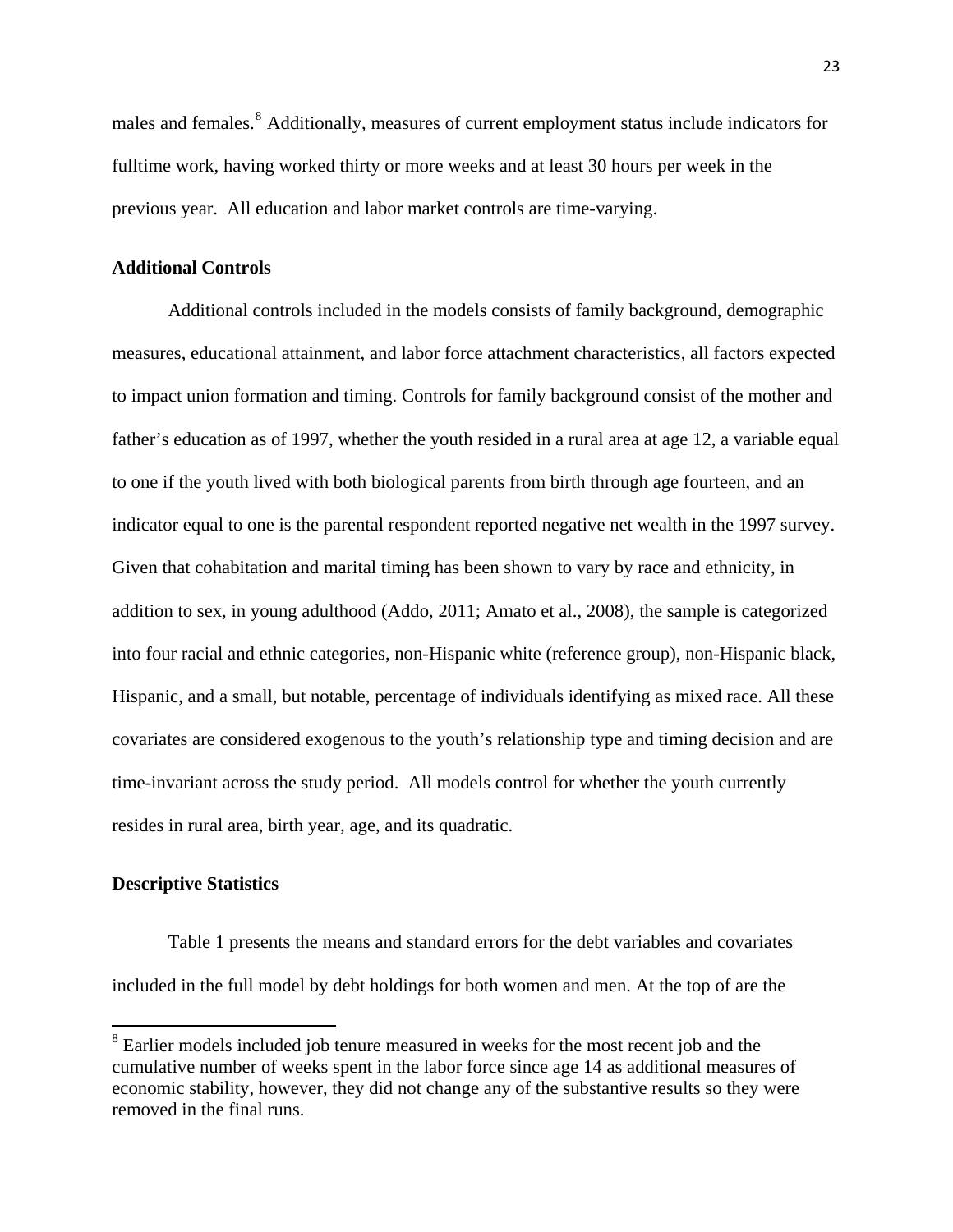proportion of youth who transition to cohabitation or marriage prior to age 25 by debt holdings. Consistent with prior research, both men and women transition to first cohabitation to a larger extent than directly to marriage in early adulthood. Women who hold non-zero credit debt transition to both unions at a greater rate than those without, whereas those with education loan cohabit and marry at lower rates.

Women with credit debt also hold more education loans, but the value of the loans is not statistically different than women without credit debt. With regards to family background, young women with no credit debt tend come from households with married parents at age 14 and have fathers with more education. They are more likely to hold high school degrees, be enrolled in two-degree programs, and be currently employed fulltime. Women with education debt also have more credit debt; their parents have more education than women without education loans, and are non-Hispanic. They are currently enrolled in either a two or four degree programs, have fewer children, and are not working full-time to the same degree. Female debt holders are more likely to report negative net worth and have access to some form of banking account.

Similar to women, male credit holders transition to both unions at higher rate that those without debt and men with education loans to a lesser degree than men with no loans. Male credit holders also have less education loans, on average, that those without. The patterns for the additional covariates are pretty similar to women, with the exception of demographic characteristics, which indicates that black men are less likely to have both credit debt and education loans and that the concentration of education loan holders do not reside in the South.

As previously mentioned in the empirical specification section, the hazard rates estimate the probability a young adult transitions into a cohabitation or marriage at a particular age.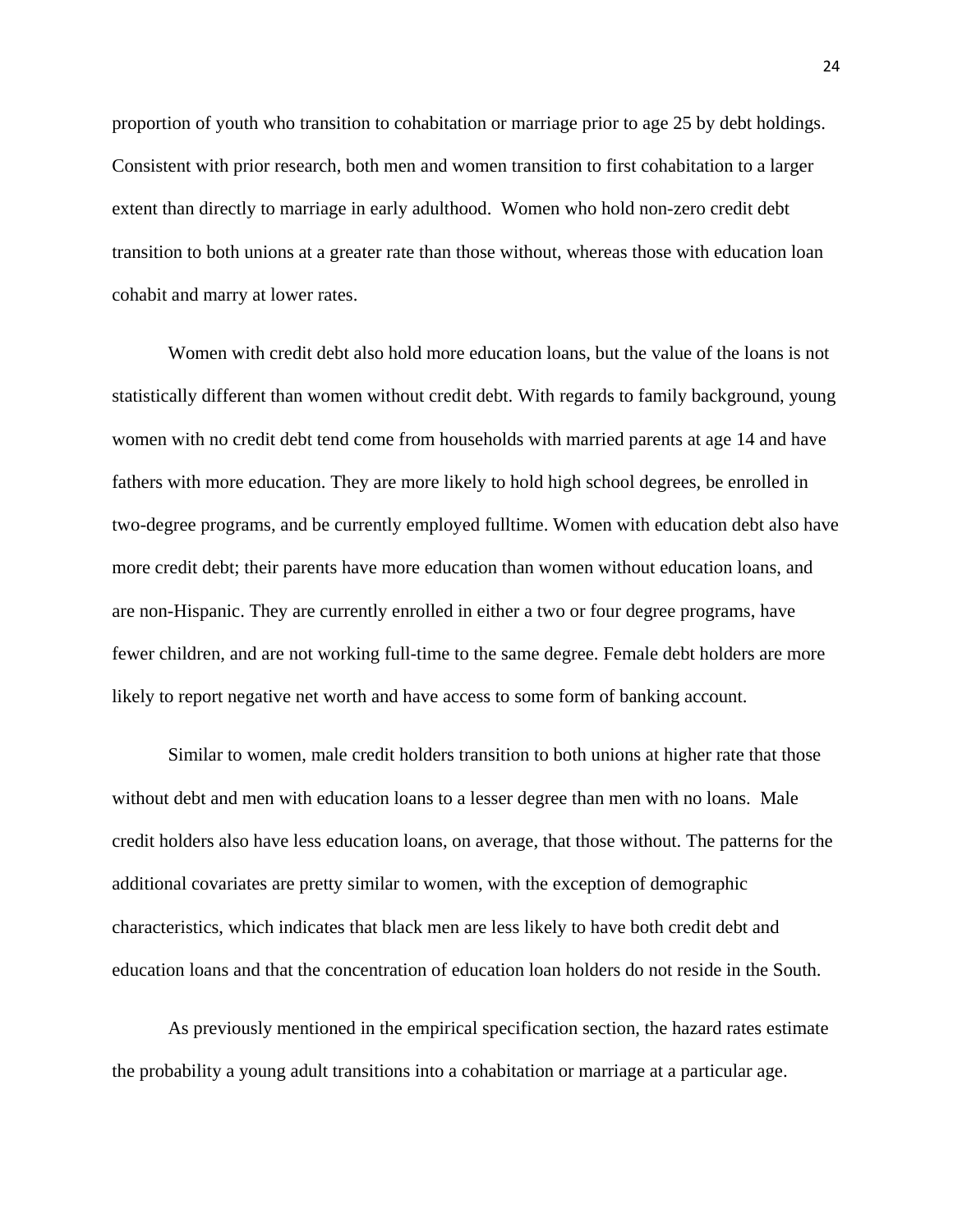Figure 1 plots the hazard rates of transitioning to cohabitation, and marriage by age and gender. At every age, both men and women have a greater hazard of cohabiting than marrying and women are more likely to both cohabit and marry at earlier ages. The hazard rates for marriage are low and exhibit a slow and steady increase over the study period, until the very end when they peak at age 29 for both women and men.

#### **Analytic Framework**

Similar to previous studies analyzing relationship transitions, in particular when the duration of the initial spell is taken into account, discrete-time duration or hazard rate models are estimated. This modeling technique is preferable in that it allows for both time varying and invariant regressors in the estimation. For binary dependent variables, such as transitioning into any union, logistic regression models are estimated and for the competing risks models, multinomial logistic regressions. To estimate the role of early debt holdings while controlling for the other covariates on transitioning to cohabitation and marriage in early adulthood, hazard function estimates are generated using maximum likelihood (Allison, 1984). Given the outcome can be one of two events, cohabitation or marriage, the hazard rates estimated here represent the conditional probability that a youth will transition out of singlehood into a coresidential union, given the other event has not occurred. Standard errors are clustered at the individual levels using the robust method (Huber, 1967), which assumes that observations are independent across individuals and not within.

The final dataset is arranged in a person-year format, with each young adult contributing an observation for each survey year they remain single until they transition to their first union, with all observations after transitioning are censored. It is possible that the union chosen in early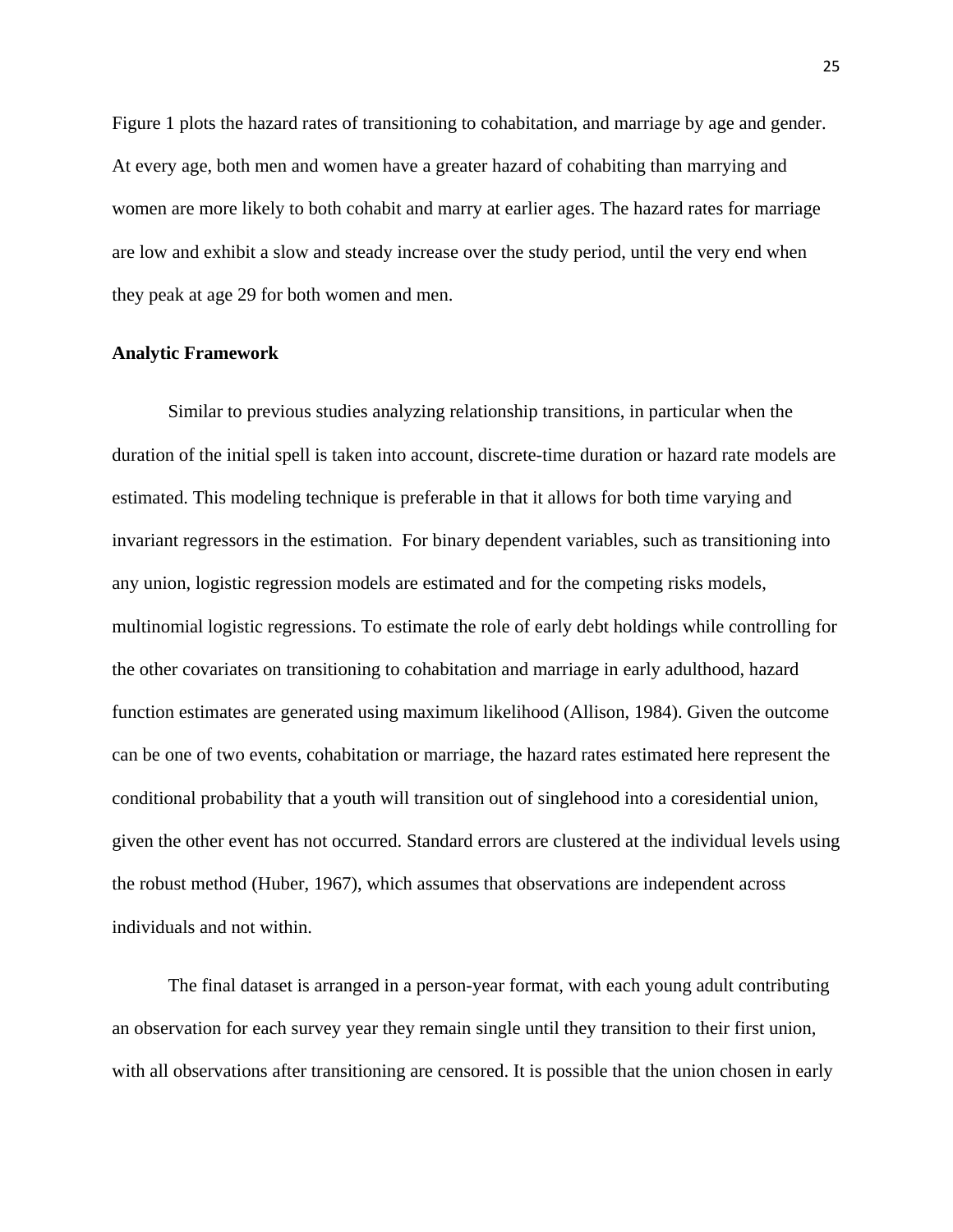adulthood influences a youth's debt level and debt type. Therefore for this analysis only first unions are analyzed to prevent reverse casualty.

It is, however, possible that there are omitted characteristics influencing a young adult's debt behavior and relationship formation decision not included in the model. If this is so, then the estimated coefficients from the hazard model regressions as currently specified are correlated with the error term, i.e. biased. For example, survey evidence suggest that among college students, women, blacks, and black women hold credit cards debt in higher percentages than other demographic groups (Lyons, 2008). Black women are also a demographic group whose rates of cohabitation and marriage in young adulthood trail both whites and Hispanic women (Addo, 2011). Therefore, they may be some unobserved characteristic not included in the model that could potentially bias the credit debt coefficients towards zero for black women. To address this concern, sensitivity analyses are performed to attest to the robustness of the estimates. Additionally, predicted measures of credit debt and education loan debt are estimated and are used as instruments to replace the original debt levels. Family background and time invariant demographic characteristics from the full model are used as predictors in addition to whether the parents have a bank account and any outstanding credit debt of their own for the credit debt estimations, and whether the parent owns a home or holds a retirement funds for predicting the education loan.

#### **Multivariate Analysis**

In the interest of parsimony, the results for family background and demographic controls are not presented here. The estimated coefficients across all specifications reveal that black women are less like to transition to either union, Hispanic women have a lower probability of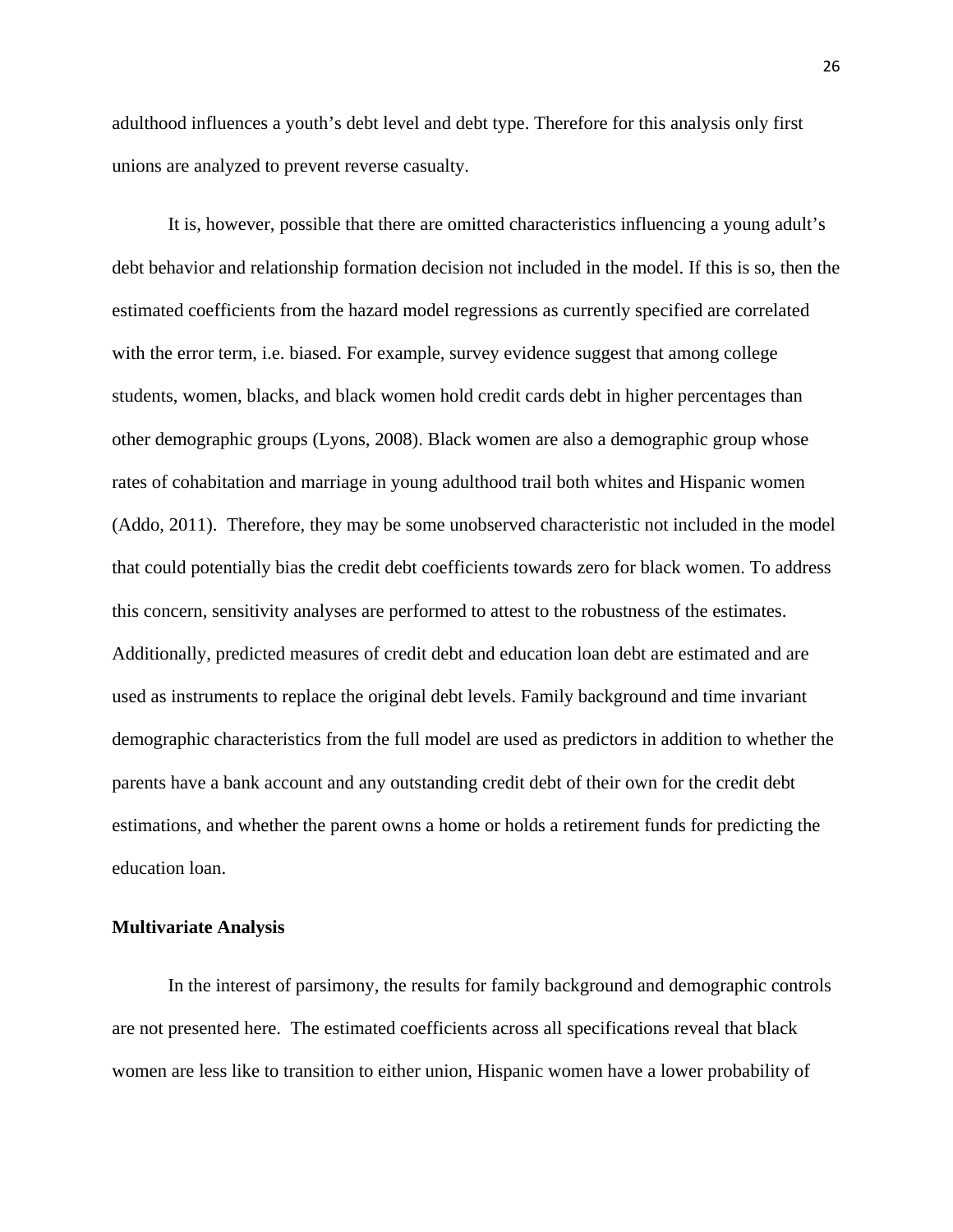cohabiting, and having a child is positively associated with transitioning into cohabitation. Maternal education positively impacts cohabitation, but paternal education is negatively related to cohabitation. For men, similar to the women black men are also less likely to transition to both unions, and Hispanic men less likely to cohabit. Being raised in a rural area increases the chances of marriage, and currently residing in a rural area decreases cohabitation. Men who report having a child are also more likely to cohabit and marry than remain single.

Table 2 presents the coefficient estimates for the logistic and multinomial competing risk models for the measures of financial and economic stability including educational attainment, current enrollment status, labor market characteristics, and the debt measures. Two models are presented, the first model includes all the controls from the full specification without the debt measures, and the second adds in the debt measures. Starting in the first column for women we see that prior to the addition of the debt measures, enrollment in any 2 or 4-year degree program is associated with a decreased chance of transitioning to a first union, while full-time employment increases the probability. With the addition of the debt measures, the chances of transiting to any union becomes weakly significant for women with bachelor degrees. Transitioning is positive and significantly related to holding credit debt; education loans debt is also positive, but not significant.

Moving across the columns to the competing risk models, interesting patterns emerge. In the first specification there appears to be a positive education gradient with regards to marriage, with the more education women more likely to transition into marriage, although those with some college have a slight advantage over the bachelor degree holders. Not only are they more likely to marry than stay single, they are also more likely to marry than cohabit. Current enrollment in a 2 and 4 year degree deters cohabitation, and 4 year college enrollment decreases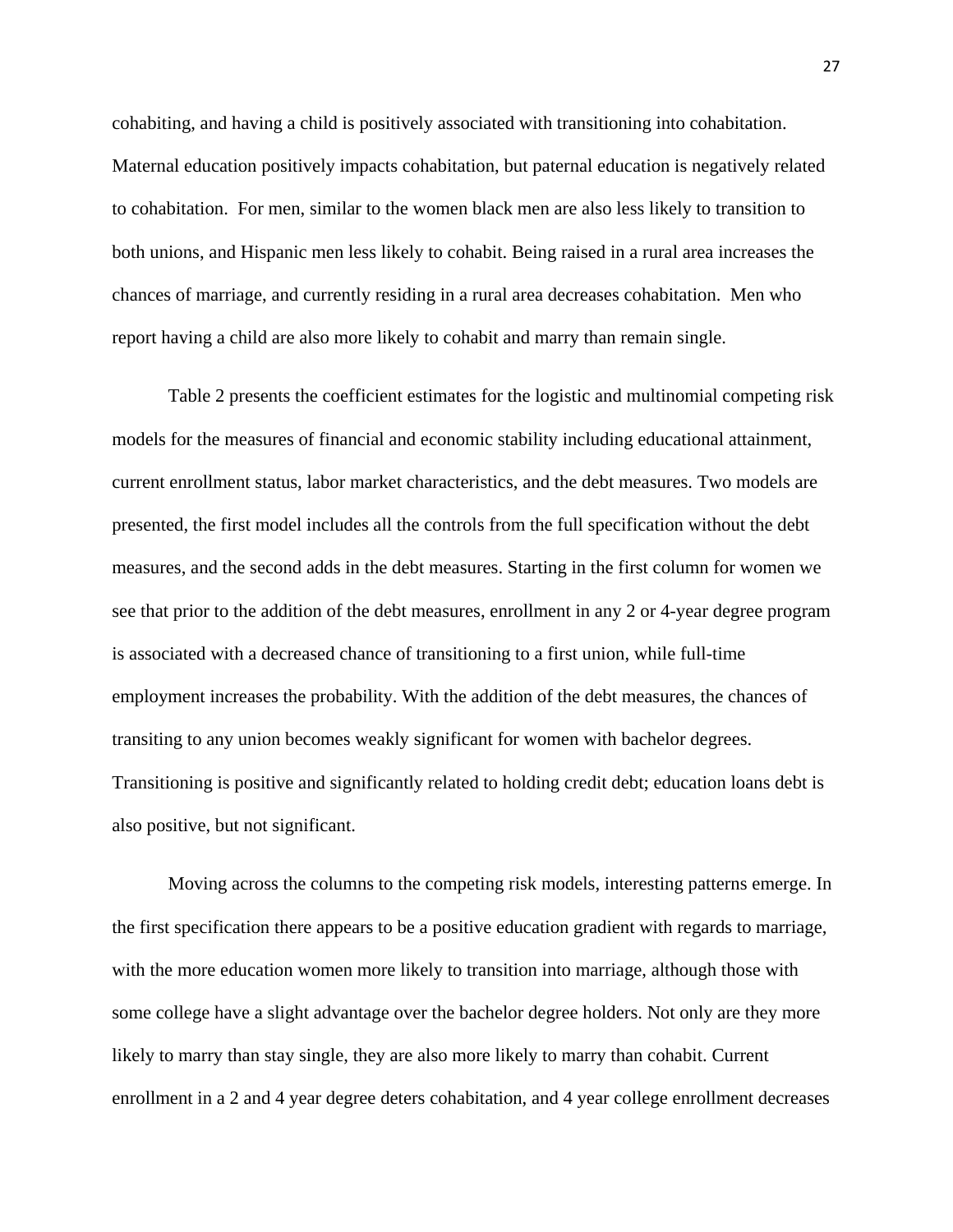the probability of marriage. For the women in the sample, post-secondary enrollment decreases cohabitation and marriage for 4-year enrollees, but the likelihood of marriage increases with educational attainment. Additionally, women who report holding full-time jobs are also more likely to transition both union types. With the debt measures added to the model, (2) not the coefficients are not significantly altered from the first specification. The competing risks models reveal cohabitation as the preferred relationship choice for women with positive credit debt relative to remaining single and women with education loan debt are less likely to transition to a first marriage. In additional runs that flipped the reference category from unenrolled to 2-year enrollment, the estimates revealed that 4-year college enrollees are significantly less likely to transition to cohabitation and the unenrolled are more likely to cohabit than the junior college attendees. These results are robust to the addition of the debt measures.

For women, debt does appear to operate independently from the other measures of financial and economic stability with regards to transitioning. Women with debt, credit or education loans, are more likely to transition to cohabitation, whereas education loans are a deterrent to marriage. As hypothesized, credit debt is associated with transitioning to any union, not education loans. Credit increases the chances of first cohabitation, but does not decrease the likelihood of marriage as hypothesized. And the results for education loans for women are the complete opposite of what was hypothesized, with credit debt holdings increasing the chances of cohabiting and decreasing the likelihood of marriage.

For the men the educational predictors indicate that transitioning to a first union is positively correlated with educational attainment and current enrollment is negatively associated with transitioning. All of the labor force indicators of positive labor force attachment increase the probability of transitioning. Competing risks models indicate that marriage is positively related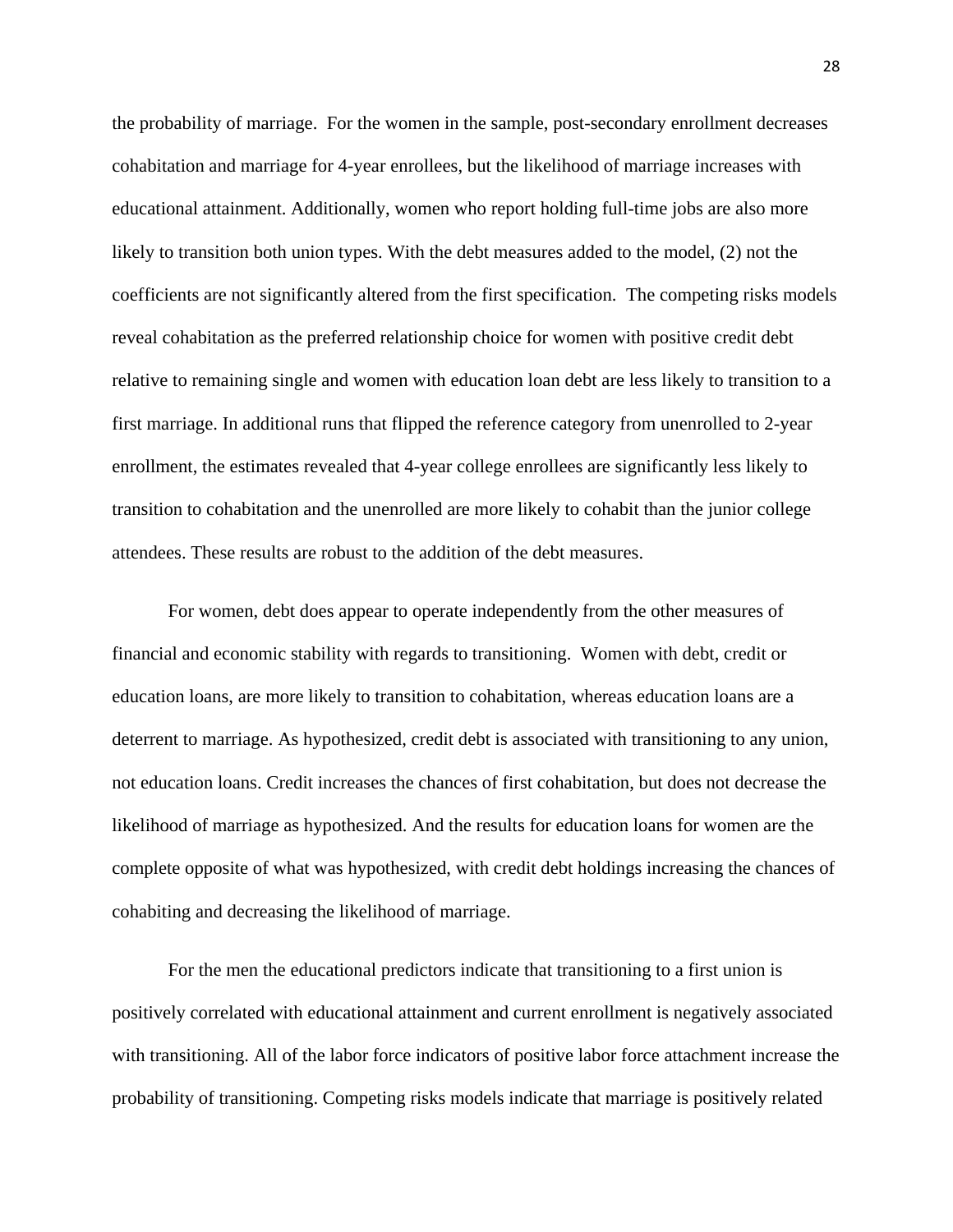to educational attainment and current enrollment only significantly deters cohabitation. Although not significant relative to remaining single, men enrolled in 4-year degree programs are more likely to transition to marriage over cohabitation. Similar to the women, relative to the 2-year college enrollees, the unenrolled are more likely to transition to first cohabitation and the 4-year enrollees less likely. Full-time employment is valued in both relationship markets, with positive and significant coefficients for both cohabitation and marriage relative to remaining single. Similar to the transitioning to any union model, the addition of the debt measures to the model do not significantly alter the relationships of the other measures of economic stability and earnings potential and the debt measures do not achieve any conventional measures of significance. Compared to women, however, there are several differences. Holding debt in either forms increased a women's chances of transitioning to cohabitation, this relationship is not strong for the men in the sample. And education loans do not decrease the probability of marriage for men, the coefficient is positive as hypothesized, although not significant.

## *Relative Debt Earnings*

The results reported in Table 2 entered the debt measures in the model as their logged debt value. Table 3 presents the results when a ratio of debt to predicted earnings is added to the model. The coefficient on this additional variable represents the relationship between the magnitude of the debt to current wage earnings when holding the value of the debt and predicted wage earnings constant and controlling for all the other variables included in the full model. This particular specifications addresses the concern that the absolute value of the debt is not really what is assessed in the relationship market, but rather the relative debt holdings to an individual current and future earnings potential (as measured over the study period). Similar to the financial planning literature, individuals may utilize relative financial measures in addition to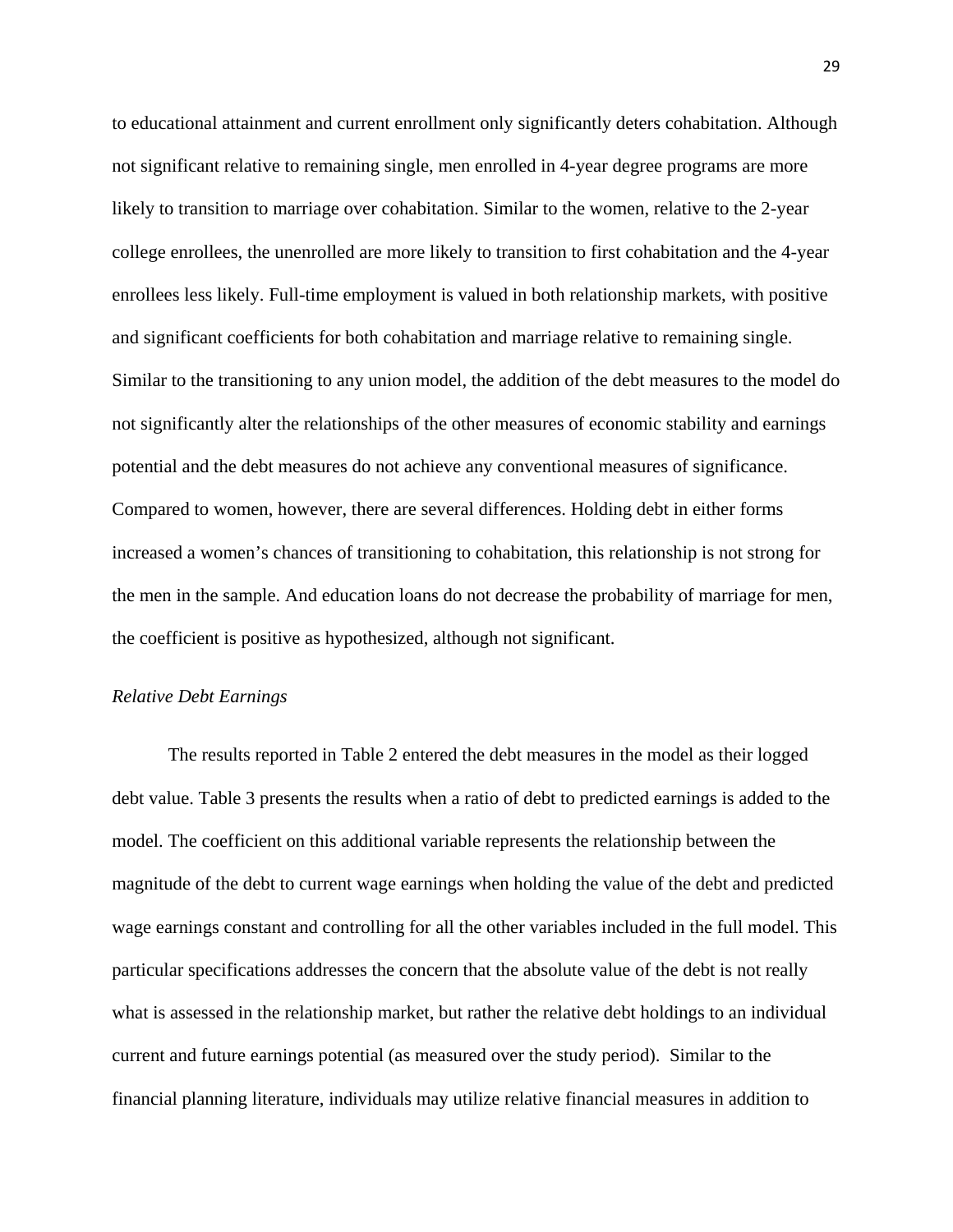absolute indicators. For women, transitioning to any union is decreasing in the education loan debt to predicted earnings measure, and in comparison to the full model (2) from Table 2 the credit debt measure is no longer significant with the addition of this ratio. The results from the competing risk models indicate that movements into marriage are significantly less likely for women whose credit debt exceed their earnings potential. So whereas the credit debt positively predicts a transition to marriage, when assessed relative to her predicted earnings, the impact is decreased.

For the male sample, we get an opposite relationship from the women, with the education loan to predicted earnings negatively associated with a first transition. The coefficient is only weakly significant, and in the competing risks models none of the coefficients on the ratios are significant despite the magnitude of the coefficients. The addition of the debt ratios for both women and men also does not significantly alter the size and significance of the other predictors of economic stability.

#### **Robustness-checks/Sensitivity Analysis**

A series of sensitivity analyses were performed to confirm the robustness of the relationships from Table 2. The first included a series of interaction models (see Appendix A for model estimates), that tested whether there exists a education loan and school enrollment effect or a college graduate and education loan effect, none were found for women or men.

Next, education loans received from family and friends and grants/scholarships received for education was substituted for the government and private loans debt value. Given these "gifts" are not constrained by interest rate structures or credit market constraints, especially the grants and scholarships, there should not influence the relationship decision in the same manner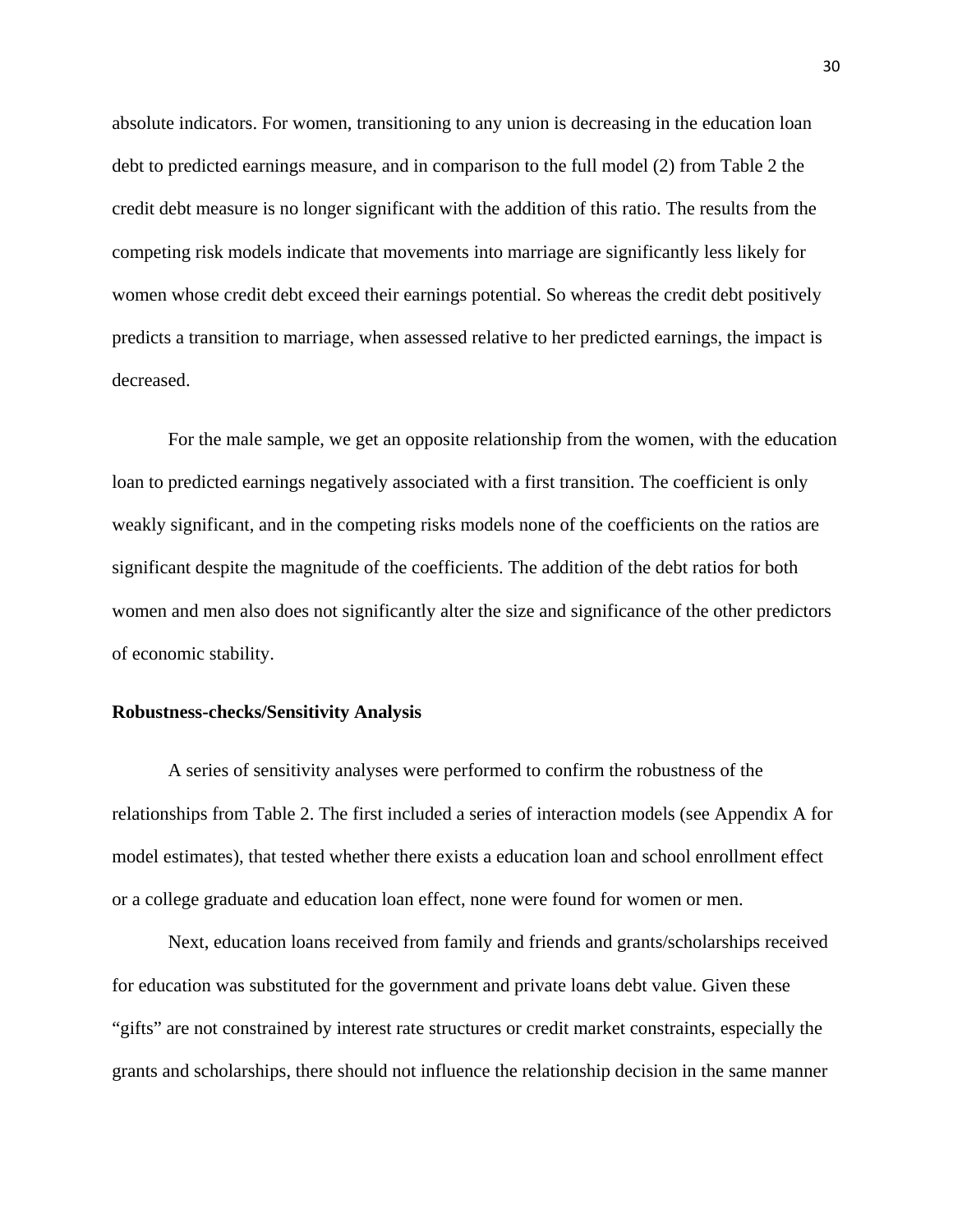as the government/private loan debt. The coefficient estimates from these runs are presented in Table 4. Interestingly, the estimates suggest "free" money is a potentially larger deterrent for transitioning, especially to marriage than education loans for women. For men, none of the substitute measures are significant, however, there does appear to be a quality difference with scholarship/grant recipients less likely to cohabit and more likely to marry. This is potentially an indicator of selection provided men with demonstrated academic (or athletic) ability are more likely to receive scholarships and grants, or poor who receive scholarships. And while these types of payments for college could be considered "free" money, there may be incentives attached to the receipt that may also be correlated with union formation. Therefore, the next robustness check is performed.

The third panel lists the coefficient estimates on the credit debt measure and a control for credit constrained into the full model specification. This is a proxy measure for any youth who reported having no bank accounts. The added controls strengthens the magnitude of the credit debt coefficient for both women and men, and for men who are potentially credit constrained they are more likely to transition into cohabitation. This suggest that both men with credit and men with no credit are more likely to transition to first cohabitation than stay single over the course of the study period.

#### **Discussion and Conclusion**

Results suggest that early union formation timing and transition type decisions are still very much related to educational and economic indicators especially within this recent cohort of young adults. With the addition of the credit and education loan debt, the analyses indicates that the accumulation of credit card debt is far less of a barrier to those entering into cohabiting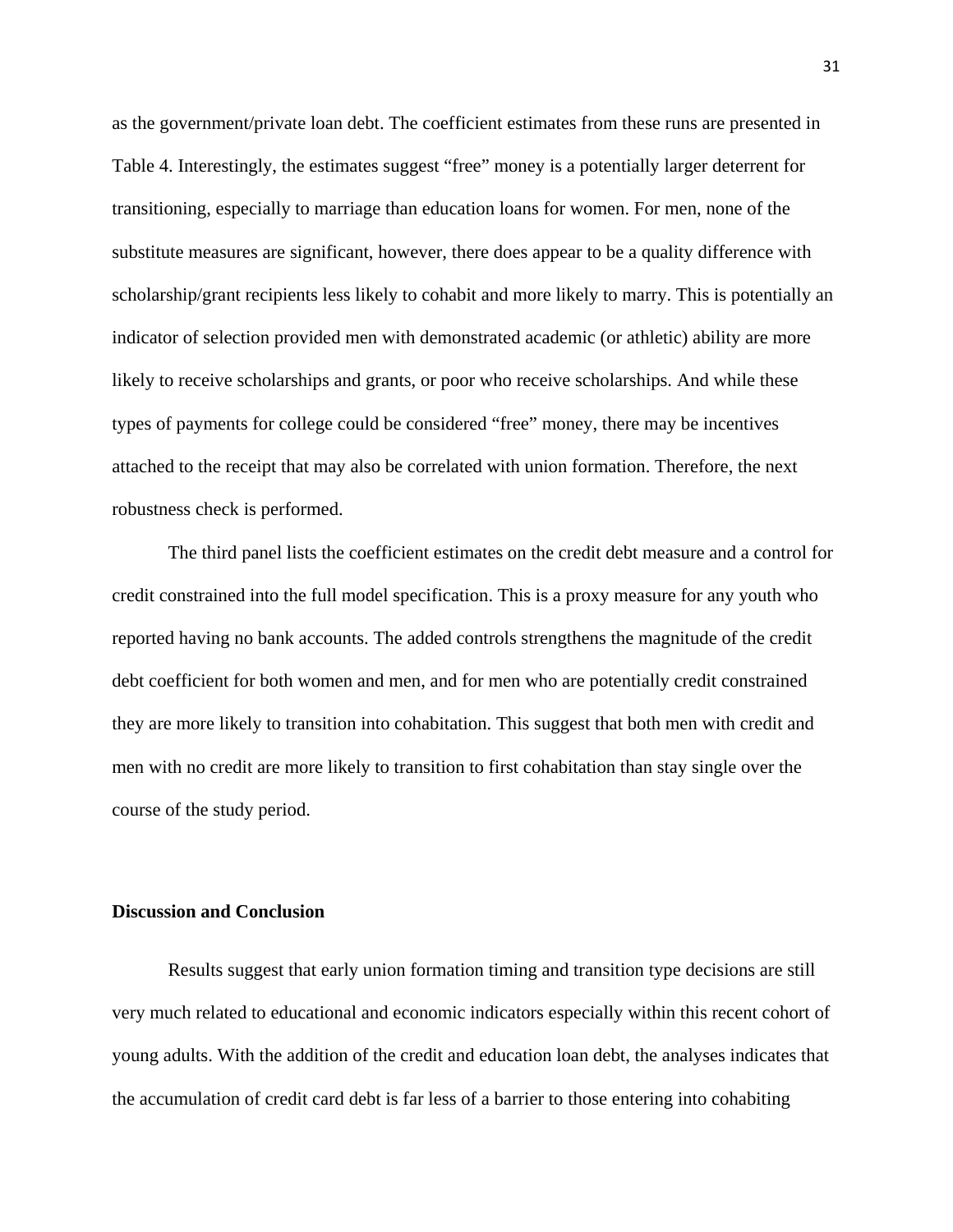unions than marital ones and educational loan debt negatively impact the entrance into marital unions for females. The results also suggest women whose credit debt exceeds their predicted wage earnings are least likely to transition into marriage. Additionally, in accordance with previous studies that have examined schooling enrollment in the transition to marriage and found negative associations for men (Oppenheimer et al, 1997; Hogan, 1978), this study also finds a negative relationship for transitioning into both cohabitation and marriage for women and men. Transitioning to first marriage is positively related with educational attainment for both sexes, and relative to those without a high school degree, men with more education are more likely to marry than cohabit or stay single. These results are very much in line with Oppenheimer's theory on marital timing (1988) that current trends in the marriage market reflect labor market fluctuations, which has seen the rewards to high-skilled men increased disproportionately in size to the low-skill sector's wages. Not only are these men winning in the job market, but they are also winning in the marriage market. The returns for women should not be discounted, however, with transitioning to marriage also positively associated with greater educational attainment; although they are more likely to pay a penalty for their education loan debt, whereas the men do not.

This study presents evidence, similar to previous studies that economic resources do matter for relationship formation. And debt holdings, an increasing significant asset in many young adults' asset portfolios should be considered as a factor in union formation decisions during this point in the life course. As with any study there are few limitations. Debt is a stock quantity, meaning that it is measured at a specific point in time. It is difficult to ascertain from the questioning how long it took the young adult to accumulate the debt recorded at the time of the survey and how long it will take them to pay it off. Additionally, aside for my proxy variable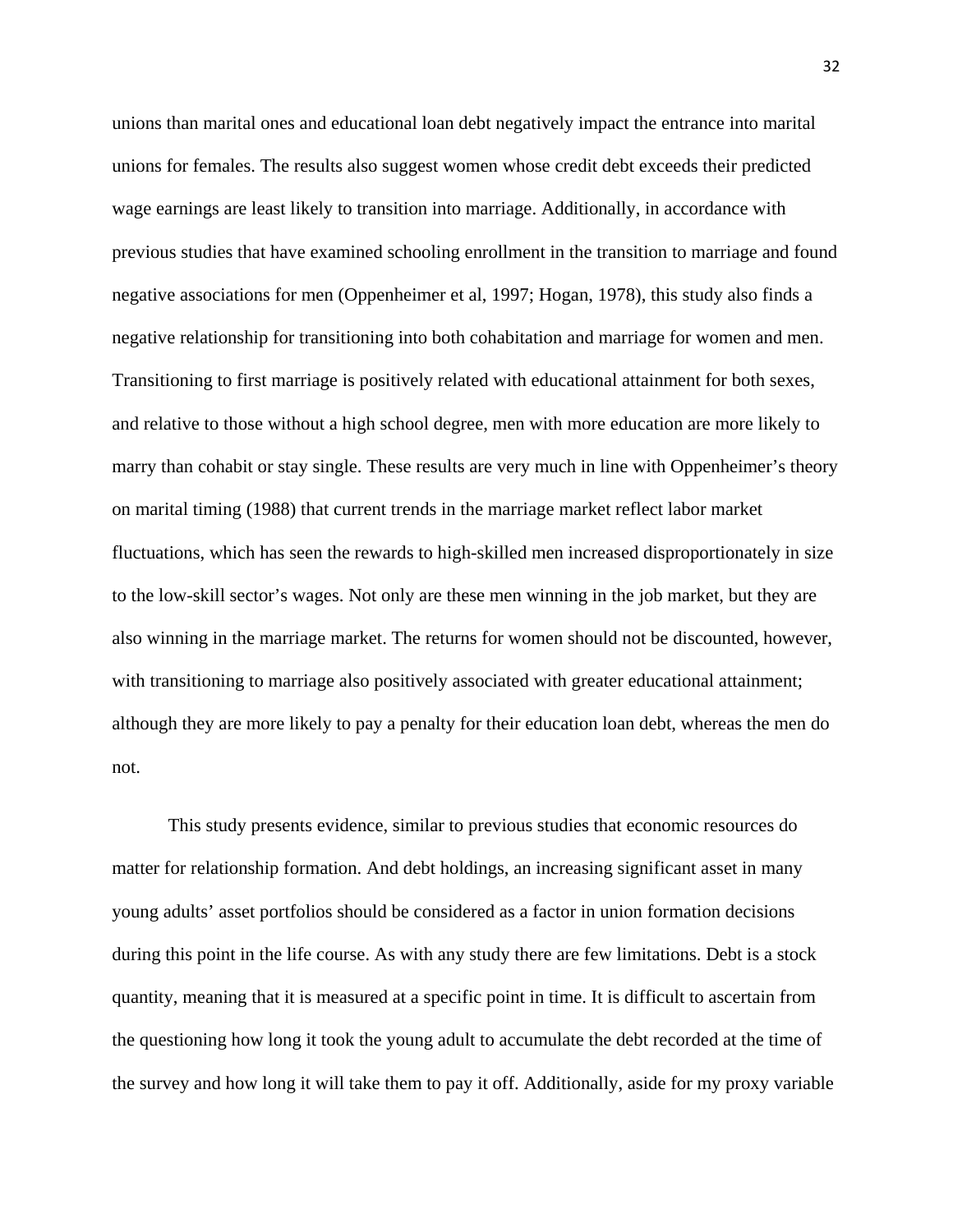for being unbanked, I was not able to test for actual credit access, whether a youth was credit constrained as it is not explicitly asked until later interviews, so the results presented reflect credit utilization. There are also studies from the economics of education literature that suggest access to financial aid for post-secondary schooling is not a constraint for enrollment (Carneiro & Heckman, 2002; Stinebrickner & Stinebrickner, 2008).

Consumer advocates are not the only people concerned about the mounting debt households have accumulated over the last three decades. In 2005, Congress passed the Bankruptcy Abuse Prevention and Consumer Protection Act (BAPCPA) to make it more difficult for consumers to file bankruptcy after going concerns that households were using bankruptcy to get rid of large amounts of outstanding debt (White, 2007). More recently, in February 2009 during the midst of the great recession, the U.S. Congress passed the Credit Card Accountability Responsibility and Disclosure (CARD) Act to target the perceived predatory practices of credit companies. The new law outlined guidelines specifically aimed at young adults such as restricting credit access for persons under age 21 and requiring they have cosigners raise credit limits or proof of independent income.

While those policies were enacted at the federal level and targeted consumer credit debt, on a smaller scale there has also be action to taken to reduce the education loan burden in young adulthood. Not only in the credit market have there been changes directed at reducing the accumulation of a heavy debt burden. Specifically targeted at college-attendees, several private colleges and universities have switched the terms of their financial aid structures to reduce the loan burden of students and their families upon completion (Hardy, Synder, & Boccella, 2007;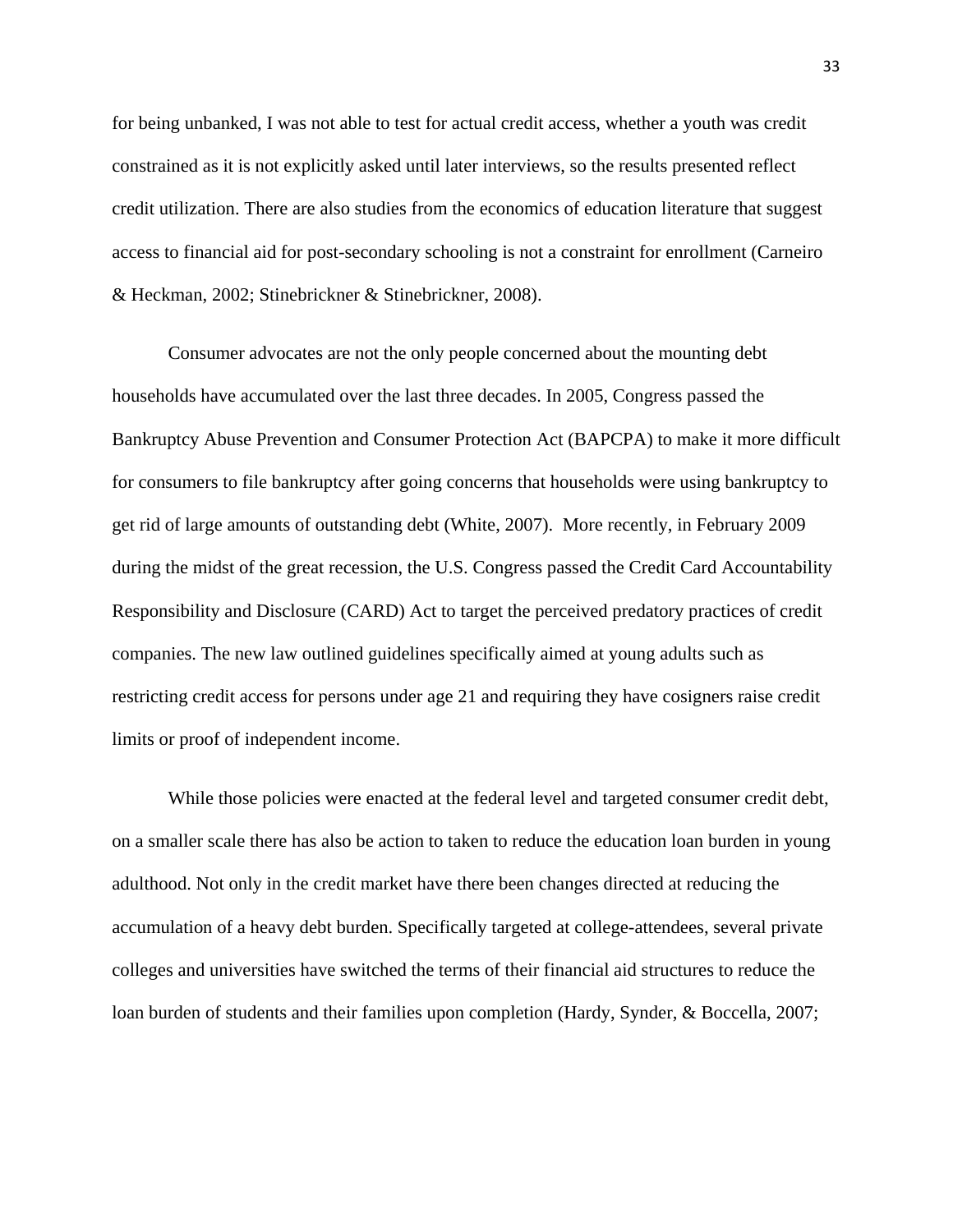Porter, 2007). There have also been several calls from policy groups, politicians<sup>[9](#page-33-0)</sup>, and young adults for the federal government to forgive outstanding student loan debt given the difficulty millennials have had securing employment since the recession, and many believe they are not getting the expected return from their investment economically. This study is effort to understand the implications of debt accumulation in young adults' relationship decisions. The last wave of data was gathered in 2009, so too early to assess the long-term cohabitation and marriage market impacts of the credit contractions, decreases in savings, high rates of unemployment and under‐ employment a majority of American households have had to endure as a result of the Great Recession. This is, however, the first recession this cohort of youth has had to live through in adulthood. It will be interesting to follow them through the next decade and compare their continued relationship progression now that they have aged into period of credit contractions from an expansionary one.

#### References

- Addo, F. (2011). Ethnoracial differences in early union experiences among young adult women." *The Review of Black Political Economy*. Forthcoming.
- Addo, F. & S. Sassler. (2010). Financial arrangements and relationship quality in low-income couples. *Family Relations*. 59, 4, 408-423.
- Allison, P.D. (1984). Event history analysis: Regression for longitudinal event data. Beverly Hills, CA: SAGE.
- Amato, P. R., Landale, N. S., Havasevich-Brooks, T. C., Booth, A., Eggebeen, D. J., Schoen, R., et al. (2008). Precursors of young women's family formation pathways. *Journal of Marriage and Family*. 70, 1271 – 128.
- Ando, A., & Modigliani, F. (1963). The life-cycle hypothesis of saving: Aggregate implications and tests. *American Economic Review*. 53, 55–84.

<span id="page-33-0"></span><sup>&</sup>lt;sup>9</sup> Rep. Hansen Clarke (D-MI) currently has an online petition to encourage U.S. congress and the President to forgive student loans as a means of economic stimulus; http://signon.org/sign/want-a-real-economic.fb1?source=s.fb&r\_by=621372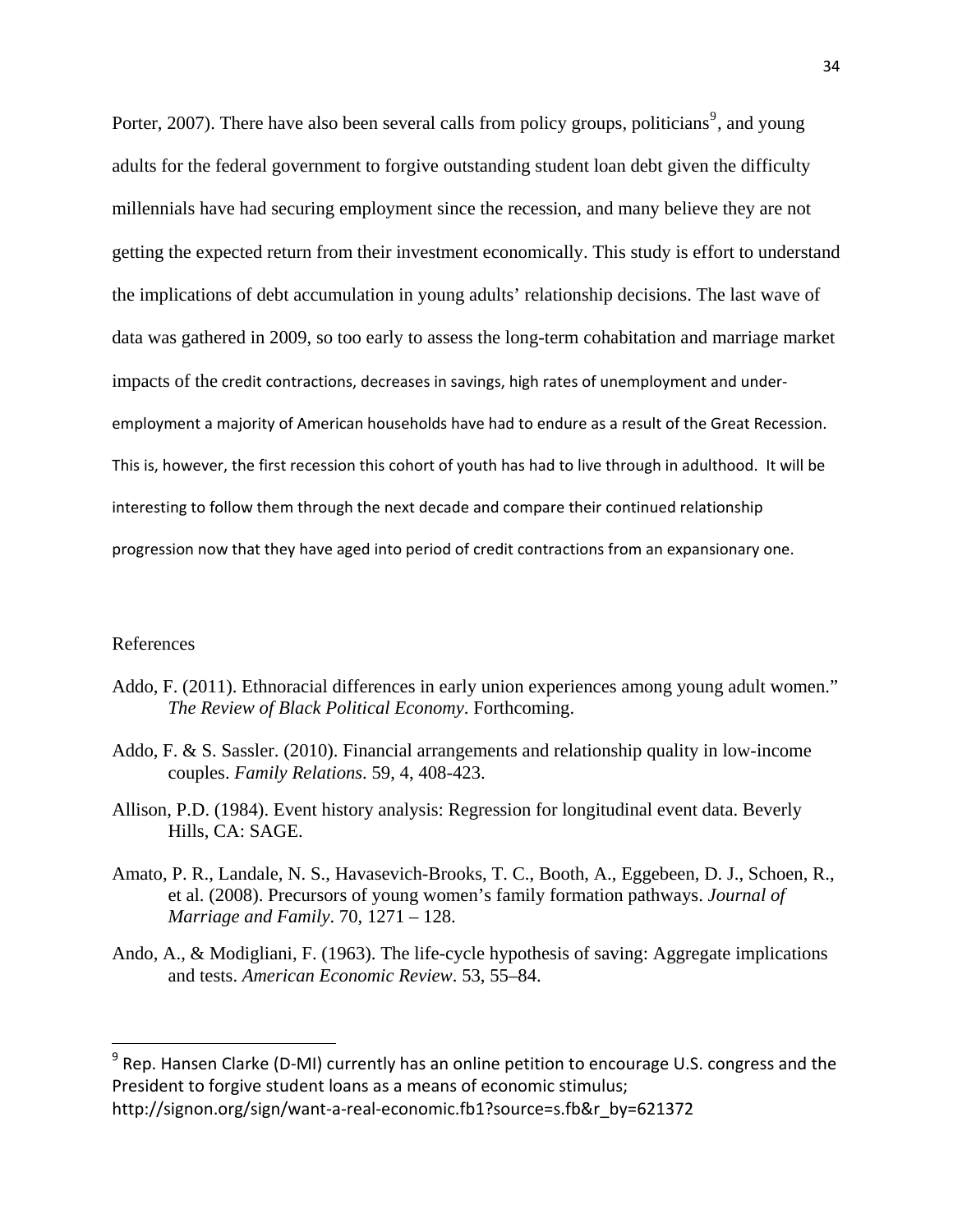- Arnett, J.J. (2004). *Emerging Adulthood: The Winding Road from the Late Teens through the Twenties*. New York: Oxford.
- Athreya, K. (2001). The growth of unsecured credit: Are we better off?" Federal Reserve Bank of Richmond. *Economic Inquiry*. 87, 11-23.
- Athreya, K., Tam , X. S., & Young, E. R. (2009). Unsecured credit markets are not insurance markets. *Journal of Monetary Economics*. 59, 83-103.
- Axinn, W. G.*, &* Thornton, A*. (*1992*).* The influence of parental resources on the timing of the transition to marriage*. Social Science Research.* 21*,* 261 *–* 285*.*
- Baek, E. & Hong, G. (2004). Effect of family life-cycle stages on consumer debts. *The Journal of Family and Economic Issues*. 25, 359- 385.
- Becker, G. (1981). *A Treatise of the Family*. Cambridge, MA: Harvard University Press.
- Bird, E. J., Hagstrom, P.A., & R. Wild. (1999) Credit card debts of the poor: High and rising. *Journal of Policy Analysis and Management*. 18, 125-133.
- Bound, J., Lovenheim, M. F., & S. E. Turner. (2007). Understanding the decrease in college completion rates and the increased time to the baccalaureate degree. PSC Research Report No. 07-626, Population Studies Center, University of Michigan.
- Brines, J. & Joyner, K. (1999). The ties that bind: Principles of cohesion in cohabitation and marriage. *American Sociological Review*. 64, 3, 333-355.
- Brown, S. (2000). Union transitions among cohabiters: The significance of relationship assessments and expectations. *Journal of Marriage and the Family* **62** 3, pp. 833–847
- Bryant, W. K. (1990). The Economic Organization of the Household. Cambridge: Cambridge University Press.
- Carneiro, P. & Heckman, J. (2002). The Evidence on Credit Constraints in Post-Secondary Schooling. *The Economic Journal*, 112, 782, 705-734.
- Cherlin, A. (2009). The marriage-go-round: The state of marriage and the family in America today. New York: Knopf.
- Cherlin, A. (2004). The deinstitutionalization of American marriage. *Journal of Marriage and Family*. 66, 848-861.
- Cherlin, A. (1991). The role of cohabitation in declining rates of marriage. Journal of Marriage and the Family, 53, 913–927.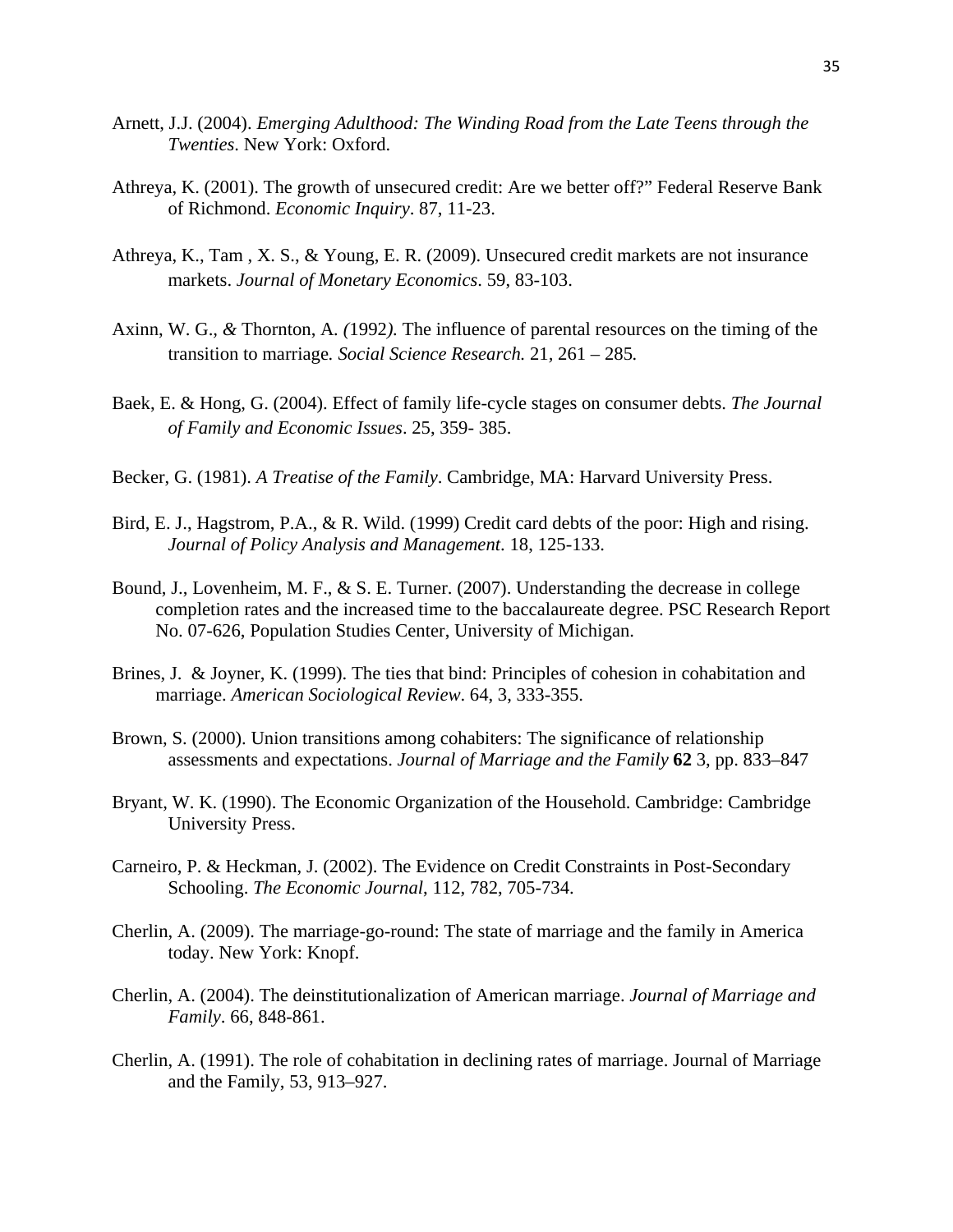- Chiteji, N.S. (2007). To have to hold. *The Price of Adulthood: The economics of early adulthood.* ed. by S. Danziger & C. Rouse. Russell Sage.
- Chien, Y. & S. Devaney. (2001). The effects of credit attitude and socioeconomic factors on credit card and installment debt. *Journal of Consumer Affairs*. 35(1), p. 162-179.
- Clarkberg, M. (1999). The price of partnering: The role of economic well-being in young adults' first union experiences. *Social Forces*. 77, 945-968.
- Clarkberg, M., Stolzenberg, R., Waite, L. (1995). Attitudes, values, and entrance into cohabitational versus marital unions. *Social Forces.* 74, 609–634.
- Cohen, P. (2002). Cohabitation and the declining marriage premium for men. *Work and Occupations*. 29, 346-363.
- Colquitt, W. Zeh, L. Killian, M. C., & Cultrice, J. M. (1996). Effect of debt on U.S. medical school graduates' preferences for family medicine, general internal medicine, and general pediatrics. *Academic Medicine*. 71,4, 400-411.
- Cox & Jappelli. (1993). The effect of borrowing constraints on consumer liabilities. *Journal of Money, Credit, and Banking*. 25, 197-213.
- Draut, T. & J. Silva. (2004) *Generation Broke: The growth of debt among young Americans.*  http://archive.demos.org/pubs/Generation\_Broke.pdf
- Duncan, G. J. & Hoffman, S. D. (1985). A reconsideration of the economic consequences of marital dissolution. *Demography*. 22, 485-497.
- Dwyer, R. E., McCloud, L., & Hodson, R. (2011). Youth debt, mastery, and self-esteem: Class stratified effects of indebtedness on self-concept. *Social Science Research*. 40, 727-741.
- Dynan, K. (2009) Changing household financial opportunities and economic security. *The Journal of Economic Perspectives*. 23, 4, 49-68.
- Dynan, K. & D. Kohn. (2007) The rise of US Household Indebtedness: Causes and Consequences. FEDS Working Paper No. 2007-37. [http://papers.ssrn.com/sol3/papers.cfm?abstract\\_id=1019052](http://papers.ssrn.com/sol3/papers.cfm?abstract_id=1019052)
- Dynarski, S. (2003). Does aid matter? Measuring the effect of student aid on college attendance and completion. *American Economic Review..* 93(1): 279-88.
- Finer, L. B., S. K. Henshaw. (2006). Disparities in rates of unintended pregnancy in the United States, 1994 and 2001. *Perspectives on Sexual and Reproductive Health*. 38, 90-96.
- Fitzpatrick, M. & S. Turner. (2007) Blurring the boundary: Changes in collegiate participation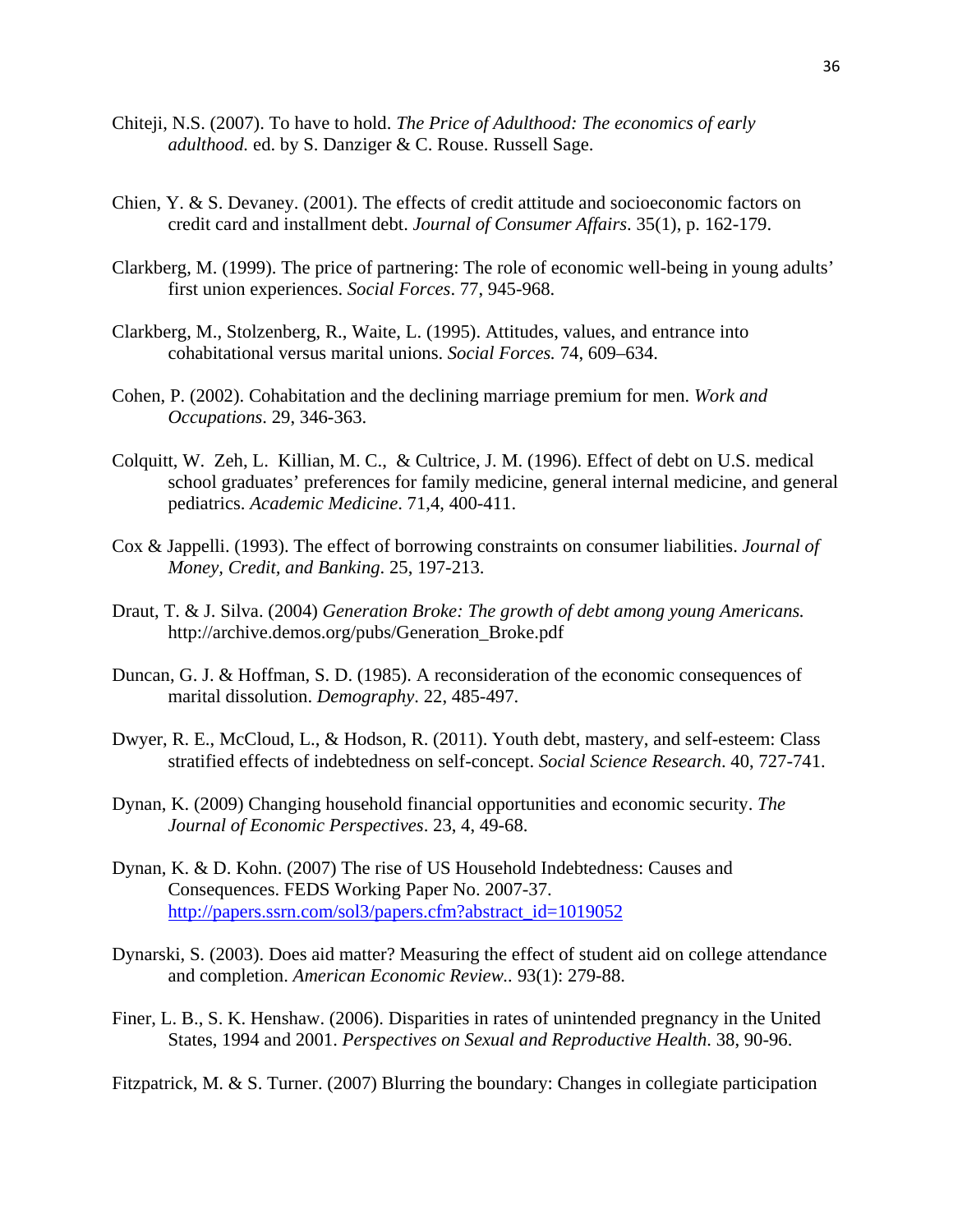and the transition to adulthood. *The Price of Adulthood: The economics of early adulthood.* ed. by S. Danziger & C. Rouse. Russell Sage.

- Furstenberg, F. F., Jr*.,* Kennedy, S.*,* McLoyd, V.*,* Rumbaut, R. G.*, &* Settersten, R. A., Jr*.* (2004*).*  Growing up is harder to do*. Contexts.* 3*,* 33 *–* 41*.*
- Gibson-Davis, C. M. (2009). Money, marriage, and children: testing the financial expectations and family formation theory. *Journal of Marriage and Family*.73, 264-278.
- Gibson-Davis, C. M., Edin, K., & McLanahan, S. (2005). High hopes but even higher expectations: The retreat from marriage among low-income couples. *Journal of Marriage and Family*. 67, 1301–1312.
- Gerson, K. (2007). "What do women and men want?" *The American Prospect*. http://prospect.org/cs/articles?article=what\_do\_women\_and\_men\_want
- Goldscheider, F. K., & Waite, L. J. (1986). Sex Differences in the entry to marriage. *American Journal of Sociology*. 92:91-109.
- Goldstein, J. R. & Kenney, C.T. (2001). Marriage delayed or marriage forgone? New cohort forecasts of first marriage for U.S. women. *American Sociological Review*. 66, 506-519.
- Greninger, S.A., V. L. Hampton. K. A. Kitt, Achaoso, J.A. (1996). Ratios and benchmarks for measuring the financial well-being of families and individuals. *Financial Services Review*. 5(1): 57-70.
- Hardy, D., Synder, S., Boccella, K. (2007). No-loan plan at Swarthmore-College joins Harvard, Princeton and others in extending financial aid. The Philadelphia Inquirer. Retrieved from [http://docs.newsbank.com/s/](http://docs.newsbank.com/s/%20InfoWeb/aggdocs/AWNB/%2011D841EF77841CC8/0D0CB4F0E6B93180?p_multi=PHIB&s_lang=en-US) InfoWeb/aggdocs/AWNB/ [11D841EF77841CC8/0D0CB4F0E6B93180?p\\_multi=PHIB&s\\_lang=en](http://docs.newsbank.com/s/%20InfoWeb/aggdocs/AWNB/%2011D841EF77841CC8/0D0CB4F0E6B93180?p_multi=PHIB&s_lang=en-US)-US
- Haurin, D. R., Hendershott, P.H., & Wachter, S. M. (1997) Borrowing Constraints and the Tenure Choice of Young Households. *Journal of Housing Research*. 8, 137-154.
- Heimdal, K. R., & Houseknecht, S. K. (2003). Cohabiting and married couples' income organization: Approaches in Sweden and the United States. *Journal of Marriage and Family,* 65, 525-538.
- Hinze-Pifer R. & Fry, R, (2010). The rise of college student borrowing. Pew Report. http://pewsocialtrends.org/files/2010/11/social-trends-2010-student-borrowing.pdf
- Hogan, D. P. 1978. The effects of demographic factors, family background, and early job achievement on age at marriage. Demography. 15: 161-75.
- Juhn, C., Murphy, K. M., & Pierce, B. (1993). Wage Inequality and the rise in returns to skill. *Journal of Political Economy*. 101,3, 410-442.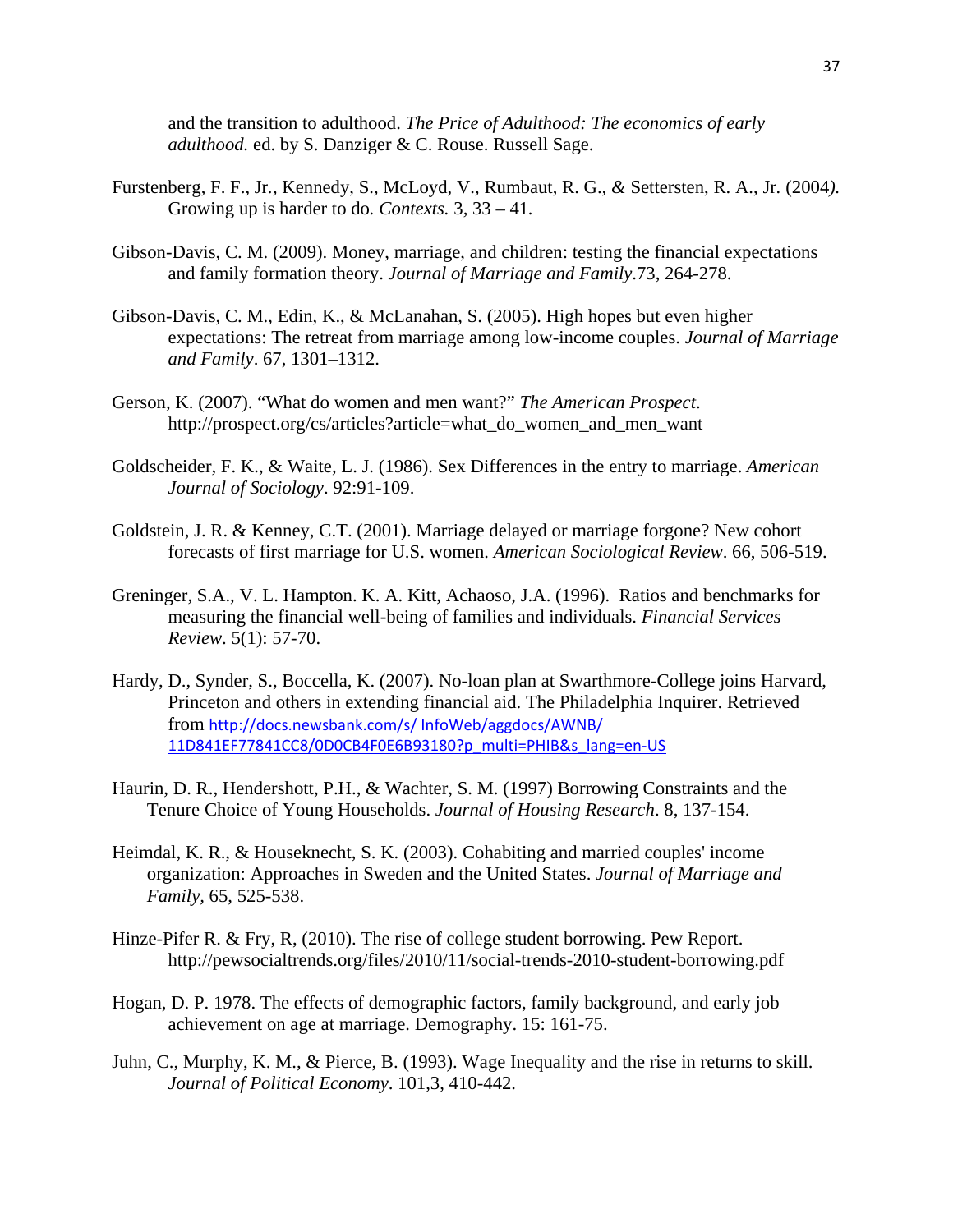- Kane, T.J. (1996). College cost, borrowing constraints and the timing of college entry. *Eastern Economic Journal*. 22,2, 181-194.
- Keane, M. P. & K. I. Wolpin. (2001). The effect of parental transfers and borrowing constraints on educational attainment. *International Economic Review*. 42, 2, 1051-1103.
- Kennedy, S. & Bumpass, L. (2008). Cohabitation and children's living arrangements: New estimates from the United States. *Demographic Research* 19:1663–92. Available online at <http://www.demographic-research.org/volumes/vol19/47>
- Lichter, D. T., Qian, Z., & Mellott, L. (2006) Marriage or dissolution? Union transitions among poor cohabiting women. *Demography*, **43** (2006), pp. 223–240.
- Lyons, A. (2008) Risky Credit Card Behavior of College Students. Handbook of consumer finance research. Springer, 185-207.
- Lyons, A. (2003) How Credit access has changed over time for U.S. Households. *The Journal of Consumer Affairs*. 37, 231-255.
- MacDonald, M. & Rindfuss, R. (1981). Earnings, relative income, and family formation. *Demography*. 18, 123-136.
- Mann, R. J. (2009) Patterns of credit card use among low- and moderate-income households. ed. Rebecca M. Blank and Michael S. Barr. *Insufficient Funds*. 257-284.
- Manning, W. D. , M. A. Longmore, & P.C. Giordano. (2007). The changing institution of marriage: Adolescents' expectations to cohabit and marry. *Journal of Marriage and Family.* 69, 559-575.
- Manning, R. (2000). *Credit card nation*. New York: Basic Books.
- Mare, R. D. & Winship, C. (1991). Socioeconomic change the decline of marriage for Blacks and Whites. Edited by C. Jencks & P. Peterson. *The urban underclass.* Washington, D.C. : The Brookings Institute, 175-202.
- McLanahan, S. (2004). Diverging Destinies: How children are faring under the second demographic transition. *Demography.* 41, 4, 607-627.
- McLanahan, S., & C. Percheski. (2008). Family structure and the reproduction of inequalities. *Annual Review of Sociology*. 34, 257-276.
- Minicozzi, A. (2005) The short term effect of educational debt on job decisions. *Economics of Education Review*. 24, 417-430.
- Oppenheimer, V. K. (1988) A theory of marital timing. *American Journal of Sociology*. 94, 563- 591.
- Oppenheimer, V. K., Kalmijn, M. & Lim, N. (1997). Men's Career development and marriage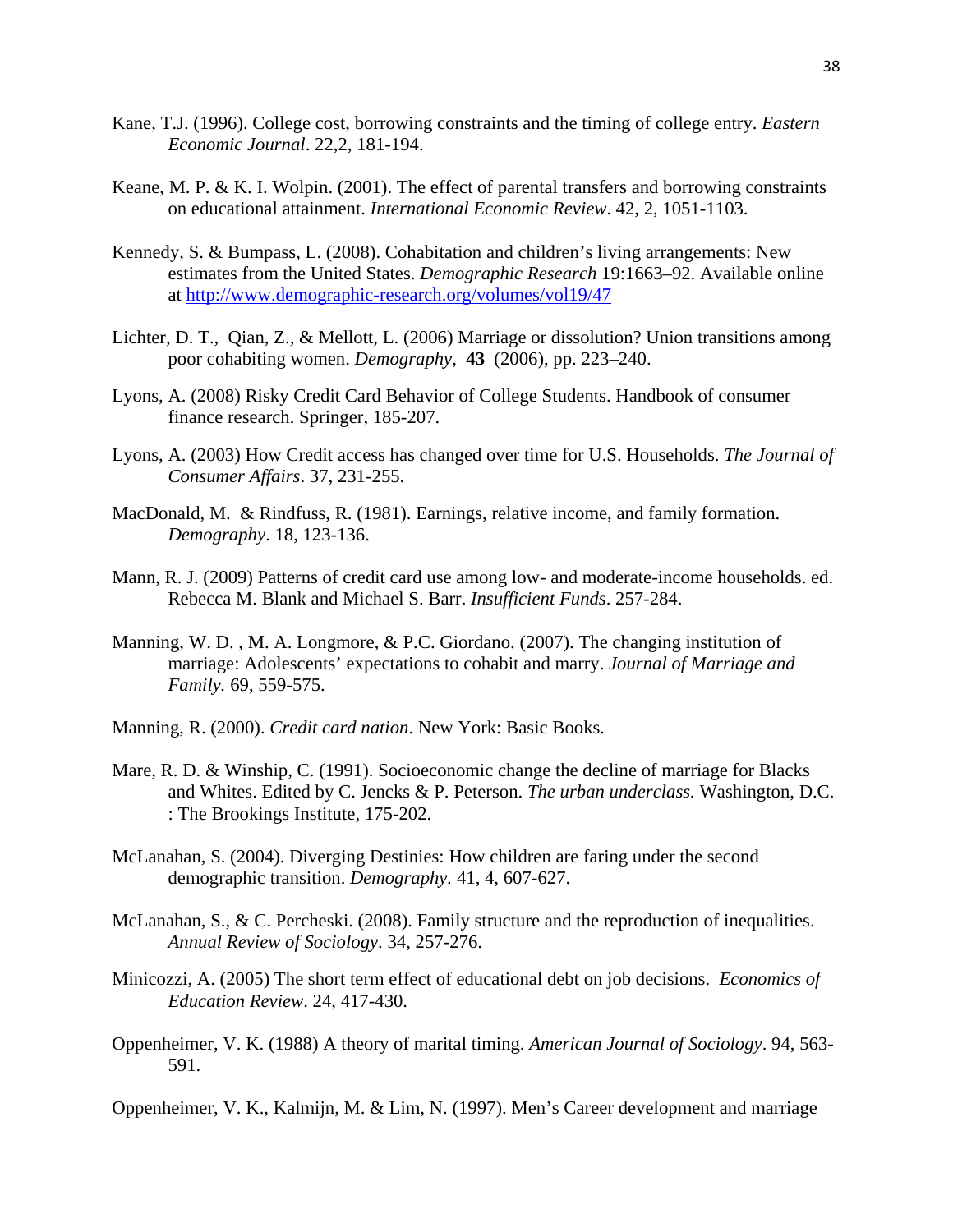timing during a period of rising inequality. *Demography*. 34, 311-330.

- Oppenheimer, V. (1997) Women's employment and the gains to marriage: The specialization and trading model of marriage. *Annual Review of Sociology*. 23, 451-453.
- Porter, J. (2007). Colleges ease access to financial aid: as tuitions rise, private schools are multiplying grants and capping loans to help middle-class families-and ensure they attract their kids. *Business Week*. Retrieved from [http://www.businessweek.com/bschools/content/jan2007/bs20070116\\_169467.htm](http://www.businessweek.com/bschools/content/jan2007/bs20070116_169467.htm)
- Poterba, J. (2001). Taxation and Portfolio Structure: Issues and Implications, in L. Guiso, M. Haliassos, and T. Jappelli, eds., *Household Portfolios*. MIT Press, 103-142.
- Poterba, J. & Samwick, A. (2001). Household Portfolio Allocations Over the Life Cycle, in S. Ogura, T. Tachibanaki, and D. Wise, ed., *Aging Issues in the U.S. and Japan.* Chicago, University of Chicago Press, 65-103.
- Qian, Z. (1998). Changes in assortative mating: the impact of age and education, 1970-1990. *Demography*. 35, 279-292.
- Qian, Z. & Preston, S. H. (1993). Changes in American marriage, 1972-1987: Availability and forces of attraction by age and education. *American Sociological Review, 58,* 482-495.
- Rindfuss, R. (1991). The young adult years: diversity, structural change, and fertility. *Demography*. 28, 493-512.
- Rosenblatt, R. A., & Andrilla, C. A. (2005). The impact of U.S. medical students' debt on their choice of primary care careers: An analysis of data from the 2002 medical school graduation questionnaire. *Academic Medicine*. 80,9, 815-819.
- Rothstein, J. & Rouse, C. (2011). Constrained After College: Student Loans and Early Career Occupational Choices. *Journal of Public Economics*. 95, 1-2, 149-163.
- Rutherford, L. G. & W. S. Fox. (2010). Financial Wellness of Young Adults Age 18–30. *Family & Consumer Sciences Research Journal*. 38, 468-484.
- Sallie Mae, (2009). How Undergraduates students use credit cards: Sallie Mae's national study of usage rates and trends 2009. *static.mgnetwork.com/rtd/pdfs/20090830\_iris.pdf*
- Sassler, S. (2010). Partnering across the life course: sex, relationships, and mate selection. *Journal of Marriage and Family*. 72, 557-575.
- Sassler, S. (2004). The process of entering into cohabiting unions. *Journal of Marriage and Family*. 66(2): 491-505.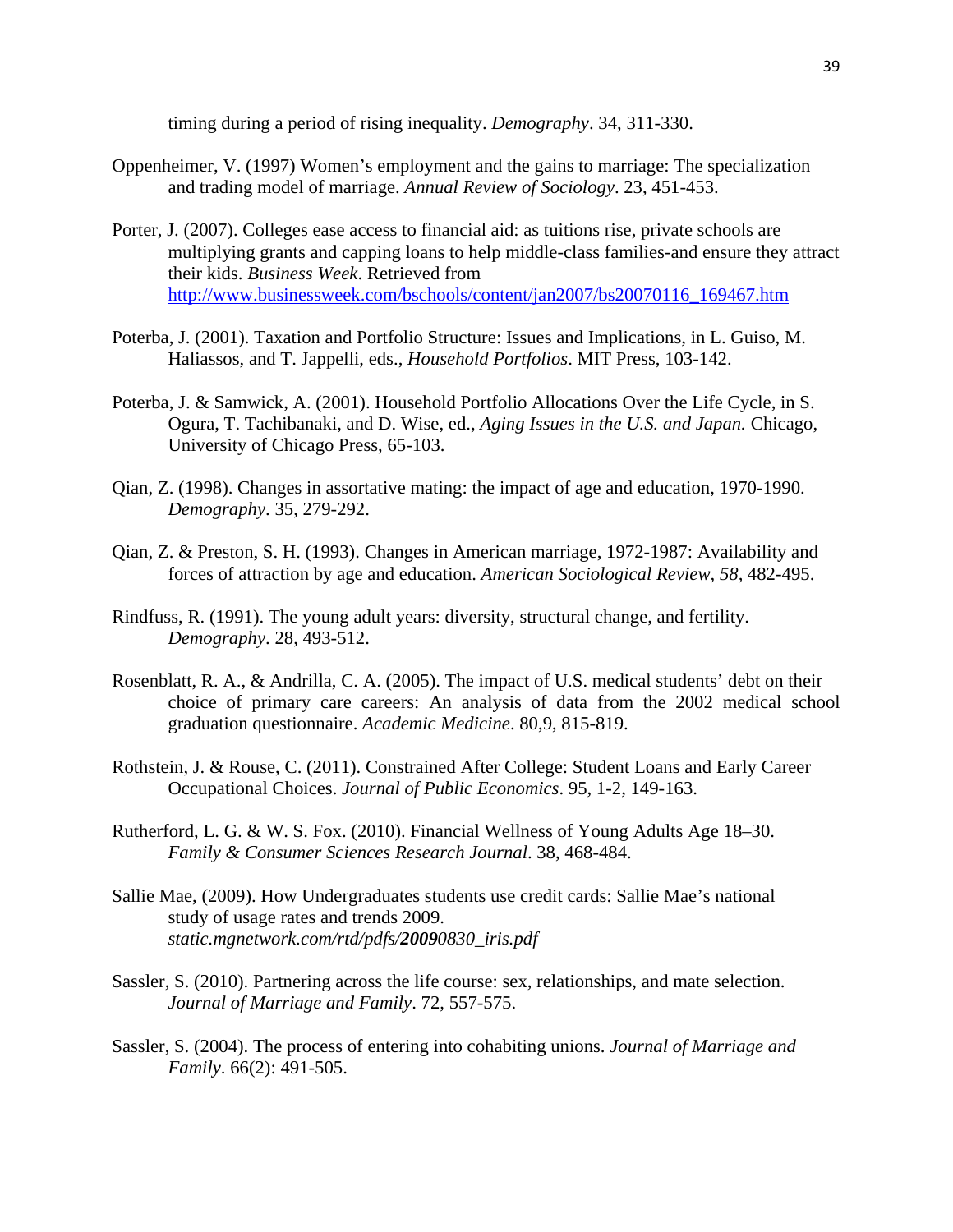- Sassler, S. & Goldscheider, F. (2004). Revisiting Jane Austen's Theory of Marriage Timing: Changes in Union Formation Among American Men in the late 20<sup>th</sup> Century. *Journal of Family Issues.*
- Sassler, S. & Joyner, K. (2011). Social exchange and the progression of sexual relationships in emerging adulthood*. Social Forces. Forthcoming.*
- Sassler, S., Miller, A., & Favinger, S. M. (2009). Planned parenthood?: Fertility intentions and experiences among cohabiting couples. *Journal of Family Issues.* 30-206-232.
- Sassler, S & Miller, A. (2011). Class differences in cohabitation processes. *Family Relations.* 60,163-177.
- Sassler, S. and McNally, J. (2003). Cohabiting couples' economic circumstances and union transitions: a re-examination using multiple imputation techniques. *Social Science Research.* 32(4), 553-578.
- Sassler, S. & Schoen, R. (1999). The effect of attitudes and economic activity on marriage. *Journal of Marriage and the Family*. 61, 147-159.
- Schwartz, C. & R. Mare. (2005). Trends in educational assortative marriage from 1940 to 2003. *Demography*. 42, 621-646.
- Schmidt, L. (2008). Risk Preferences and the Timing of Marriage and Childbearing. *Demography*. 45, 2 , 439-460
- Shim, S., Xiao, J.J., Barber, B., & Lyons, A. (2009) "Pathways to life success: A conceptual model of financial behavior of young-adults."*Journal of Applied Developmental Psychology*. 30: 708-723.
- Smock, P. J., Manning, W. D., & Porter, M. (2005). "Everything's there except money": how money shapes decisions to marry among cohabiters." *Journal of Marriage and Family*. 67, 680-696.
- South, S. (1991). Sociodemographic differentials in mate selection preferences. *Journal of Marriage and the Family*. 53, 928-940.
- Stevenson, B. (2007). The impact of divorce laws on marriage-specific capital. *Journal of Labor Economics.* 25, 75-94.
- Stinebrickner, R. & Stinebrickner, T. (2008). The effect of credit constraints on the college dropout decision: a direct approach using a new panel study. *The American Economic Review*. 98, 2163-2184.
- Sun, J. & Xiao, J.J. (2007). Economic and demographic differences in debt delinquent behavior. *Consumer Interest Annual*. 53, 85-93.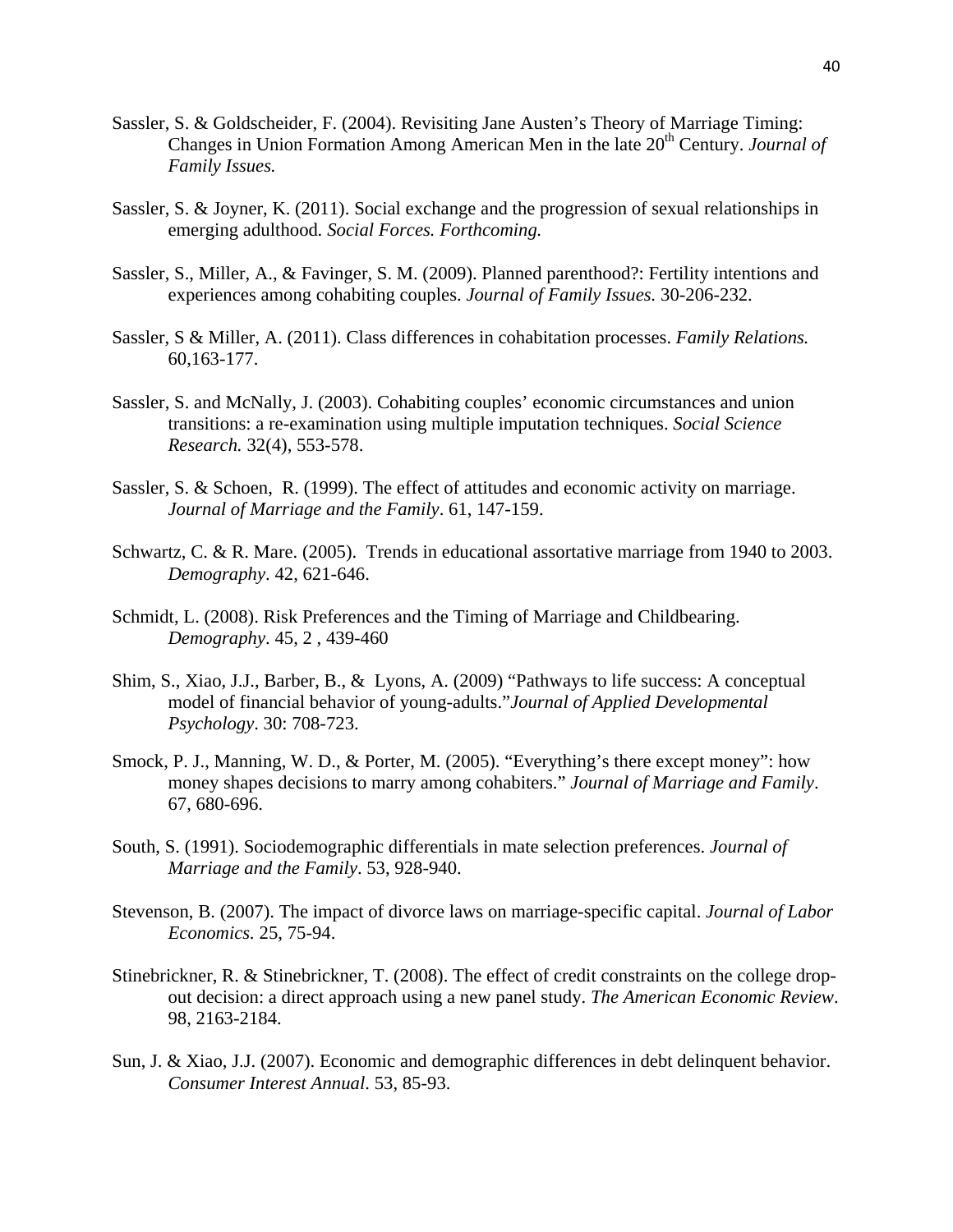- Sweeney, M.M. (2002). Two decades of family change: the shifting economic foundations of marriage. *American Sociological Review*. 67, 132-147.
- Taylor, P. (2010). The decline of marriage and rise of new families. Pew Research Center.
- Thornton, A., Axinn, W. G., & Teachman, J. (1995). The influence of school enrollment and accumulation on cohabitation and marriage in early adulthood. *American Sociological Review*. 60, 762-774.
- Treas, J. (1993). Money in the bank: Transaction costs and the economic organization of marriage. *American Sociological Review*, 58, 723-734.
- Uecker, J. E., & Stokes, C. E. (2008) Early marriage in the United States. *Journal of Marriage and Family.* 70,4, 835-846.
- US Census (2011). [http://www.census.gov/population/www/socdemo/hh-fam.html#history.](http://www.census.gov/population/www/socdemo/hh-fam.html#history)
- Watkins, J.P. (2000) Corporate Power and the Evolution of Consumer Credit. *Journal of Economic Issues*. 34, 909-932.
- Weller, C. (2010) Have differences in credit access diminished in an era of market deregulation?" *Review of Social Economy*. 68, 1-34.
- White, M. (2007). Bankruptcy Reform and Credit Cards. *Journal of Economic Perspectives*. 21, 175-200.
- Whittington, L. A. & Peters, H.E. (1996). Economic incentives for financial and residential independence. *Demography*. 33, 82-97.
- Xie, Y., Raymo, J.M., Goyette, K., & Thornton, A. (2003). Economic potential and entry into marriage and cohabitation. *Demography*. 40. 351-367.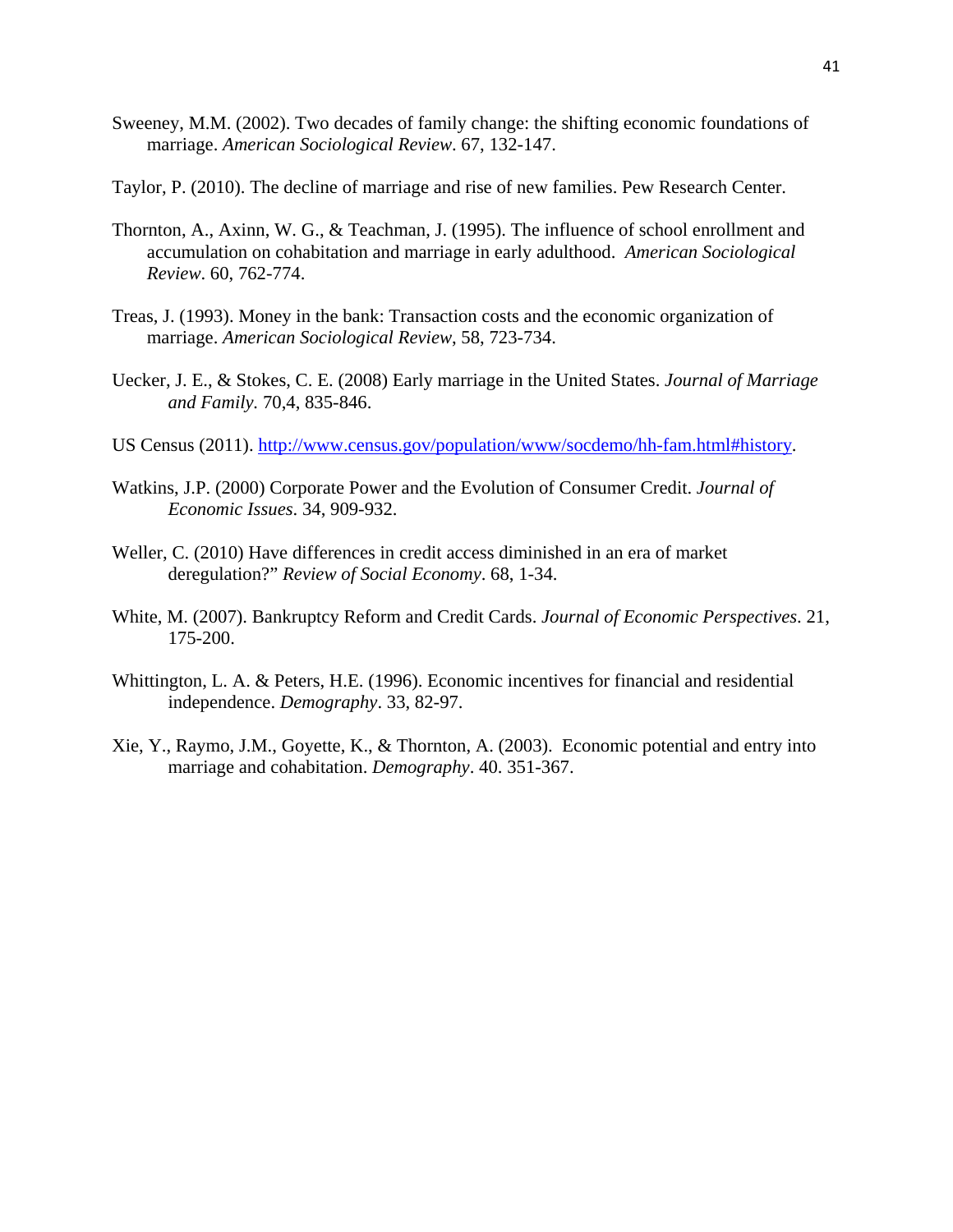#### Table 1. Descriptive Statistics for Model Variables, by Debt Holdings and Sex

| <b>Credit Debt</b><br><b>Education Loan Debt</b><br><b>Credit Debt</b><br><b>Education Loan Debt</b><br><b>No</b><br>Yes<br>Yes<br>No<br>Yes<br>No<br>Yes<br>No<br>0.170<br>0.094<br>***<br>0.085<br>***<br>0.119<br>0.070<br>***<br>0.042<br>0.091<br>***<br><b>Transition to Cohabitation</b><br>0.133<br>0.053<br>0.027<br>***<br>0.041<br>$***$<br>0.035<br>0.019<br>***<br>0.004<br>***<br>0.023<br>0.027<br>***<br>Holds Debt<br>1.000<br>0.364<br>0.268<br>1.000<br>0.224<br>0.228<br>Ξ.<br>Ξ.<br>Outstanding Value (\$)<br>2013.75<br>647.00<br>588.29<br>343.77<br>531.27<br>2143.44<br>Government/Private Loan Debt<br>0.429<br>0.325<br>***<br>1.000<br>0.232<br>0.237<br>1.000<br>$\overline{a}$<br>ц,<br>4625.40<br>3622.97<br>1870.37<br>2860.69<br>**<br>Education Loan Debt (\$)<br>11152.70<br>11640.60<br><b>Relative Debt Measures</b><br>0.751<br>0.279<br>0.201<br>***<br>0.731<br>0.170<br>0.165<br>$\sim$<br>Government/Private Education Loan Debt to<br>***<br><b>Predicted Earnings</b><br>0.202<br>0.196<br>0.932<br>0.386<br>0.287<br>0.946<br><b>Family Background*</b><br>$\ast$<br>$***$<br>0.317<br>0.352<br>0.315<br>**<br>0.305<br>0.345<br>0.272<br>***<br>Lived in South at 12<br>0.355<br>0.353<br>$\ast$<br>0.251<br>0.252<br>0.276<br>0.239<br>0.237<br>0.244<br>0.248<br>Lived in rural area at 12<br>0.241<br>$***$<br>$\ast$<br>0.749<br>0.788<br>0.786<br>0.771<br>0.727<br>0.762<br>0.809<br>0.739<br>$***$<br>Both parents married at 14<br>$\ast\ast$<br>$***$<br>13.258<br>12.960<br>12.752<br>13.015<br>13.823<br>12.723<br>***<br><b>Maternal Education</b><br>12.951<br>13.574<br>***<br>12.963<br>13.309<br>13.629<br>12.991<br>***<br>12.702<br>12.984<br>$\ast\ast$<br>13.945<br>12.646<br>***<br><b>Paternal Education</b><br>***<br>0.041<br>0.055<br>0.077<br>0.047<br>0.056<br>0.063<br>0.045<br>0.047<br>0.174<br>0.177<br>0.122<br>0.166<br>***<br>0.164<br>0.182<br>0.125<br>0.164<br>$***$<br>0.104<br>0.113<br>0.077<br>0.127<br>0.141<br>0.131<br>0.078<br>0.149<br>0.012<br>0.014<br>0.015<br>0.013<br>0.015<br>0.011<br>Mixed Race<br>0.010<br>0.010<br>**<br>$\ast$<br>0.254<br>0.208<br>0.251<br>0.259<br>0.228<br>0.231<br>0.241<br>0.250<br>Lives in rural area<br>0.324<br>0.353<br>0.359<br>$***$<br>0.316<br>0.350<br>0.265<br>***<br>0.317<br>*<br>0.363<br>$**$<br>***<br>***<br>0.883<br>0.854<br>0.950<br>0.819<br>0.818<br>0.767<br>0.945<br>0.734<br>***<br>$**$<br>0.023<br>0.016<br>0.012<br>***<br>0.019<br>0.029<br>0.016<br>0.025<br>0.010<br>0.009<br>0.007<br>0.010<br>0.007<br>0.005<br>0.004<br>0.008<br>0.003<br>寒<br>***<br>$***$<br>0.122<br>0.138<br>0.040<br>0.180<br>0.062<br>0.051<br>0.008<br>0.066<br>Have a child<br>***<br>$***$<br>***<br>$* *$<br>0.223<br>0.166<br>0.162<br>0.194<br>0.190<br>0.143<br>0.182<br>Enrolled in 2-year program<br>0.146<br>$\ast\ast$<br>***<br>$***$<br>***<br>0.447<br>0.496<br>0.780<br>0.331<br>0.258<br>0.331<br>0.734<br>0.202<br>Enrolled in 4-year program<br>***<br>***<br>***<br>***<br>8.904<br>8.880<br>8.866<br>8.898<br>9.075<br>9.037<br>8.972<br>Predicted Annual Earnings (logged)<br>9.066<br>***<br>***<br>$***$<br>$***$<br>0.210<br>0.132<br>0.073<br>0.197<br>0.297<br>0.197<br>0.116<br>0.248<br>Full-time employment<br>$***$<br>0.202<br>0.057<br>0.212<br>***<br>0.032<br>***<br>Negative Net Worth at 20<br>0.045<br>0.134<br>0.135<br>0.034<br>$***$<br>***<br>***<br>0.000<br>0.000<br>0.353<br>0.156<br>0.292<br>0.431<br>0.203<br>0.368 |                                                | Women |       |  |     |       |  | Men |       |  |     |       |  |  |  |
|---------------------------------------------------------------------------------------------------------------------------------------------------------------------------------------------------------------------------------------------------------------------------------------------------------------------------------------------------------------------------------------------------------------------------------------------------------------------------------------------------------------------------------------------------------------------------------------------------------------------------------------------------------------------------------------------------------------------------------------------------------------------------------------------------------------------------------------------------------------------------------------------------------------------------------------------------------------------------------------------------------------------------------------------------------------------------------------------------------------------------------------------------------------------------------------------------------------------------------------------------------------------------------------------------------------------------------------------------------------------------------------------------------------------------------------------------------------------------------------------------------------------------------------------------------------------------------------------------------------------------------------------------------------------------------------------------------------------------------------------------------------------------------------------------------------------------------------------------------------------------------------------------------------------------------------------------------------------------------------------------------------------------------------------------------------------------------------------------------------------------------------------------------------------------------------------------------------------------------------------------------------------------------------------------------------------------------------------------------------------------------------------------------------------------------------------------------------------------------------------------------------------------------------------------------------------------------------------------------------------------------------------------------------------------------------------------------------------------------------------------------------------------------------------------------------------------------------------------------------------------------------------------------------------------------------------------------------------------------------------------------------------------------------------------------------------------------------------------------------------------------------------------------------------------------------------------------------------------------------------------------------------------------------------------------------------------------------------------------------------------------------------------------------------------------------------------------------------------------------------------------|------------------------------------------------|-------|-------|--|-----|-------|--|-----|-------|--|-----|-------|--|--|--|
|                                                                                                                                                                                                                                                                                                                                                                                                                                                                                                                                                                                                                                                                                                                                                                                                                                                                                                                                                                                                                                                                                                                                                                                                                                                                                                                                                                                                                                                                                                                                                                                                                                                                                                                                                                                                                                                                                                                                                                                                                                                                                                                                                                                                                                                                                                                                                                                                                                                                                                                                                                                                                                                                                                                                                                                                                                                                                                                                                                                                                                                                                                                                                                                                                                                                                                                                                                                                                                                                                                         |                                                |       |       |  |     |       |  |     |       |  |     |       |  |  |  |
|                                                                                                                                                                                                                                                                                                                                                                                                                                                                                                                                                                                                                                                                                                                                                                                                                                                                                                                                                                                                                                                                                                                                                                                                                                                                                                                                                                                                                                                                                                                                                                                                                                                                                                                                                                                                                                                                                                                                                                                                                                                                                                                                                                                                                                                                                                                                                                                                                                                                                                                                                                                                                                                                                                                                                                                                                                                                                                                                                                                                                                                                                                                                                                                                                                                                                                                                                                                                                                                                                                         |                                                |       |       |  |     |       |  |     |       |  |     |       |  |  |  |
|                                                                                                                                                                                                                                                                                                                                                                                                                                                                                                                                                                                                                                                                                                                                                                                                                                                                                                                                                                                                                                                                                                                                                                                                                                                                                                                                                                                                                                                                                                                                                                                                                                                                                                                                                                                                                                                                                                                                                                                                                                                                                                                                                                                                                                                                                                                                                                                                                                                                                                                                                                                                                                                                                                                                                                                                                                                                                                                                                                                                                                                                                                                                                                                                                                                                                                                                                                                                                                                                                                         |                                                |       |       |  |     |       |  |     |       |  |     |       |  |  |  |
|                                                                                                                                                                                                                                                                                                                                                                                                                                                                                                                                                                                                                                                                                                                                                                                                                                                                                                                                                                                                                                                                                                                                                                                                                                                                                                                                                                                                                                                                                                                                                                                                                                                                                                                                                                                                                                                                                                                                                                                                                                                                                                                                                                                                                                                                                                                                                                                                                                                                                                                                                                                                                                                                                                                                                                                                                                                                                                                                                                                                                                                                                                                                                                                                                                                                                                                                                                                                                                                                                                         |                                                |       |       |  |     |       |  |     |       |  |     |       |  |  |  |
|                                                                                                                                                                                                                                                                                                                                                                                                                                                                                                                                                                                                                                                                                                                                                                                                                                                                                                                                                                                                                                                                                                                                                                                                                                                                                                                                                                                                                                                                                                                                                                                                                                                                                                                                                                                                                                                                                                                                                                                                                                                                                                                                                                                                                                                                                                                                                                                                                                                                                                                                                                                                                                                                                                                                                                                                                                                                                                                                                                                                                                                                                                                                                                                                                                                                                                                                                                                                                                                                                                         | <b>Transition to Marriage</b>                  |       |       |  |     |       |  |     |       |  |     |       |  |  |  |
|                                                                                                                                                                                                                                                                                                                                                                                                                                                                                                                                                                                                                                                                                                                                                                                                                                                                                                                                                                                                                                                                                                                                                                                                                                                                                                                                                                                                                                                                                                                                                                                                                                                                                                                                                                                                                                                                                                                                                                                                                                                                                                                                                                                                                                                                                                                                                                                                                                                                                                                                                                                                                                                                                                                                                                                                                                                                                                                                                                                                                                                                                                                                                                                                                                                                                                                                                                                                                                                                                                         | <b>Credit/Bank Debt</b>                        |       |       |  |     |       |  |     |       |  |     |       |  |  |  |
|                                                                                                                                                                                                                                                                                                                                                                                                                                                                                                                                                                                                                                                                                                                                                                                                                                                                                                                                                                                                                                                                                                                                                                                                                                                                                                                                                                                                                                                                                                                                                                                                                                                                                                                                                                                                                                                                                                                                                                                                                                                                                                                                                                                                                                                                                                                                                                                                                                                                                                                                                                                                                                                                                                                                                                                                                                                                                                                                                                                                                                                                                                                                                                                                                                                                                                                                                                                                                                                                                                         |                                                |       |       |  |     |       |  |     |       |  |     |       |  |  |  |
|                                                                                                                                                                                                                                                                                                                                                                                                                                                                                                                                                                                                                                                                                                                                                                                                                                                                                                                                                                                                                                                                                                                                                                                                                                                                                                                                                                                                                                                                                                                                                                                                                                                                                                                                                                                                                                                                                                                                                                                                                                                                                                                                                                                                                                                                                                                                                                                                                                                                                                                                                                                                                                                                                                                                                                                                                                                                                                                                                                                                                                                                                                                                                                                                                                                                                                                                                                                                                                                                                                         |                                                |       |       |  |     |       |  |     |       |  |     |       |  |  |  |
|                                                                                                                                                                                                                                                                                                                                                                                                                                                                                                                                                                                                                                                                                                                                                                                                                                                                                                                                                                                                                                                                                                                                                                                                                                                                                                                                                                                                                                                                                                                                                                                                                                                                                                                                                                                                                                                                                                                                                                                                                                                                                                                                                                                                                                                                                                                                                                                                                                                                                                                                                                                                                                                                                                                                                                                                                                                                                                                                                                                                                                                                                                                                                                                                                                                                                                                                                                                                                                                                                                         |                                                |       |       |  |     |       |  |     |       |  |     |       |  |  |  |
|                                                                                                                                                                                                                                                                                                                                                                                                                                                                                                                                                                                                                                                                                                                                                                                                                                                                                                                                                                                                                                                                                                                                                                                                                                                                                                                                                                                                                                                                                                                                                                                                                                                                                                                                                                                                                                                                                                                                                                                                                                                                                                                                                                                                                                                                                                                                                                                                                                                                                                                                                                                                                                                                                                                                                                                                                                                                                                                                                                                                                                                                                                                                                                                                                                                                                                                                                                                                                                                                                                         | Hold education loan debt                       |       |       |  |     |       |  |     |       |  |     |       |  |  |  |
|                                                                                                                                                                                                                                                                                                                                                                                                                                                                                                                                                                                                                                                                                                                                                                                                                                                                                                                                                                                                                                                                                                                                                                                                                                                                                                                                                                                                                                                                                                                                                                                                                                                                                                                                                                                                                                                                                                                                                                                                                                                                                                                                                                                                                                                                                                                                                                                                                                                                                                                                                                                                                                                                                                                                                                                                                                                                                                                                                                                                                                                                                                                                                                                                                                                                                                                                                                                                                                                                                                         |                                                |       |       |  |     |       |  |     |       |  |     |       |  |  |  |
|                                                                                                                                                                                                                                                                                                                                                                                                                                                                                                                                                                                                                                                                                                                                                                                                                                                                                                                                                                                                                                                                                                                                                                                                                                                                                                                                                                                                                                                                                                                                                                                                                                                                                                                                                                                                                                                                                                                                                                                                                                                                                                                                                                                                                                                                                                                                                                                                                                                                                                                                                                                                                                                                                                                                                                                                                                                                                                                                                                                                                                                                                                                                                                                                                                                                                                                                                                                                                                                                                                         |                                                |       |       |  |     |       |  |     |       |  |     |       |  |  |  |
|                                                                                                                                                                                                                                                                                                                                                                                                                                                                                                                                                                                                                                                                                                                                                                                                                                                                                                                                                                                                                                                                                                                                                                                                                                                                                                                                                                                                                                                                                                                                                                                                                                                                                                                                                                                                                                                                                                                                                                                                                                                                                                                                                                                                                                                                                                                                                                                                                                                                                                                                                                                                                                                                                                                                                                                                                                                                                                                                                                                                                                                                                                                                                                                                                                                                                                                                                                                                                                                                                                         | Credit/bank Debt to Predicted Earnings         |       |       |  |     |       |  |     |       |  |     |       |  |  |  |
|                                                                                                                                                                                                                                                                                                                                                                                                                                                                                                                                                                                                                                                                                                                                                                                                                                                                                                                                                                                                                                                                                                                                                                                                                                                                                                                                                                                                                                                                                                                                                                                                                                                                                                                                                                                                                                                                                                                                                                                                                                                                                                                                                                                                                                                                                                                                                                                                                                                                                                                                                                                                                                                                                                                                                                                                                                                                                                                                                                                                                                                                                                                                                                                                                                                                                                                                                                                                                                                                                                         |                                                |       |       |  |     |       |  |     |       |  |     |       |  |  |  |
|                                                                                                                                                                                                                                                                                                                                                                                                                                                                                                                                                                                                                                                                                                                                                                                                                                                                                                                                                                                                                                                                                                                                                                                                                                                                                                                                                                                                                                                                                                                                                                                                                                                                                                                                                                                                                                                                                                                                                                                                                                                                                                                                                                                                                                                                                                                                                                                                                                                                                                                                                                                                                                                                                                                                                                                                                                                                                                                                                                                                                                                                                                                                                                                                                                                                                                                                                                                                                                                                                                         |                                                |       |       |  |     |       |  |     |       |  |     |       |  |  |  |
|                                                                                                                                                                                                                                                                                                                                                                                                                                                                                                                                                                                                                                                                                                                                                                                                                                                                                                                                                                                                                                                                                                                                                                                                                                                                                                                                                                                                                                                                                                                                                                                                                                                                                                                                                                                                                                                                                                                                                                                                                                                                                                                                                                                                                                                                                                                                                                                                                                                                                                                                                                                                                                                                                                                                                                                                                                                                                                                                                                                                                                                                                                                                                                                                                                                                                                                                                                                                                                                                                                         |                                                |       |       |  |     |       |  |     |       |  |     |       |  |  |  |
|                                                                                                                                                                                                                                                                                                                                                                                                                                                                                                                                                                                                                                                                                                                                                                                                                                                                                                                                                                                                                                                                                                                                                                                                                                                                                                                                                                                                                                                                                                                                                                                                                                                                                                                                                                                                                                                                                                                                                                                                                                                                                                                                                                                                                                                                                                                                                                                                                                                                                                                                                                                                                                                                                                                                                                                                                                                                                                                                                                                                                                                                                                                                                                                                                                                                                                                                                                                                                                                                                                         |                                                |       |       |  |     |       |  |     |       |  |     |       |  |  |  |
|                                                                                                                                                                                                                                                                                                                                                                                                                                                                                                                                                                                                                                                                                                                                                                                                                                                                                                                                                                                                                                                                                                                                                                                                                                                                                                                                                                                                                                                                                                                                                                                                                                                                                                                                                                                                                                                                                                                                                                                                                                                                                                                                                                                                                                                                                                                                                                                                                                                                                                                                                                                                                                                                                                                                                                                                                                                                                                                                                                                                                                                                                                                                                                                                                                                                                                                                                                                                                                                                                                         |                                                |       |       |  |     |       |  |     |       |  |     |       |  |  |  |
|                                                                                                                                                                                                                                                                                                                                                                                                                                                                                                                                                                                                                                                                                                                                                                                                                                                                                                                                                                                                                                                                                                                                                                                                                                                                                                                                                                                                                                                                                                                                                                                                                                                                                                                                                                                                                                                                                                                                                                                                                                                                                                                                                                                                                                                                                                                                                                                                                                                                                                                                                                                                                                                                                                                                                                                                                                                                                                                                                                                                                                                                                                                                                                                                                                                                                                                                                                                                                                                                                                         |                                                |       |       |  |     |       |  |     |       |  |     |       |  |  |  |
|                                                                                                                                                                                                                                                                                                                                                                                                                                                                                                                                                                                                                                                                                                                                                                                                                                                                                                                                                                                                                                                                                                                                                                                                                                                                                                                                                                                                                                                                                                                                                                                                                                                                                                                                                                                                                                                                                                                                                                                                                                                                                                                                                                                                                                                                                                                                                                                                                                                                                                                                                                                                                                                                                                                                                                                                                                                                                                                                                                                                                                                                                                                                                                                                                                                                                                                                                                                                                                                                                                         |                                                |       |       |  |     |       |  |     |       |  |     |       |  |  |  |
|                                                                                                                                                                                                                                                                                                                                                                                                                                                                                                                                                                                                                                                                                                                                                                                                                                                                                                                                                                                                                                                                                                                                                                                                                                                                                                                                                                                                                                                                                                                                                                                                                                                                                                                                                                                                                                                                                                                                                                                                                                                                                                                                                                                                                                                                                                                                                                                                                                                                                                                                                                                                                                                                                                                                                                                                                                                                                                                                                                                                                                                                                                                                                                                                                                                                                                                                                                                                                                                                                                         |                                                |       |       |  |     |       |  |     |       |  |     |       |  |  |  |
|                                                                                                                                                                                                                                                                                                                                                                                                                                                                                                                                                                                                                                                                                                                                                                                                                                                                                                                                                                                                                                                                                                                                                                                                                                                                                                                                                                                                                                                                                                                                                                                                                                                                                                                                                                                                                                                                                                                                                                                                                                                                                                                                                                                                                                                                                                                                                                                                                                                                                                                                                                                                                                                                                                                                                                                                                                                                                                                                                                                                                                                                                                                                                                                                                                                                                                                                                                                                                                                                                                         | Negative Parental Net Worth in 1997            |       |       |  |     |       |  |     |       |  |     |       |  |  |  |
|                                                                                                                                                                                                                                                                                                                                                                                                                                                                                                                                                                                                                                                                                                                                                                                                                                                                                                                                                                                                                                                                                                                                                                                                                                                                                                                                                                                                                                                                                                                                                                                                                                                                                                                                                                                                                                                                                                                                                                                                                                                                                                                                                                                                                                                                                                                                                                                                                                                                                                                                                                                                                                                                                                                                                                                                                                                                                                                                                                                                                                                                                                                                                                                                                                                                                                                                                                                                                                                                                                         | Demographic Characteristics*                   |       |       |  |     |       |  |     |       |  |     |       |  |  |  |
|                                                                                                                                                                                                                                                                                                                                                                                                                                                                                                                                                                                                                                                                                                                                                                                                                                                                                                                                                                                                                                                                                                                                                                                                                                                                                                                                                                                                                                                                                                                                                                                                                                                                                                                                                                                                                                                                                                                                                                                                                                                                                                                                                                                                                                                                                                                                                                                                                                                                                                                                                                                                                                                                                                                                                                                                                                                                                                                                                                                                                                                                                                                                                                                                                                                                                                                                                                                                                                                                                                         | Black                                          |       |       |  |     |       |  |     |       |  |     |       |  |  |  |
|                                                                                                                                                                                                                                                                                                                                                                                                                                                                                                                                                                                                                                                                                                                                                                                                                                                                                                                                                                                                                                                                                                                                                                                                                                                                                                                                                                                                                                                                                                                                                                                                                                                                                                                                                                                                                                                                                                                                                                                                                                                                                                                                                                                                                                                                                                                                                                                                                                                                                                                                                                                                                                                                                                                                                                                                                                                                                                                                                                                                                                                                                                                                                                                                                                                                                                                                                                                                                                                                                                         | Hispanic                                       |       |       |  |     |       |  |     |       |  |     |       |  |  |  |
|                                                                                                                                                                                                                                                                                                                                                                                                                                                                                                                                                                                                                                                                                                                                                                                                                                                                                                                                                                                                                                                                                                                                                                                                                                                                                                                                                                                                                                                                                                                                                                                                                                                                                                                                                                                                                                                                                                                                                                                                                                                                                                                                                                                                                                                                                                                                                                                                                                                                                                                                                                                                                                                                                                                                                                                                                                                                                                                                                                                                                                                                                                                                                                                                                                                                                                                                                                                                                                                                                                         |                                                |       |       |  |     |       |  |     |       |  |     |       |  |  |  |
|                                                                                                                                                                                                                                                                                                                                                                                                                                                                                                                                                                                                                                                                                                                                                                                                                                                                                                                                                                                                                                                                                                                                                                                                                                                                                                                                                                                                                                                                                                                                                                                                                                                                                                                                                                                                                                                                                                                                                                                                                                                                                                                                                                                                                                                                                                                                                                                                                                                                                                                                                                                                                                                                                                                                                                                                                                                                                                                                                                                                                                                                                                                                                                                                                                                                                                                                                                                                                                                                                                         |                                                |       |       |  |     |       |  |     |       |  |     |       |  |  |  |
|                                                                                                                                                                                                                                                                                                                                                                                                                                                                                                                                                                                                                                                                                                                                                                                                                                                                                                                                                                                                                                                                                                                                                                                                                                                                                                                                                                                                                                                                                                                                                                                                                                                                                                                                                                                                                                                                                                                                                                                                                                                                                                                                                                                                                                                                                                                                                                                                                                                                                                                                                                                                                                                                                                                                                                                                                                                                                                                                                                                                                                                                                                                                                                                                                                                                                                                                                                                                                                                                                                         | Lives in the South                             |       |       |  |     |       |  |     |       |  |     |       |  |  |  |
|                                                                                                                                                                                                                                                                                                                                                                                                                                                                                                                                                                                                                                                                                                                                                                                                                                                                                                                                                                                                                                                                                                                                                                                                                                                                                                                                                                                                                                                                                                                                                                                                                                                                                                                                                                                                                                                                                                                                                                                                                                                                                                                                                                                                                                                                                                                                                                                                                                                                                                                                                                                                                                                                                                                                                                                                                                                                                                                                                                                                                                                                                                                                                                                                                                                                                                                                                                                                                                                                                                         | <b>Education/Labor Market Characteristics*</b> |       |       |  |     |       |  |     |       |  |     |       |  |  |  |
|                                                                                                                                                                                                                                                                                                                                                                                                                                                                                                                                                                                                                                                                                                                                                                                                                                                                                                                                                                                                                                                                                                                                                                                                                                                                                                                                                                                                                                                                                                                                                                                                                                                                                                                                                                                                                                                                                                                                                                                                                                                                                                                                                                                                                                                                                                                                                                                                                                                                                                                                                                                                                                                                                                                                                                                                                                                                                                                                                                                                                                                                                                                                                                                                                                                                                                                                                                                                                                                                                                         | High School Degree                             |       |       |  |     |       |  |     |       |  |     |       |  |  |  |
|                                                                                                                                                                                                                                                                                                                                                                                                                                                                                                                                                                                                                                                                                                                                                                                                                                                                                                                                                                                                                                                                                                                                                                                                                                                                                                                                                                                                                                                                                                                                                                                                                                                                                                                                                                                                                                                                                                                                                                                                                                                                                                                                                                                                                                                                                                                                                                                                                                                                                                                                                                                                                                                                                                                                                                                                                                                                                                                                                                                                                                                                                                                                                                                                                                                                                                                                                                                                                                                                                                         | Some College                                   |       |       |  |     |       |  |     |       |  |     |       |  |  |  |
|                                                                                                                                                                                                                                                                                                                                                                                                                                                                                                                                                                                                                                                                                                                                                                                                                                                                                                                                                                                                                                                                                                                                                                                                                                                                                                                                                                                                                                                                                                                                                                                                                                                                                                                                                                                                                                                                                                                                                                                                                                                                                                                                                                                                                                                                                                                                                                                                                                                                                                                                                                                                                                                                                                                                                                                                                                                                                                                                                                                                                                                                                                                                                                                                                                                                                                                                                                                                                                                                                                         | Bachelors or more                              |       |       |  |     |       |  |     |       |  |     |       |  |  |  |
|                                                                                                                                                                                                                                                                                                                                                                                                                                                                                                                                                                                                                                                                                                                                                                                                                                                                                                                                                                                                                                                                                                                                                                                                                                                                                                                                                                                                                                                                                                                                                                                                                                                                                                                                                                                                                                                                                                                                                                                                                                                                                                                                                                                                                                                                                                                                                                                                                                                                                                                                                                                                                                                                                                                                                                                                                                                                                                                                                                                                                                                                                                                                                                                                                                                                                                                                                                                                                                                                                                         |                                                |       |       |  |     |       |  |     |       |  |     |       |  |  |  |
|                                                                                                                                                                                                                                                                                                                                                                                                                                                                                                                                                                                                                                                                                                                                                                                                                                                                                                                                                                                                                                                                                                                                                                                                                                                                                                                                                                                                                                                                                                                                                                                                                                                                                                                                                                                                                                                                                                                                                                                                                                                                                                                                                                                                                                                                                                                                                                                                                                                                                                                                                                                                                                                                                                                                                                                                                                                                                                                                                                                                                                                                                                                                                                                                                                                                                                                                                                                                                                                                                                         |                                                |       |       |  |     |       |  |     |       |  |     |       |  |  |  |
|                                                                                                                                                                                                                                                                                                                                                                                                                                                                                                                                                                                                                                                                                                                                                                                                                                                                                                                                                                                                                                                                                                                                                                                                                                                                                                                                                                                                                                                                                                                                                                                                                                                                                                                                                                                                                                                                                                                                                                                                                                                                                                                                                                                                                                                                                                                                                                                                                                                                                                                                                                                                                                                                                                                                                                                                                                                                                                                                                                                                                                                                                                                                                                                                                                                                                                                                                                                                                                                                                                         |                                                |       |       |  |     |       |  |     |       |  |     |       |  |  |  |
|                                                                                                                                                                                                                                                                                                                                                                                                                                                                                                                                                                                                                                                                                                                                                                                                                                                                                                                                                                                                                                                                                                                                                                                                                                                                                                                                                                                                                                                                                                                                                                                                                                                                                                                                                                                                                                                                                                                                                                                                                                                                                                                                                                                                                                                                                                                                                                                                                                                                                                                                                                                                                                                                                                                                                                                                                                                                                                                                                                                                                                                                                                                                                                                                                                                                                                                                                                                                                                                                                                         |                                                |       |       |  |     |       |  |     |       |  |     |       |  |  |  |
|                                                                                                                                                                                                                                                                                                                                                                                                                                                                                                                                                                                                                                                                                                                                                                                                                                                                                                                                                                                                                                                                                                                                                                                                                                                                                                                                                                                                                                                                                                                                                                                                                                                                                                                                                                                                                                                                                                                                                                                                                                                                                                                                                                                                                                                                                                                                                                                                                                                                                                                                                                                                                                                                                                                                                                                                                                                                                                                                                                                                                                                                                                                                                                                                                                                                                                                                                                                                                                                                                                         |                                                |       |       |  |     |       |  |     |       |  |     |       |  |  |  |
|                                                                                                                                                                                                                                                                                                                                                                                                                                                                                                                                                                                                                                                                                                                                                                                                                                                                                                                                                                                                                                                                                                                                                                                                                                                                                                                                                                                                                                                                                                                                                                                                                                                                                                                                                                                                                                                                                                                                                                                                                                                                                                                                                                                                                                                                                                                                                                                                                                                                                                                                                                                                                                                                                                                                                                                                                                                                                                                                                                                                                                                                                                                                                                                                                                                                                                                                                                                                                                                                                                         | <b>Additional Financial Characteristics</b>    |       |       |  |     |       |  |     |       |  |     |       |  |  |  |
|                                                                                                                                                                                                                                                                                                                                                                                                                                                                                                                                                                                                                                                                                                                                                                                                                                                                                                                                                                                                                                                                                                                                                                                                                                                                                                                                                                                                                                                                                                                                                                                                                                                                                                                                                                                                                                                                                                                                                                                                                                                                                                                                                                                                                                                                                                                                                                                                                                                                                                                                                                                                                                                                                                                                                                                                                                                                                                                                                                                                                                                                                                                                                                                                                                                                                                                                                                                                                                                                                                         |                                                |       |       |  |     |       |  |     |       |  |     |       |  |  |  |
|                                                                                                                                                                                                                                                                                                                                                                                                                                                                                                                                                                                                                                                                                                                                                                                                                                                                                                                                                                                                                                                                                                                                                                                                                                                                                                                                                                                                                                                                                                                                                                                                                                                                                                                                                                                                                                                                                                                                                                                                                                                                                                                                                                                                                                                                                                                                                                                                                                                                                                                                                                                                                                                                                                                                                                                                                                                                                                                                                                                                                                                                                                                                                                                                                                                                                                                                                                                                                                                                                                         | No checking/savings account at 20              |       |       |  |     |       |  |     |       |  |     |       |  |  |  |
|                                                                                                                                                                                                                                                                                                                                                                                                                                                                                                                                                                                                                                                                                                                                                                                                                                                                                                                                                                                                                                                                                                                                                                                                                                                                                                                                                                                                                                                                                                                                                                                                                                                                                                                                                                                                                                                                                                                                                                                                                                                                                                                                                                                                                                                                                                                                                                                                                                                                                                                                                                                                                                                                                                                                                                                                                                                                                                                                                                                                                                                                                                                                                                                                                                                                                                                                                                                                                                                                                                         | N                                              | 895   | 2,130 |  | 953 | 2,072 |  | 820 | 2,924 |  | 726 | 3,018 |  |  |  |

\*All Dollar Values in 2008; Measured at baseline; \*\*\* p<0.01, \*\* p<0.05, \* p<0.10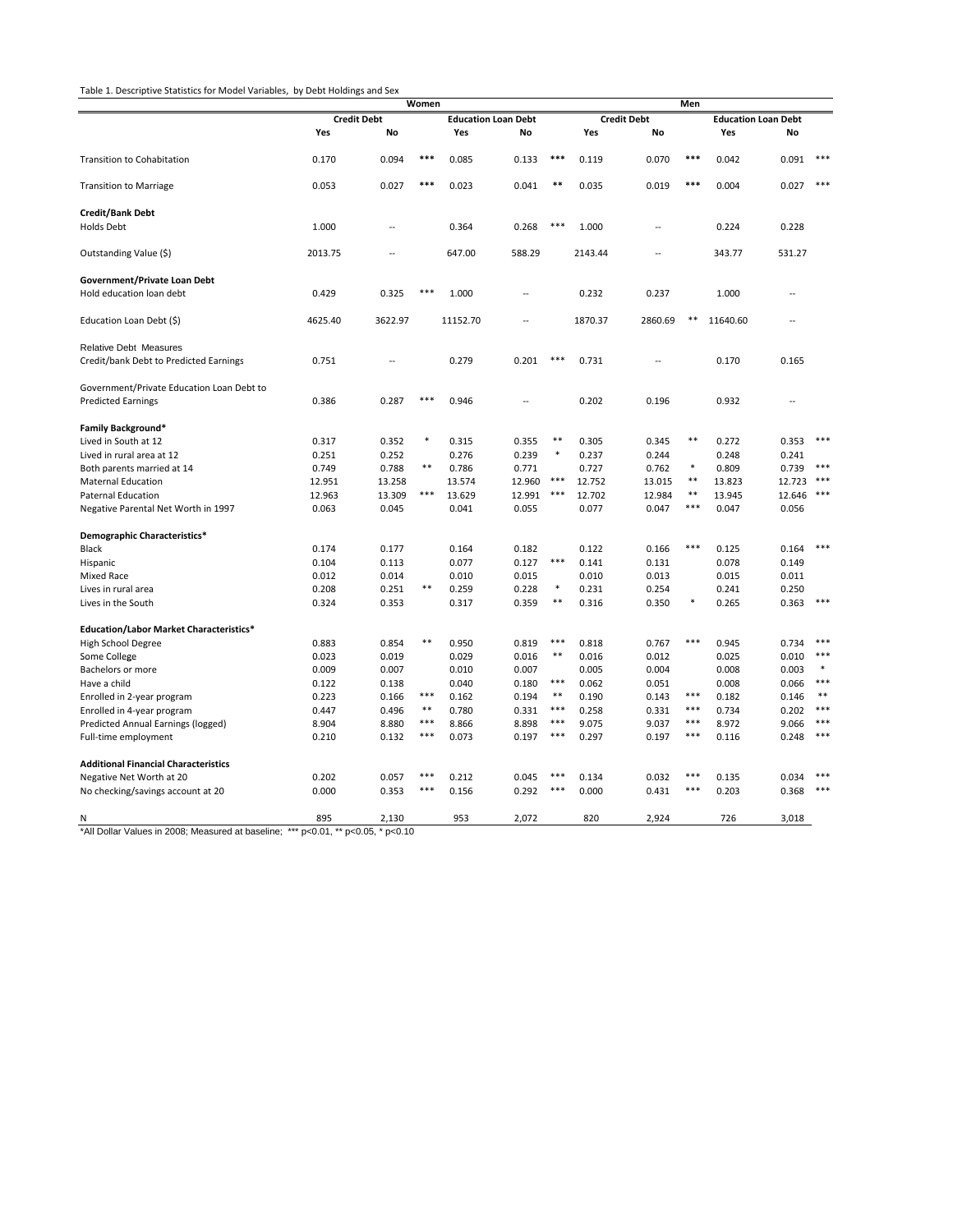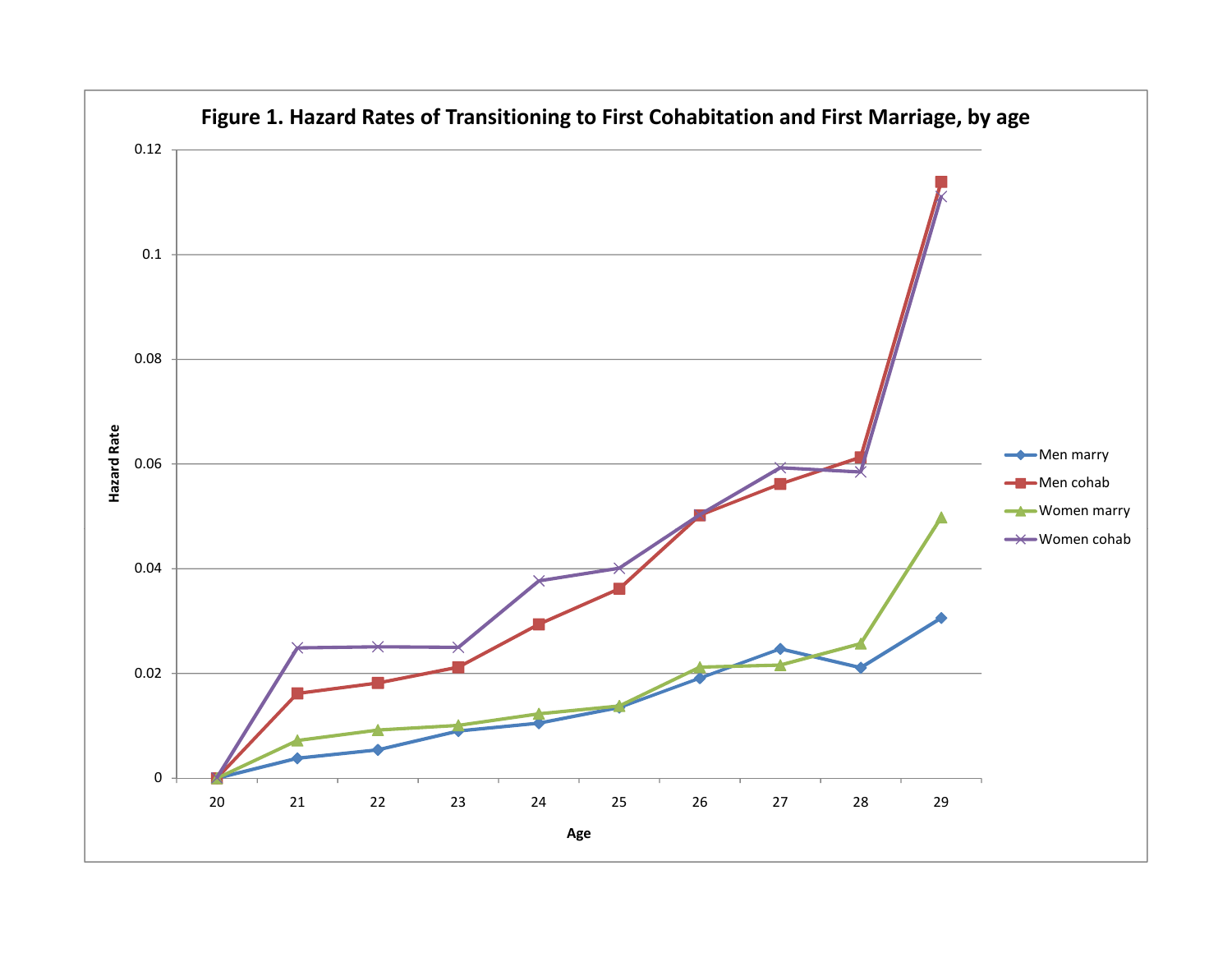#### **Table 2. Logistic and Multinomial Regression Estimates of Transitioning to First Union**

|                                                 | Women       |                  |                              |             |                              |             | Men         |                  |                                |            |                                |            |  |
|-------------------------------------------------|-------------|------------------|------------------------------|-------------|------------------------------|-------------|-------------|------------------|--------------------------------|------------|--------------------------------|------------|--|
|                                                 |             | <b>Any Union</b> | <b>Cohabitation Marriage</b> |             | <b>Cohabitation Marriage</b> |             |             | <b>Any Union</b> | <b>Cohabitation Marriage</b>   |            | <b>Cohabitation Marriage</b>   |            |  |
|                                                 |             |                  | versus Remaining Single      |             | versus Remaining Single      |             |             | (2)              | versus Remaining Single<br>(1) |            | versus Remaining Single<br>(2) |            |  |
| VARIABLES                                       | (1)         | (2)              | (1)                          |             | (2)                          |             | (1)         |                  |                                |            |                                |            |  |
| <b>Educational Attainment(ref: High School)</b> |             |                  |                              |             |                              |             |             |                  |                                |            |                                |            |  |
| Less than High School                           | 0.029       | 0.040            | 0.166                        | $-0.673**$  | 0.186                        | $-0.694***$ | $-0.006$    | $-0.015$         | 0.078                          | $-0.466**$ | 0.079                          | $-0.503**$ |  |
|                                                 | [0.099]     | [0.100]          | [0.105]                      | [0.229]     | [0.106]                      | [0.228]     | [0.077]     | [0.077]          | [0.085]                        | [0.164]    | [0.085]                        | [0.163]    |  |
| Some College                                    | $0.256*$    | $0.266*$         | 0.085                        | $0.726***$  | 0.092                        | $0.744***$  | 0.135       | 0.153            | 0.031                          | 0.410      | 0.021                          | $0.487*$   |  |
|                                                 | [0.135]     | [0.135]          | [0.170]                      | [0.221]     | [0.171]                      | [0.223]     | [0.129]     | [0.130]          | [0.144]                        | [0.243]    | [0.145]                        | [0.245]    |  |
| Bachelors or more                               | $0.299***$  | $0.345***$       | $0.220**$                    | $0.561**$   | $0.261**$                    | $0.620***$  | $0.250***$  | $0.303***$       | 0.148                          | $0.513**$  | 0.155                          | $0.685***$ |  |
|                                                 | [0.085]     | [0.087]          | [0.089]                      | [0.194]     | [0.091]                      | [0.206]     | [0.086]     | [0.089]          | [0.103]                        | [0.170]    | [0.107]                        | [0.177]    |  |
| <b>Enrollment Status(ref: Unenrolled)</b>       |             |                  |                              |             |                              |             |             |                  |                                |            |                                |            |  |
| Enrolled-2-year Program                         | $-0.225**$  | $-0.230**$       | $-0.209*$                    | $-0.289$    | $-0.222**$                   | $-0.273$    | $-0.347***$ | $-0.338***$      | $-0.380***$                    | $-0.233$   | $-0.384***$                    | $-0.205$   |  |
|                                                 | [0.089]     | [0.090]          | [0.100]                      | [0.174]     | [0.100]                      | [0.174]     | [0.095]     | [0.096]          | [0.106]                        | [0.198]    | [0.106]                        | [0.199]    |  |
| Enrolled-4-year Program                         | $-0.558***$ | $-0.553***$      | $-0.563***$                  | $-0.545***$ | $-0.581***$                  | $-0.466***$ | $-0.614***$ | $-0.594***$      | $-0.751***$                    | $-0.233$   | $-0.770***$                    | $-0.133$   |  |
|                                                 | [0.069]     | [0.073]          | [0.079]                      | [0.134]     | [0.083]                      | [0.138]     | [0.077]     | [0.081]          | [0.090]                        | [0.145]    | [0.096]                        | [0.148]    |  |
| <b>Labor Market Characteristics</b>             |             |                  |                              |             |                              |             |             |                  |                                |            |                                |            |  |
| <b>Predicted Wage Earnings</b>                  | $-0.042$    | $-0.048$         | 0.009                        | $-0.177$    | 0.006                        | $-0.19$     | $0.430**$   | $0.432**$        | 0.421                          | 0.507      | 0.428                          | 0.485      |  |
|                                                 | [0.079]     | [0.082]          | [0.101]                      | [0.129]     | [0.105]                      | [0.126]     | [0.165]     | [0.165]          | [0.239]                        | [0.498]    | [0.240]                        | [0.493]    |  |
| <b>Full-time Employment</b>                     | $0.315***$  | $0.294***$       | $0.328***$                   | $0.270**$   | $0.307***$                   | $0.251**$   | $0.270***$  | $0.269***$       | $0.273***$                     | $0.256*$   | $0.273***$                     | $0.249*$   |  |
|                                                 | [0.062]     | [0.063]          | [0.070]                      | [0.116]     | [0.070]                      | [0.116]     | [0.053]     | [0.054]          | [0.059]                        | [0.111]    | [0.059]                        | [0.111]    |  |
| <b>Debt Measures</b>                            |             |                  |                              |             |                              |             |             |                  |                                |            |                                |            |  |
| Credit/bank Debt                                |             | $0.035***$       |                              |             | $0.040***$                   | 0.019       |             | 0.007            |                                |            | 0.003                          | 0.021      |  |
|                                                 |             | [0.009]          |                              |             | [0.010]                      | [0.017]     |             | [0.009]          |                                |            | [0.010]                        | [0.018]    |  |
| Government/Private Education Loan Debt          |             | 0.017            |                              |             | $0.037**$                    | $-0.045*$   |             | 0.021            |                                |            | 0.024                          | 0.011      |  |
|                                                 |             | [0.012]          |                              |             | [0.013]                      | [0.022]     |             | [0.013]          |                                |            | [0.014]                        | [0.027]    |  |
| Number of Person-Years                          | 14,671      | 14,671           |                              | 14,671      |                              | 14,671      | 19,360      | 19,360           | 19,360                         |            | 19,360                         |            |  |

Notes: Standard errors in brackets; Additional controls include race, ethnicitiy, maternal and paternal education, rural/urban at age 12, parent's marital status at 14, parent's net worth, current rural/urban area, have a age, age squared, and birth year dummies; \*\*\* p<0.01, \*\* p<0.05, \* p<0.10; underlines denote statistically signficant difference between cohabitation and marriage at p<0.05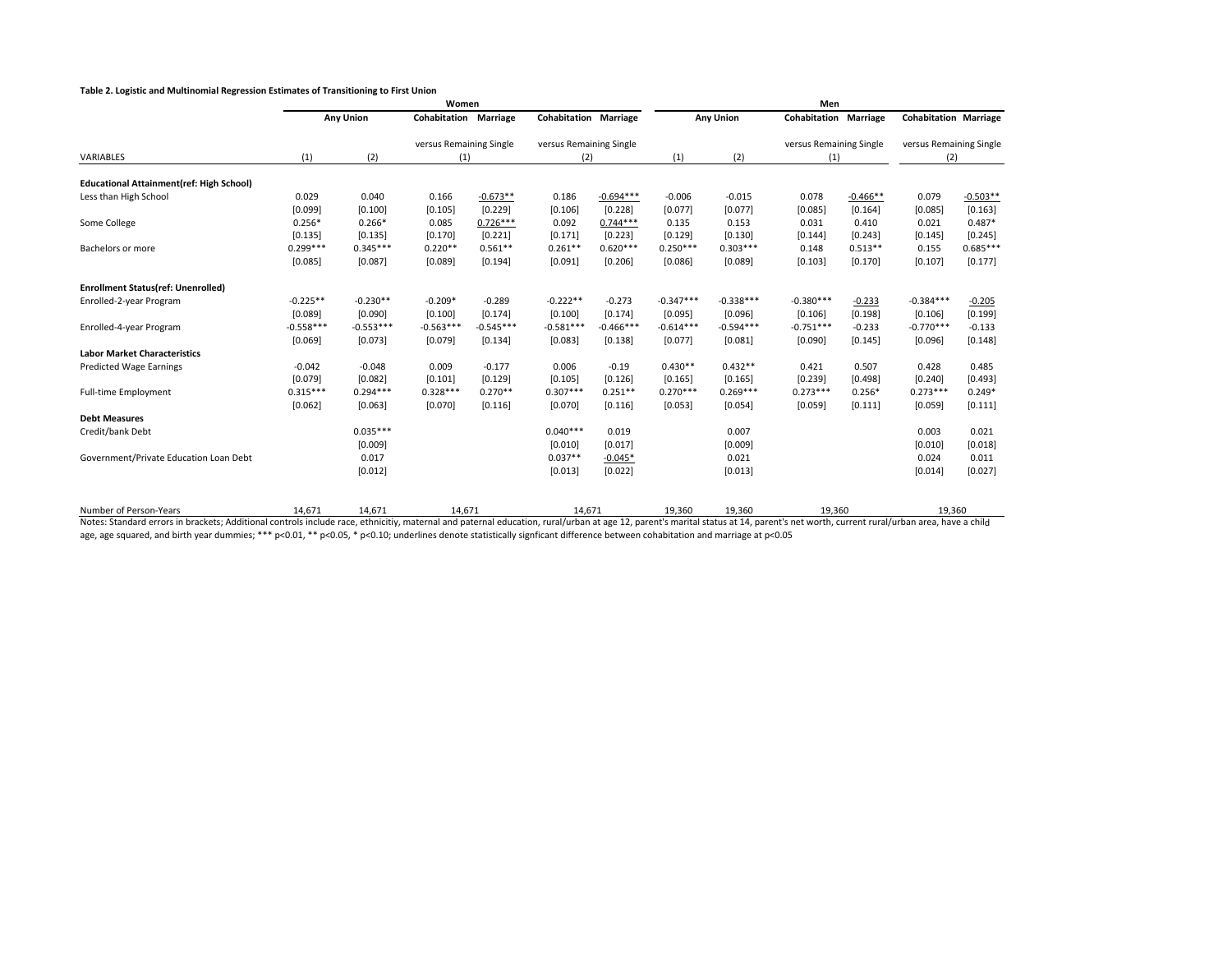Table 3. Logistic and Multinomial Regression Estimates of Transitioning to First Union with Relative Debt Measures

|                                                     |                  | Women                   | Men             |                  |                         |            |  |
|-----------------------------------------------------|------------------|-------------------------|-----------------|------------------|-------------------------|------------|--|
|                                                     | <b>Any Union</b> | Cohabitation            | <b>Marriage</b> | <b>Any Union</b> | Cohabitation            | Marriage   |  |
|                                                     |                  | versus Remaining Single |                 |                  | versus Remaining Single |            |  |
| VARIABLES                                           |                  |                         |                 |                  |                         |            |  |
| Credit/bank Debt to Predicted Earnings              | $-0.488$         | 2.047                   | $-8.807*$       | $-3.252$         | $-3.378$                | $-2.703$   |  |
|                                                     | [1.712]          | [1.680]                 | [4.649]         | [2.710]          | [2.279]                 | [5.774]    |  |
| Government/Private Education Loan Debt to Predicted |                  |                         |                 |                  |                         |            |  |
| Earnings                                            | $-1.449$         | $-4.140$                | 8.680           | $-10.321**$      | $-9.813*$               | $-12.164$  |  |
|                                                     | [3.511]          | [3.666]                 | [5.709]         | [4.068]          | [4.421]                 | [8.570]    |  |
| Credit/bank Debt                                    | 0.090            | $-0.189$                | 1.000*          | 0.362            | 0.372                   | 0.313      |  |
|                                                     | [0.189]          | [0.186]                 | [0.513]         | [0.293]          | [0.247]                 | [0.625]    |  |
| Government/Private Education Loan Debt              | 0.178            | 0.496                   | $-1.002$        | $1.153**$        | $1.101*$                | 1.343      |  |
|                                                     | [0.390]          | [0.407]                 | [0.632]         | [0.445]          | [0.484]                 | [0.936]    |  |
| <b>Predicted Wage Earnings</b>                      | $-0.074$         | $-0.032$                | $-0.104$        | $0.503**$        | $0.500*$                | 0.565      |  |
|                                                     | [0.079]          | [0.101]                 | [0.140]         | [0.195]          | [0.208]                 | [0.369]    |  |
| Enrollment Status(ref: Unenrolled)                  |                  |                         |                 |                  |                         |            |  |
| Enrolled-2-year Program                             | $0.231**$        | $0.222**$               | 0.264           | $0.355***$       | $0.404***$              | 0.208      |  |
|                                                     | [0.090]          | [0.100]                 | [0.175]         | [0.095]          | [0.105]                 | [0.198]    |  |
| Enrolled-4-year Program                             | $-0.320***$      | $-0.349***$             | $-0.222$        | $-0.262**$       | $-0.390**$              | 0.065      |  |
|                                                     | [0.094]          | [0.106]                 | [0.179]         | [0.109]          | [0.125]                 | [0.212]    |  |
| Educational Attainment(ref: High School)            |                  |                         |                 |                  |                         |            |  |
| Less than High School Degree                        | 0.037            | 0.174                   | $-0.657**$      | 0.014            | 0.111                   | $-0.495**$ |  |
|                                                     | [0.103]          | [0.109]                 | [0.230]         | [0.078]          | [0.081]                 | [0.175]    |  |
| Some College                                        | $0.260*$         | 0.098                   | $0.695***$      | 0.217            | 0.088                   | $0.550*$   |  |
|                                                     | [0.134]          | [0.157]                 | [0.225]         | [0.141]          | [0.162]                 | [0.243]    |  |
| Bachelors or more                                   | $0.354***$       | $0.261**$               | $0.662***$      | $0.268**$        | 0.11                    | $0.682***$ |  |
|                                                     | [0.089]          | [0.100]                 | [0.171]         | [0.092]          | [0.116]                 | [0.163]    |  |
| <b>Full-time Employment</b>                         | $0.293***$       | $0.312***$              | $0.225*$        | $0.266***$       | $0.269***$              | $0.248*$   |  |
|                                                     | [0.062]          | [0.070]                 | [0.115]         | [0.054]          | [0.059]                 | [0.111]    |  |
|                                                     |                  |                         |                 |                  |                         |            |  |
| R-squared                                           | 0.131            | 0.144                   |                 | 0.269            | 0.295                   |            |  |
| Number of Person-Years                              | 14,671           | 14,671                  |                 | 19,360           | 19,360                  |            |  |

Notes: Standard errors in brackets; Additional controls include race/ethnicitiy, parent's education, rural/urban at age 12, parents marital status at 14, parents net worth, current rural/urban area, have a child; \*\*\* p<0.01, \*\* p<0.05, \* p<0.10; underlines denote statistically signficant difference between cohabitation and marriage at p<0.05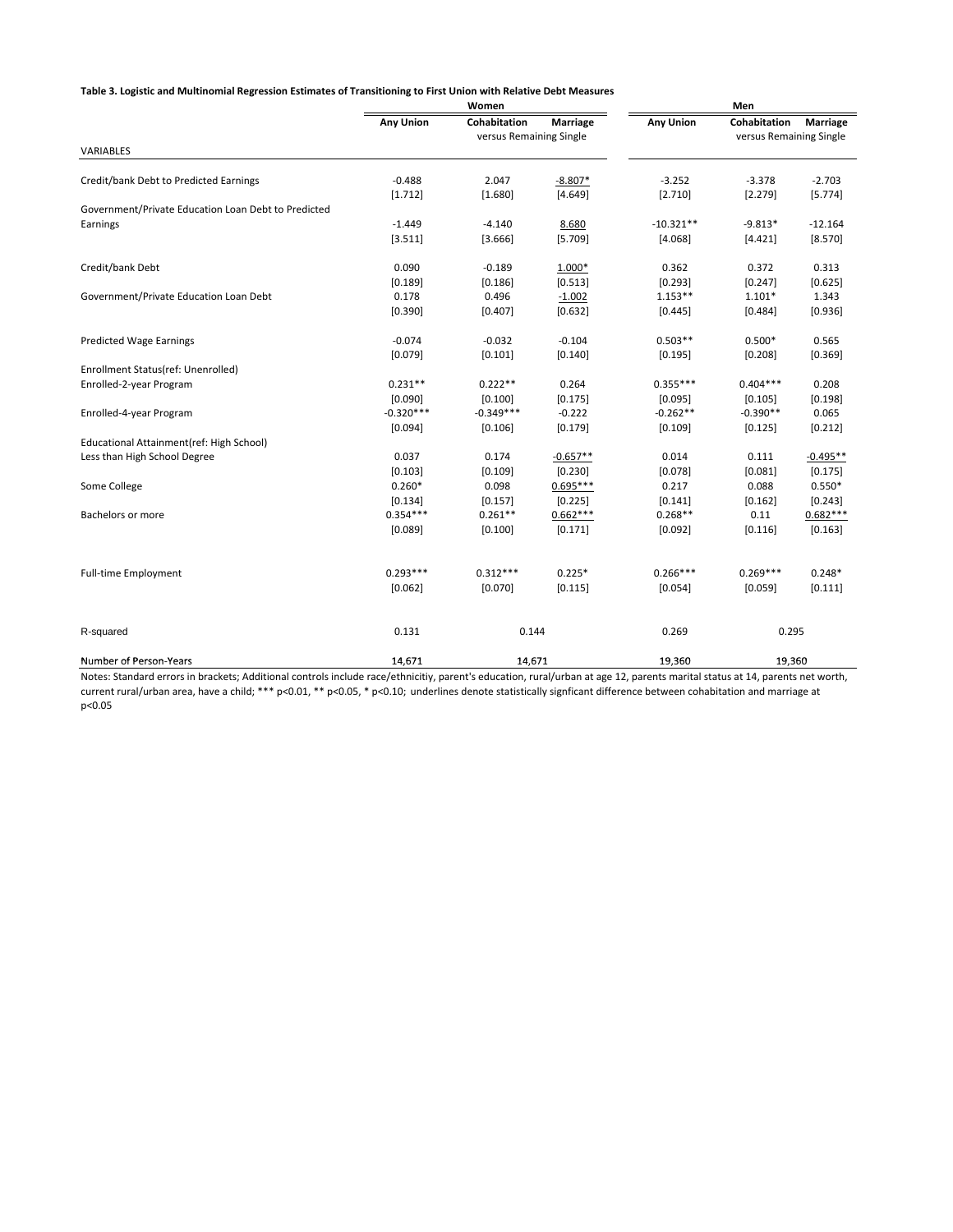| Table 4. Additional Models replacing Government/Private Debt with Loans from Family and Friends and Grants/Scholarships; Modeling Adding credit constraint proxy |  |
|------------------------------------------------------------------------------------------------------------------------------------------------------------------|--|
|------------------------------------------------------------------------------------------------------------------------------------------------------------------|--|

|                  | Women        |             | Men                               |                         |                       |  |  |  |  |
|------------------|--------------|-------------|-----------------------------------|-------------------------|-----------------------|--|--|--|--|
| <b>Any Union</b> | Cohabitation | Marriage    | <b>Any Union</b>                  | Cohabitation            | <b>Marriage</b>       |  |  |  |  |
|                  |              |             |                                   | versus Remaining Single |                       |  |  |  |  |
|                  |              |             |                                   |                         |                       |  |  |  |  |
| $-0.019$         | $-0.028$     | 0.009       | 0.008                             | 0.005                   | 0.019                 |  |  |  |  |
| [0.015]          | [0.017]      | [0.028]     | [0.018]                           | [0.020]                 | [0.042]               |  |  |  |  |
|                  |              |             |                                   |                         |                       |  |  |  |  |
| $-0.038*$        | $-0.022$     | $-0.099***$ | $-0.016$                          | $-0.03$                 | 0.021                 |  |  |  |  |
| [0.019]          | [0.021]      | [0.029]     | [0.024]                           | [0.028]                 | [0.046]               |  |  |  |  |
|                  |              |             |                                   |                         |                       |  |  |  |  |
| $0.040***$       | $0.049***$   | 0.009       | 0.013                             | 0.014                   | 0.011                 |  |  |  |  |
| [0.010]          | [0.011]      | [0.019]     | [0.010]                           | [0.011]                 | [0.020]               |  |  |  |  |
| 0.102            | $0.192**$    | $-0.227$    | 0.114                             | $0.197**$               | $-0.229$ <sup>+</sup> |  |  |  |  |
| [0.076]          | [0.085]      | [0.160]     | [0.069]                           | [0.078]                 | [0.150]               |  |  |  |  |
|                  |              |             |                                   |                         |                       |  |  |  |  |
|                  | 14,671       |             | versus Remaining Single<br>14,671 | 19,360                  | 19,360                |  |  |  |  |

Notes: Standard errors in brackets; Additional controls include race/ethnicitiy, parent's education, rural/urban at age 12, parents marital status at 14, parents net worth, current rural/urban area, have a child; \*\*\* p<0.01, \*\* p<0.05, \* p<0.10;underlines denote statistically signficant difference between cohabitation and marriage at p<0.05